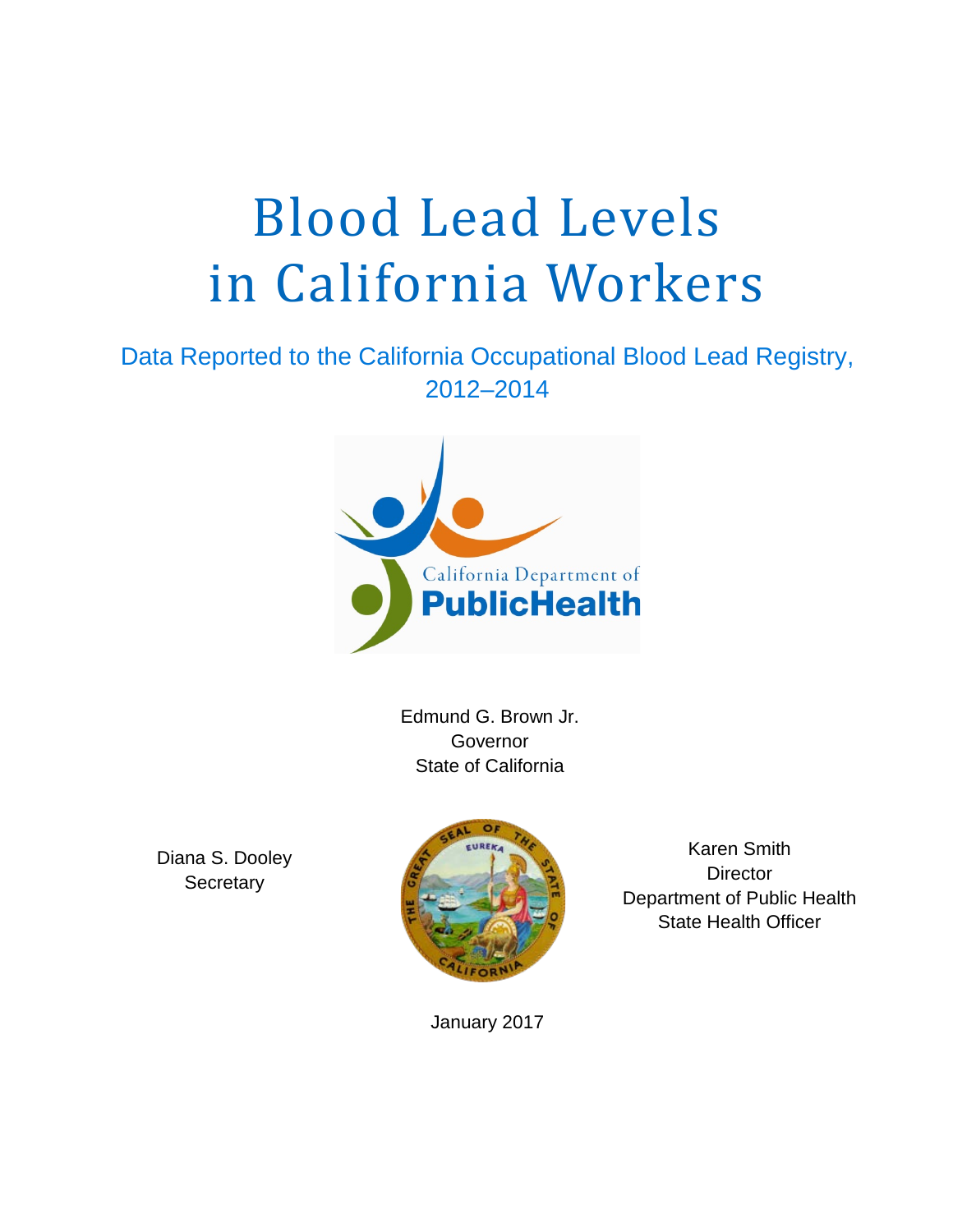# <span id="page-1-0"></span>**Acknowledgements**

This report was prepared by the Occupational Lead Poisoning Prevention Program, a program in the Occupational Health Branch of the California Department of Public Health.

Authors: Susan Payne, MA; Rebecca Jackson, MPH; Barbara Materna, PhD, CIH

Many thanks to the Registry staff, without whom this report and work would not be possible.

#### **For more information please contact:**

Building P, 3<sup>rd</sup> Floor California Department of Public Health Occupational Health Branch Occupational Lead Poisoning Prevention Program Richmond, CA 94804 Phone: (510) 620-5740 Toll-Free to CA callers: (866) 627-1587 Fax: (510) 620-5743 http://www.cdph.ca.gov/olppp

To obtain a copy of this document in an alternate format, please contact (510) 620-5757. Allow at least 10 working days to coordinate alternate format services. CA Relay Service: 711.

Suggested citation:

Payne S, Jackson R, Materna B. (2016). *Blood Lead Levels in California Workers: Data Reported to the Occupational Blood Lead Registry, 2012—2014*. Richmond, CA: California Department of Public Health, Occupational Health Branch.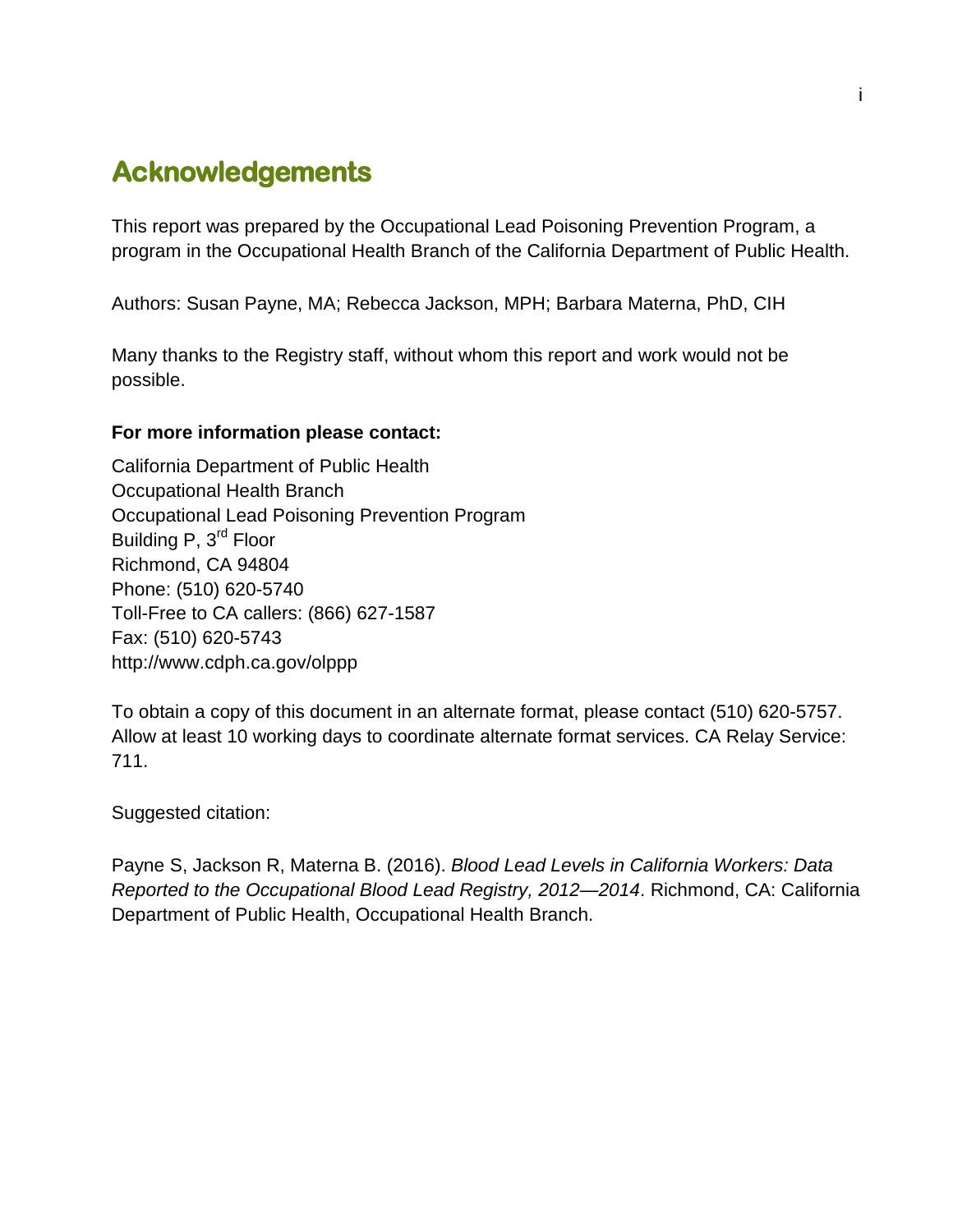# **Table of Contents**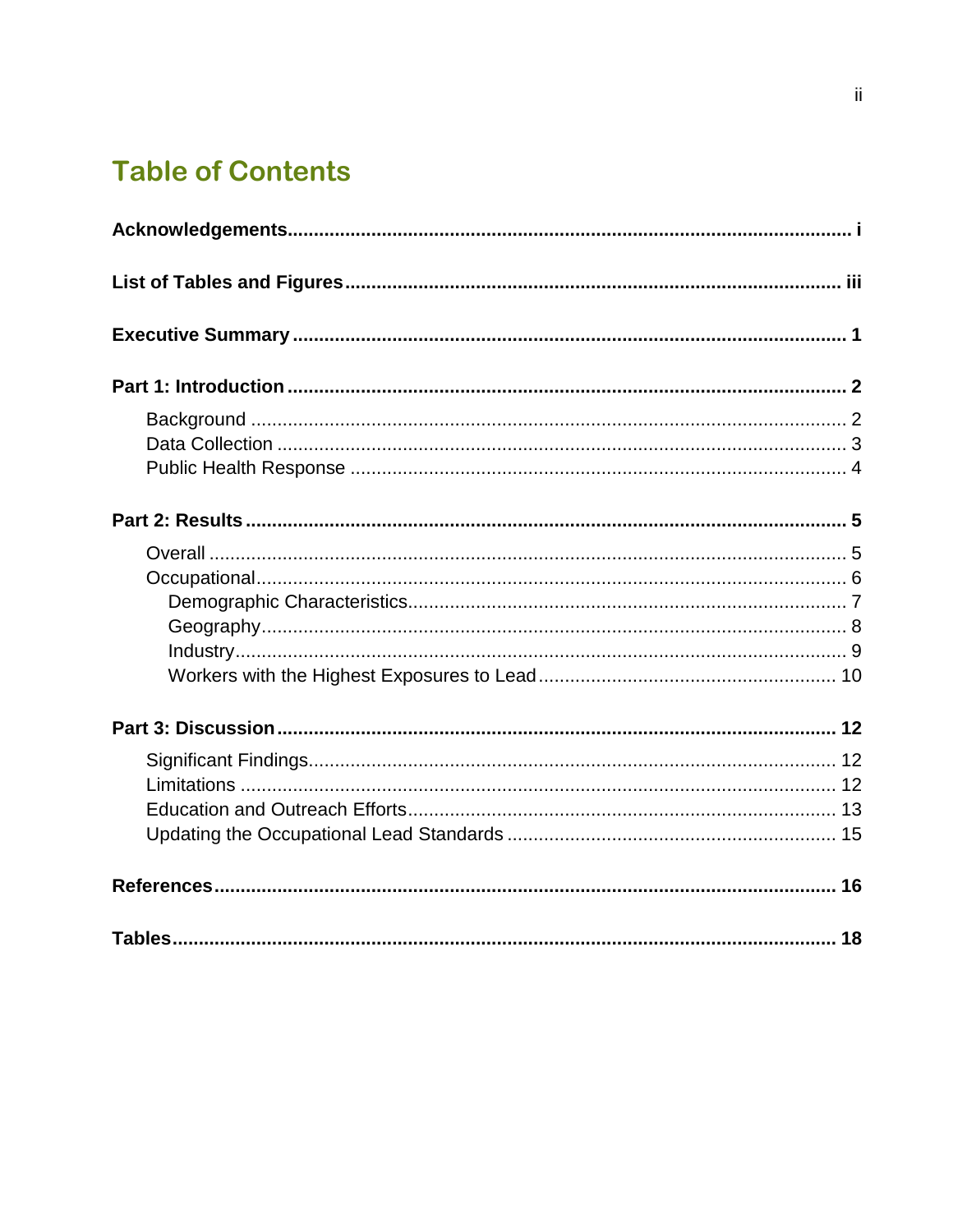# <span id="page-3-0"></span>**List of Tables and Figures**

## *Tables*

| Table 1: Number of BLL Results and Persons Tested, by Type of Lead Exposure 5      |
|------------------------------------------------------------------------------------|
|                                                                                    |
|                                                                                    |
|                                                                                    |
|                                                                                    |
| Table 6. Blood Lead Distributions of Workers Tested in 2012, by Industry  22       |
| Table 7. Blood Lead Distributions of Workers Tested in 2013, by Industry  28       |
| Table 8. Blood Lead Distributions of Workers Tested in 2014, by Industry  34       |
| Table 9. Number of Workers Tested and Percent with BLLs ≥10 µg/dL, by Industry  40 |

# *Figures*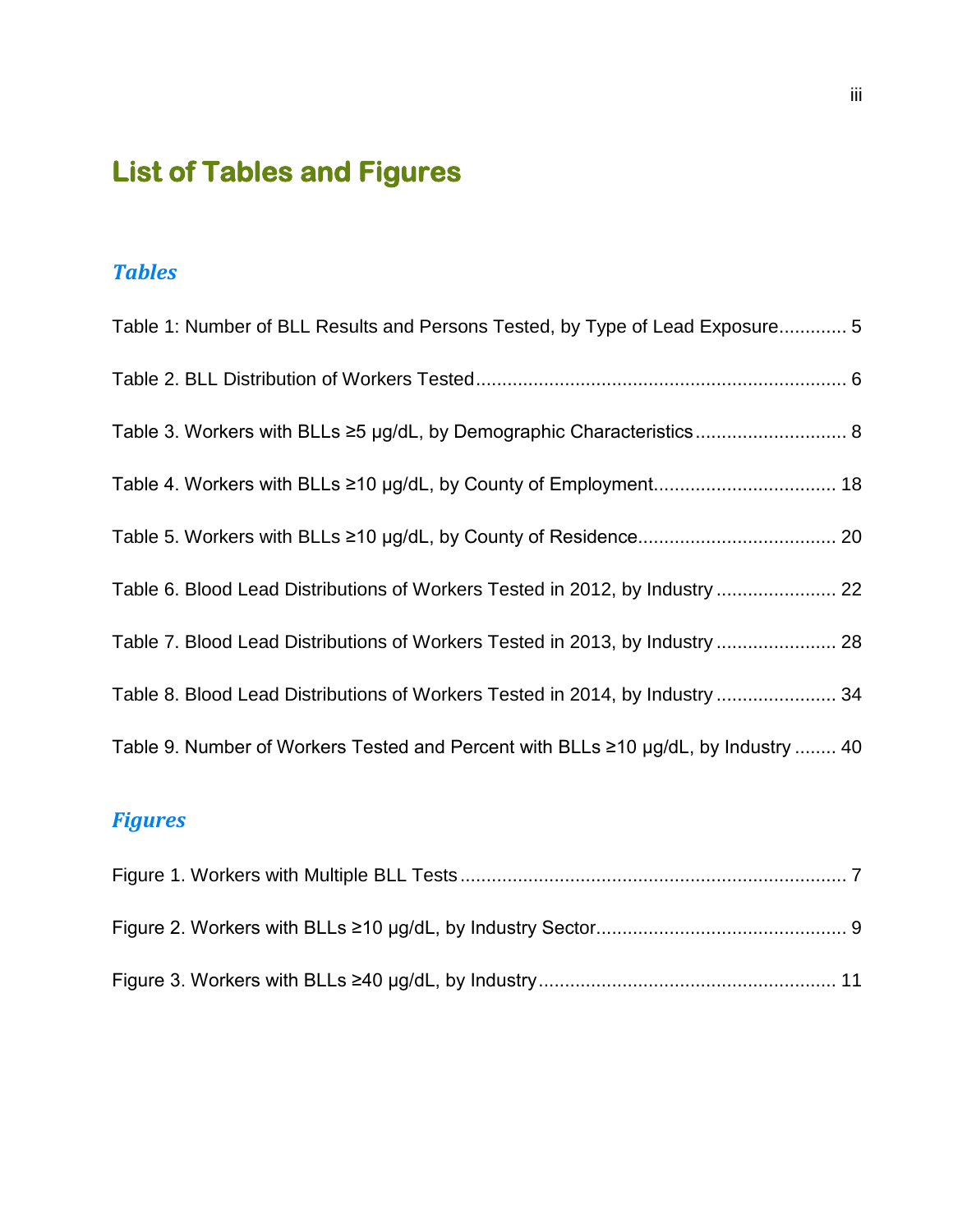# <span id="page-4-0"></span>**Executive Summary**

This report presents data from the Occupational Blood Lead Registry, a laboratory-based tracking system for adult blood lead tests managed by the Occupational Lead Poisoning Prevention Program (OLPPP) at the California Department of Public Health. We report data from 2012–2014 both as a three-year total and annually, describe the operation of the Registry, highlight OLPPP activities to follow up with individuals and employers, and discuss initiatives to improve worker protection. Key findings related to workplace lead exposure in 2012–2014 include:

- 6,051 workers were identified with an elevated BLL, defined here as at or above • Over the three-year period, 38,440 workers had a blood lead level (BLL) test and 5 micrograms of lead per deciliter of blood (µg/dL).
- elevated BLL result on two or more tests. Chronic exposure at this level • A total of 14,002 workers had two or more BLL tests, and 2,782 (20%) had an increases the risk for chronic health effects including hypertension, kidney disease, cognitive dysfunction, and adverse reproductive outcomes.
- The majority of workers with an elevated BLL were male, 20–59 years of age, and had a Hispanic surname.
- • Sixty percent (60%) of workers with BLLs ≥10 µg/dL worked in the Manufacturing sector, primarily in industries that make batteries, aircraft, aircraft parts, plumbing fixtures, or metal valves; build or repair ships; or recover lead from scrap. Fourteen percent worked in the Construction sector.
- • BLLs ≥40 µg/dL were reported among workers in industries that handle leadcontaining bullets and firearms, such as shooting ranges, ammunition manufacturing, gun repair, and firearm instruction. Workers in metal-related and construction industries also had BLLs ≥40 µg/dL.
- BLL testing to their workers, data presented in this report do not fully describe • Since many employers in industries that use or disturb lead do not regularly offer the magnitude and distribution of elevated BLLs among California workers.

Based on the findings of this report, OLPPP initiated new prevention activities to protect workers and to increase BLL testing. With increased BLL testing, and therefore a more complete picture of workplace lead exposure in California, OLPPP can better target prevention efforts to industries and employers that most need them.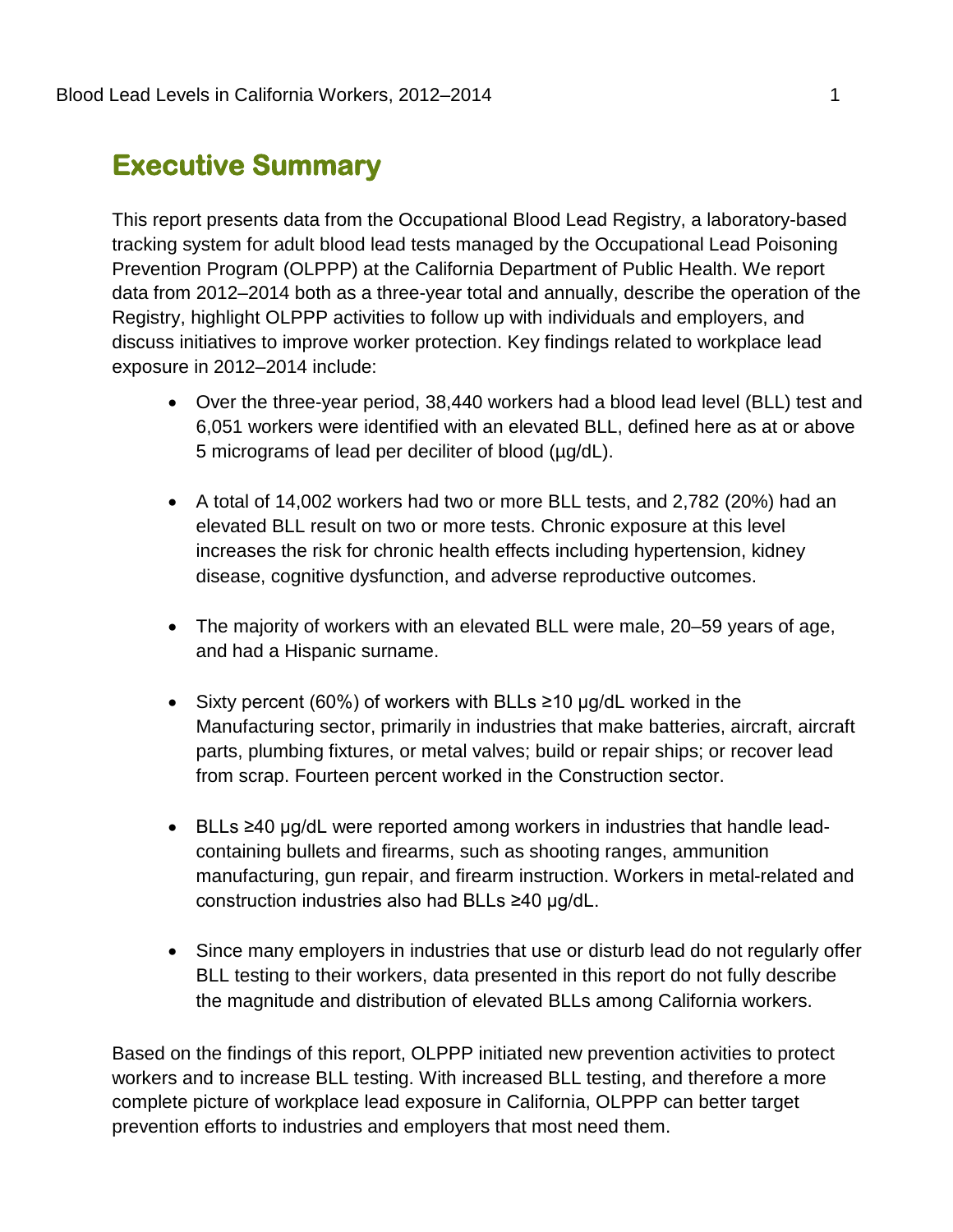# <span id="page-5-0"></span>**Part 1: Introduction**

#### <span id="page-5-1"></span>**Background**

 to lead in adults have been associated with hypertension, adverse effects on renal Program 2012; Kosnett 2007). No blood lead level threshold for adverse health effects has been identified. Although the toxic effects of lead have been known for centuries, harmful lead exposures are still widespread. Lead affects multiple body systems and can cause permanent damage. Damage can occur without any overt signs or symptoms. Low levels of exposure function, cognitive dysfunction, and adverse reproductive outcomes (National Toxicology

 Prevention Program (OLPPP) at the California Department of Public Health (CDPH) deciliter (µg/dL) poses a health risk to adults. In addition, pregnant women or women considering pregnancy should not have a BLL ≥5 µg/dL (OLPPP 2013). The Council of State and Territorial Epidemiologists (CSTE) and the Centers for Disease Control and 2011–2012 (CDC 2014). In 2013, based on the available scientific evidence, the Occupational Lead Poisoning determined that having chronic blood lead levels (BLLs) ≥5–10 micrograms of lead per Prevention (CDC) have revised the definition of an elevated blood lead level for adults to ≥5 µg/dL (CSTE 2015; CDC 2016). For comparison, the estimated average (geometric mean) BLL concentration among U.S. adults aged twenty and older was 1.09 µg/dL in

 among California workers. The California Occupational Blood Lead Registry (Registry) is a laboratory-based tracking system for adult blood lead tests that has been in operation reports for persons aged 16 years and older. We use this information to identify cases of lead poisoning that need follow-up, to determine the magnitude and distribution of Safety and Health (NIOSH), a part of CDC. OLPPP is a statewide program aimed at preventing the occurrence of lead poisoning since 1987. OLPPP receives, compiles, edits, tabulates, and analyzes the BLL laboratory occupational lead poisoning in California, and to target employers and industries for OLPPP's prevention efforts. In addition, OLPPP contributes BLL data without personal identifiers to the national surveillance system, the Adult Blood Lead Epidemiology and Surveillance (ABLES) program, coordinated by the National Institute for Occupational

 their employer has implemented a medical monitoring program that includes periodic blood lead testing of employees, or because their personal healthcare provider has ordered a Workers who are exposed to lead on the job may have BLL tests taken either because blood lead test. Workplace lead regulations for general industry and construction are enforced by the Department of Industrial Relations, Division of Occupational Safety and Health (Cal/OSHA). Under these regulations, employers are required to offer employees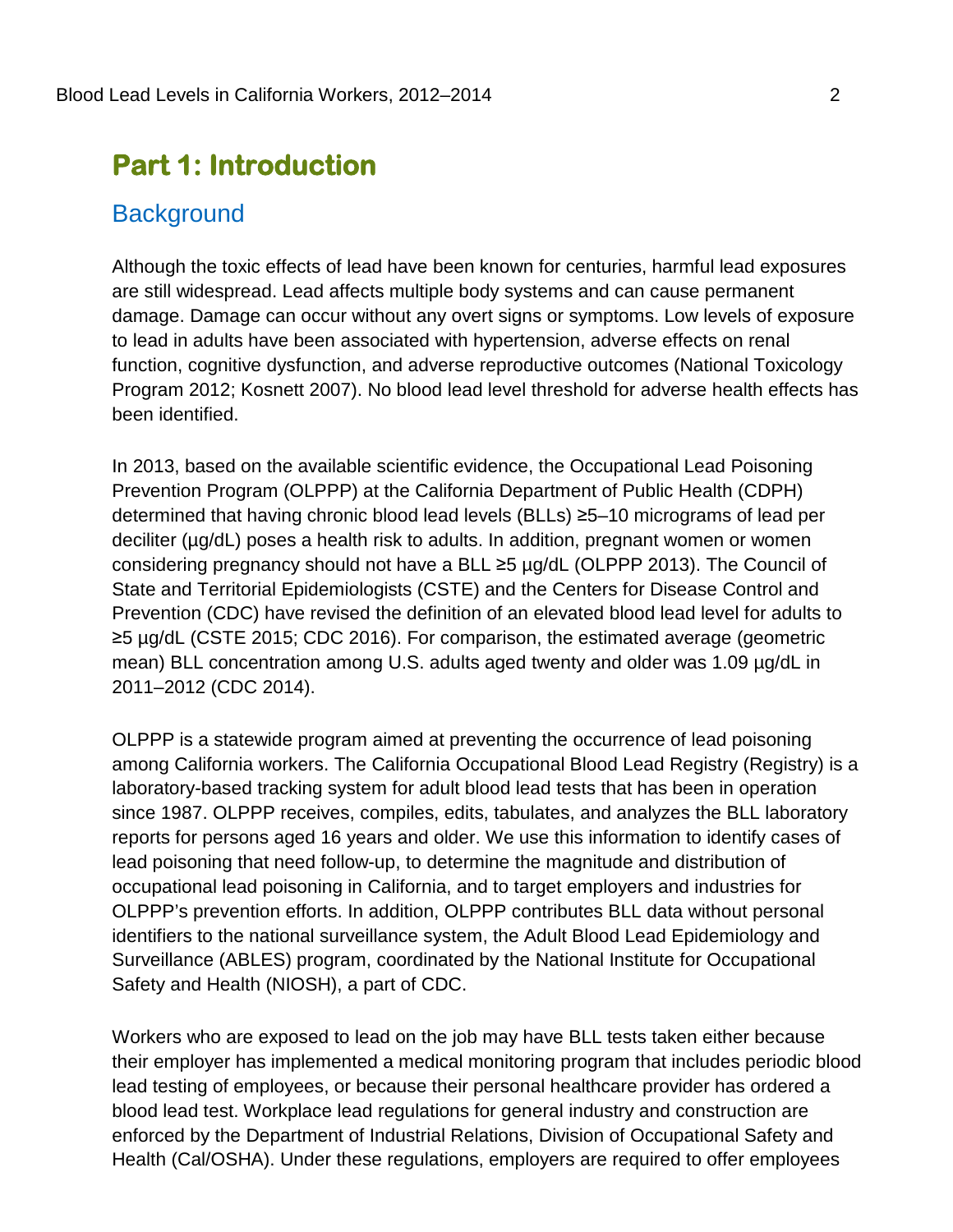blood lead testing when air monitoring shows that their exposure exceeds a specified level. Currently, air monitoring results that exceed an action level of 30 micrograms of lead per cubic meter of air ( $\mu$ g/m<sup>3</sup>), calculated as a time-weighted average over an eight-hour work shift, trigger blood lead testing [\(Title 8 CCR §1532.1;](https://www.dir.ca.gov/title8/1532_1.html) [Title 8 CCR §5198\)](https://www.dir.ca.gov/title8/5198.html).

This report presents data from the Registry for 2012 through 2014. It also describes the operation of the system, discusses its limitations, highlights some OLPPP activities, and discusses updates to improve worker protection and tracking of lead poisoning.

### <span id="page-6-0"></span>Data Collection

 CDPH's Childhood Lead Poisoning Prevention Branch, and OLPPP receives all results for individuals aged 16 or older. All laboratories that perform a blood lead analysis on blood drawn in California are required to report specified information to CDPH [\(California Health and Safety Code](https://www.cdph.ca.gov/programs/CLPPB/Documents/HandS_124130.pdf)  [§124130\)](https://www.cdph.ca.gov/programs/CLPPB/Documents/HandS_124130.pdf). Reportable information includes the blood test result, demographic data about the person whose blood is being tested, the person's employer, the physician who ordered the test, and the lab where the test was performed. Labs report this data electronically to

 demographic, address, employer, and source information; and a thorough process of based on BLL. Registry staff contact laboratories and physicians to gather missing information on individual results ≥10 µg/dL; this function is very labor-intensive and cannot currently be done for the large number of BLLs <10 µg/dL that we receive. OLPPP staff use a customized data management system to perform many quality control steps that contribute to data accuracy and completeness. These quality control measures include verifying inconsistent dates, names, or other information; obtaining missing deduplication which generates the counts of workers and employers. Phone calls are required to obtain missing information about employers, in order to understand the industries where lead exposures occur, and to obtain addresses required for follow-up

 In order to analyze data by industry, a trained coder assigns an industry code to any employer with one BLL test result ≥10 µg/dL, or at least five BLL tests in a rolling two-year (NAICS 2002). period. OLPPP codes industries using the North American Industry Classification System

 the Registry, OLPPP uses Hispanic surname as a surrogate, or approximate measure, for Because we receive almost no information on the race or ethnicity of workers reported to Hispanic ethnicity (Bureau of the Census 1980).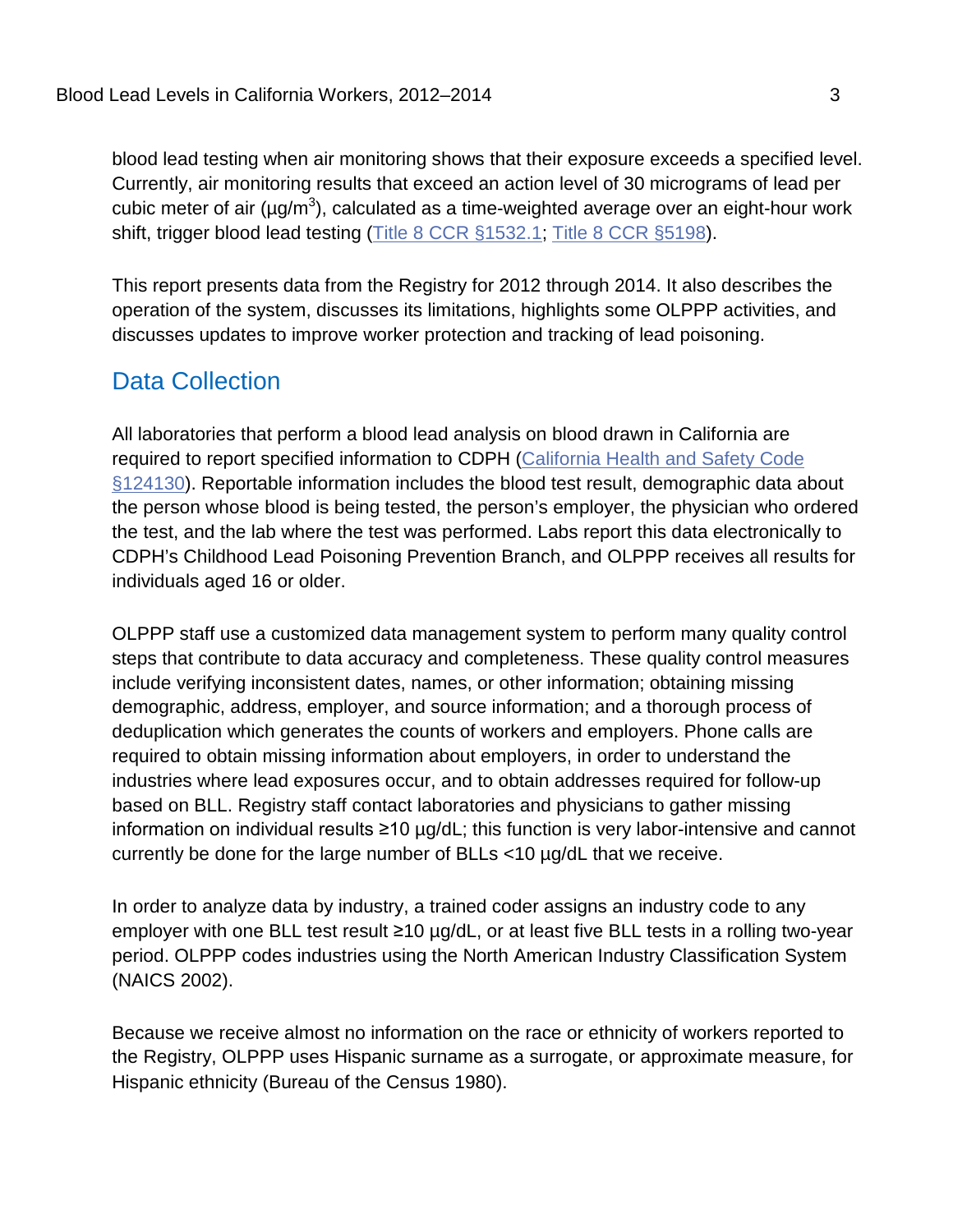#### <span id="page-7-0"></span>Public Health Response

 individuals with a BLL ≥10 µg/dL and a known address are mailed a personalized letter OLPPP staff interview employers and workers to further understand the situation that led with applicable Cal/OSHA regulations. The Registry data guide OLPPP's follow-up activities for individuals exposed to lead. All and educational materials. Employers of workers with a BLL ≥10 µg/dL receive a similar mailing. Workers with a BLL ≥40 µg/dL are referred to OLPPP's case investigation team. to overexposure, follow up with physicians to ensure that affected workers receive appropriate medical care, and send additional health education materials. OLPPP's industrial hygiene staff also provide education and technical assistance to individual employers regarding the necessary components of a lead safety program and compliance

 jurisdictions who have a BLL ≥10 µg/dL. This supports local efforts to identify and prevent OLPPP provides monthly reports to local health departments listing workers in their instances of lead dust being brought home from the workplace on clothes, shoes, or in vehicles, also known as "take-home" lead poisoning. Counties may use this information to encourage BLL testing of workers' family members.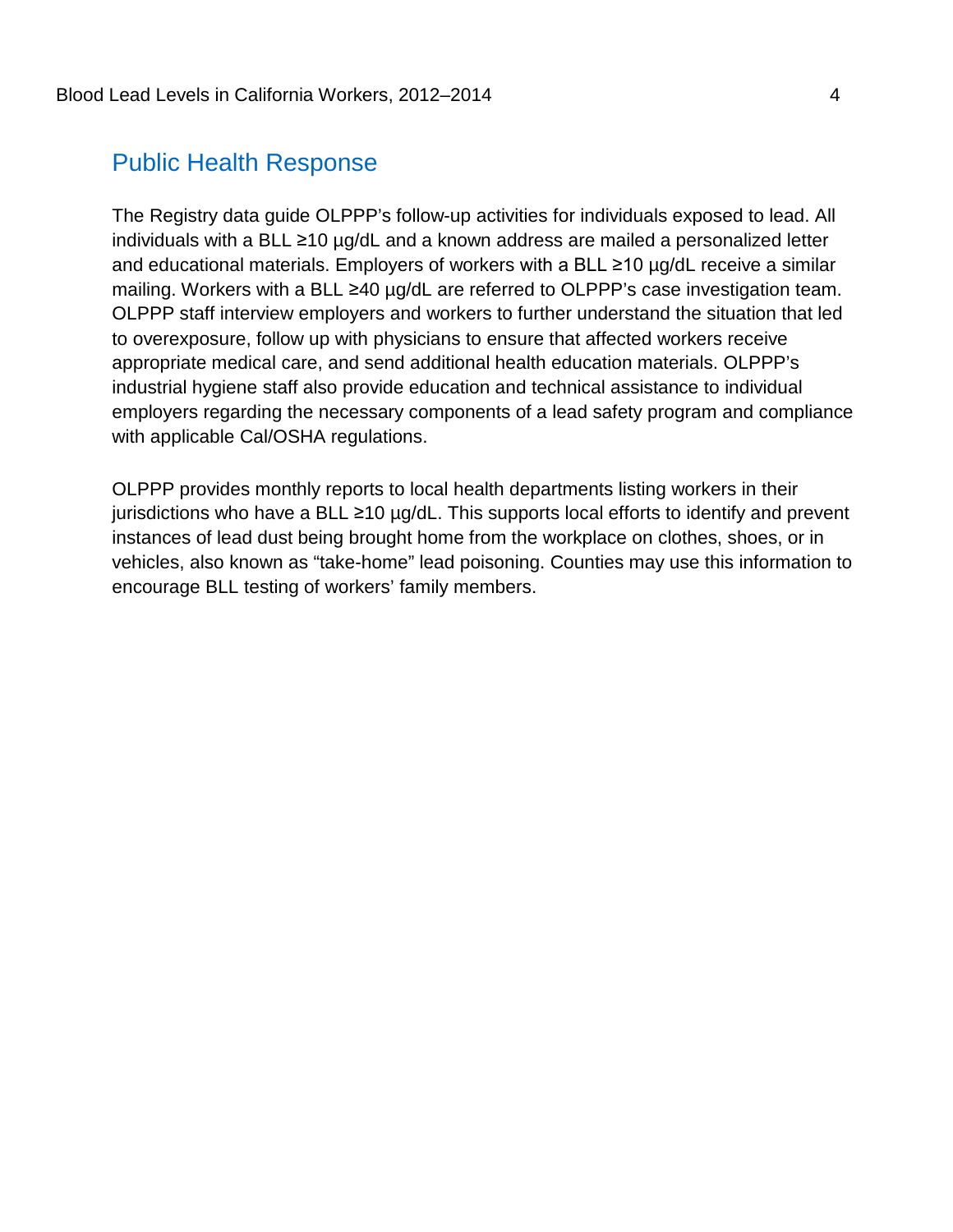# <span id="page-8-0"></span>**Part 2: Results**

 This report provides information on workers with elevated BLLs, defined as ≥5 µg/dL. More detailed data are available for workers with BLLs ≥10 µg/dL due to the efforts made to obtain missing information. Limited data on BLL reports identified as non-occupational or where work-relatedness is unknown are also included. Results are presented only as counts of individuals in a particular category. When a person has multiple BLL tests in a calendar year, the highest level is used to categorize exposure. Rates of elevated BLL among California workers are not calculated because there is no reliable way to estimate how many individuals are working with lead in California.

#### <span id="page-8-1"></span>**Overall**

 lead test during the calendar year increased from 48,693 to 51,820 (Table 1). Each year OLPPP receives over 55,000 reports for approximately 50,000 individuals. The number of BLL results received increased slightly during 2012–2014, from 55,065 results in 2012 to 58,926 in 2014. Likewise, the number of persons who had at least one blood

 BLL less than 5 µg/dL, and less than 0.1% have a BLL ≥10 µg/dL. For those individuals for year, and 2,698–2,811 (13%) have a non-occupational exposure (Table 1). As noted in the Introduction, our efforts to identify the source of exposure are limited to BLLs ≥10 µg/dL, which represent only 5–7% of total reports received annually. Therefore, for the majority of reports, we do not know whether the lead exposure was occupational or non-occupational. Among persons with unknown exposure source, more than 96% have a whom we know the exposure source, 17,831–18,449 (87%) are exposed at work each

|                         | 2012           | 2012         | 2013           | 2013         | 2014           | 2014           |
|-------------------------|----------------|--------------|----------------|--------------|----------------|----------------|
| <b>Type of Exposure</b> | <b>Results</b> | Persons      | <b>Results</b> | Persons      | <b>Results</b> | <b>Persons</b> |
|                         | n.             | n(%)         | n.             | n(%)         | n              | n(%)           |
| Non-occupational        | 3,193          | 2,793(6)     | 3,217          | 2,811(6)     | 3,119          | 2,698(5)       |
| Occupational            | 23,487         | 18,449 (38)  | 23,754         | 18,169 (37)  | 23,352         | 17,831 (34)    |
| <b>Unknown</b>          | 28,385         | 27,451(56)   | 29,098         | 28,040 (57)  | 32,454         | 31,291 (60)    |
| Total                   | 55,065         | 48,693 (100) | 56,069         | 49,020 (100) | 58,926         | 51,820 (100)   |

#### <span id="page-8-2"></span>**Table 1: Number of BLL Results and Persons Tested, by Type of Lead Exposure**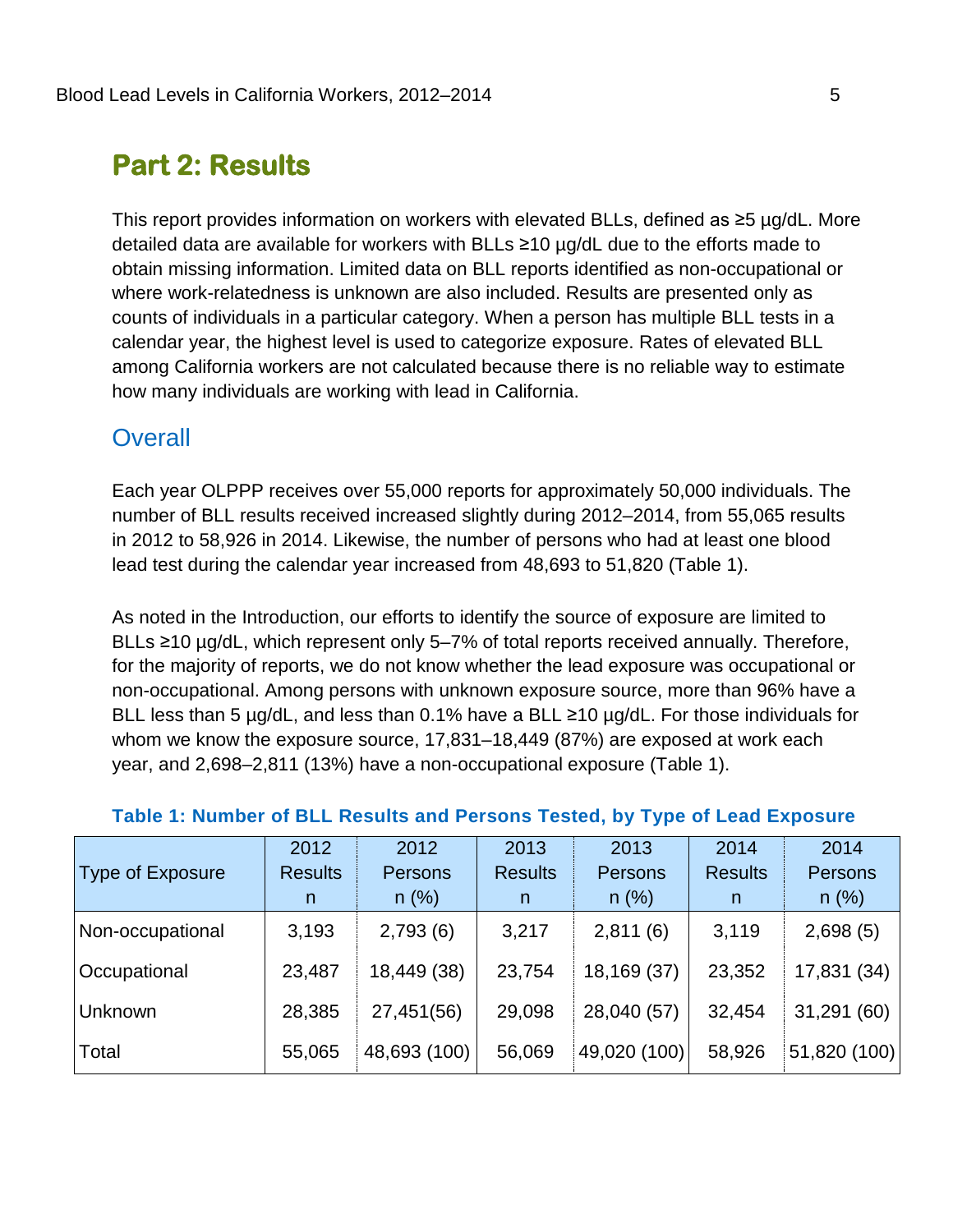### <span id="page-9-0"></span>Occupational

**Occupational**<br>In the remainder of this report, we present results where a workplace was identified as the source of exposure, and each worker is counted at his or her highest BLL in a calendar year.

Table 2 shows BLL distributions of workers tested annually and for the three-year period. The total column counts each worker only once during the three-year period at their highest measurement. An individual worker is also included in one, two, or three annual columns depending on whether they were tested in that year.

 OLPPP received elevated BLL reports (defined here as ≥5 µg/dL) for approximately 3,000 was 6,050 (15%). (16%-17%) workers tested each year. The total number of workers tested between 2012– 2014 was 38,440, and the total number who ever had an elevated BLL in this time period

 significantly greater for the three-year period (38,440) than for the one-year totals Workers included in a Cal/OSHA-compliant medical monitoring program would receive BLL testing every six months. If all workers were tested at least annually, the three-year totals would be equal to the annual totals. However, the total of workers tested is (approximately 18,000). This demonstrates that many workers are not tested annually.

<span id="page-9-1"></span>

|                     | 2012         | 2013         | 2014         | 2012-2014 |
|---------------------|--------------|--------------|--------------|-----------|
| BLL (µg/dL)         | $n$ (%)      | $n$ (%)      | $n$ (%)      | n         |
| Under 5             | 15,270 (83)  | 14,996 (83)  | 14,951 (84)  | 32,390    |
| $5 - 9$             | 1,733(9)     | 1,707(9)     | 1,639(9)     | 3,444     |
| $10 - 19$           | 1,097(6)     | 1,164(6)     | 976(5)       | 1,957     |
| $20 - 29$           | 276(1)       | 238(1)       | 214(1)       | 493       |
| 30 and greater      | 73(1)        | $64 (=1)$    | $50 (=1)$    | 156       |
| ≥5 (Total elevated) | 3,179(17)    | 3,173(17)    | 2,879 (16)   | 6,050     |
| <b>Total tested</b> | 18,449 (100) | 18,169 (100) | 17,830 (100) | 38,440    |

#### **Table 2. BLL Distribution of Workers Tested**

 While having a single BLL ≥5 µg/dL may not necessarily cause health damage, chronic exposure at this level puts adults at an increased risk for effects such as hypertension and BLL tests, and 2,782 (20%) had an elevated BLL result on two or more tests (Figure 1). reduced kidney and cognitive function. From 2012–2014, 14,002 workers had two or more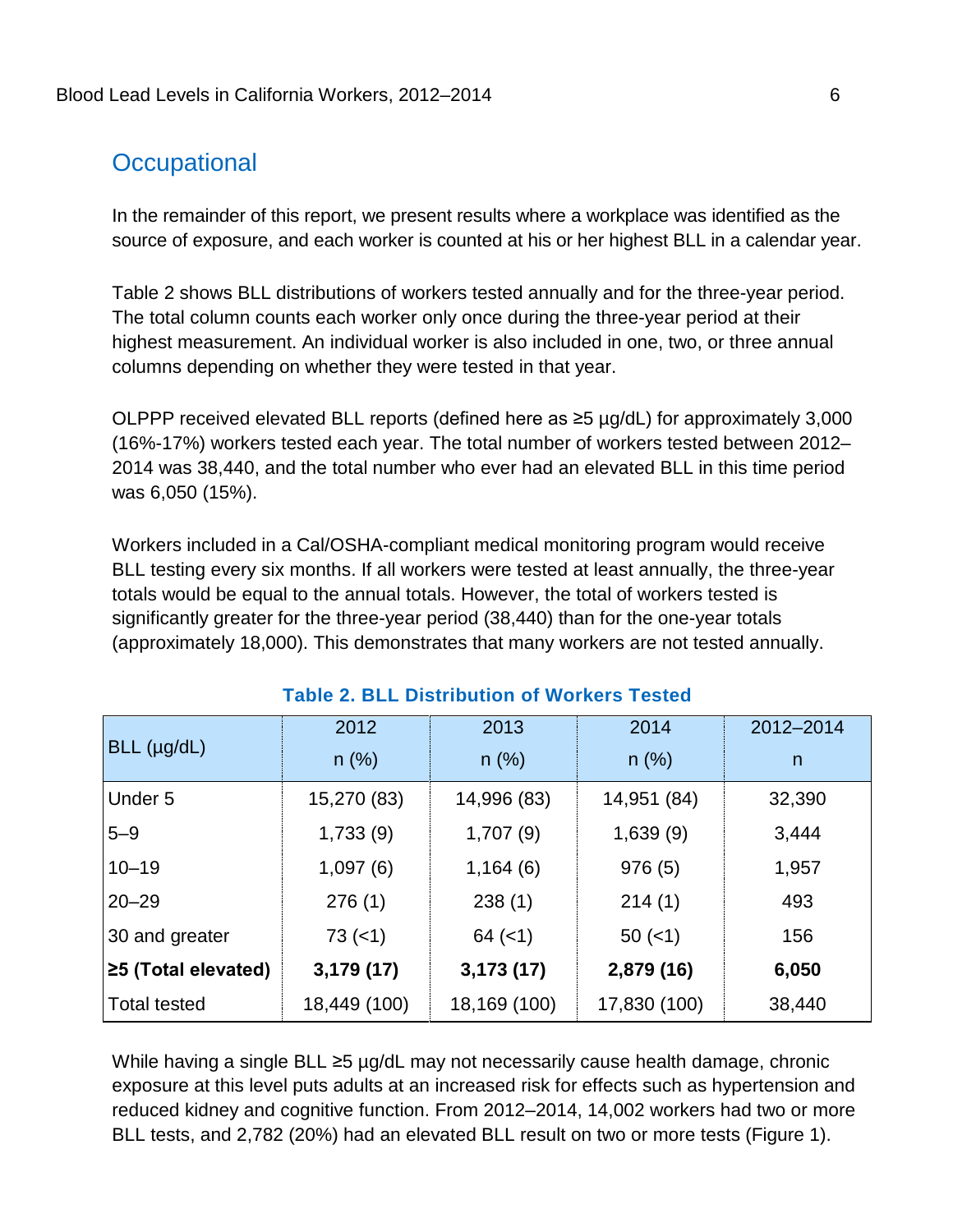<span id="page-10-1"></span>

**Figure 1. Workers with Multiple BLL Tests** 

#### <span id="page-10-0"></span>*Demographic Characteristics*

 male (96–97%). Eighty-six percent of workers were between the ages of 20 and 59, a surnames among individuals with BLLs below 5 µg/dL was 44–46%, very close to the proportion of Hispanic persons in the California workforce as a whole. The overwhelming majority of workers with elevated BLLs reported to the Registry were typical age range for a working population. Workers with a Hispanic surname were disproportionately represented among workers with elevated BLLs. California's workforce was 42% Hispanic (American Community Survey 2009–2013 estimate), whereas the proportion of Hispanic surnames among individuals with elevated BLLs reported to the Registry was 63–64%. This suggests that Hispanic workers are more likely to be exposed to higher levels of lead on the job (Table 3). In contrast, the proportion of Hispanic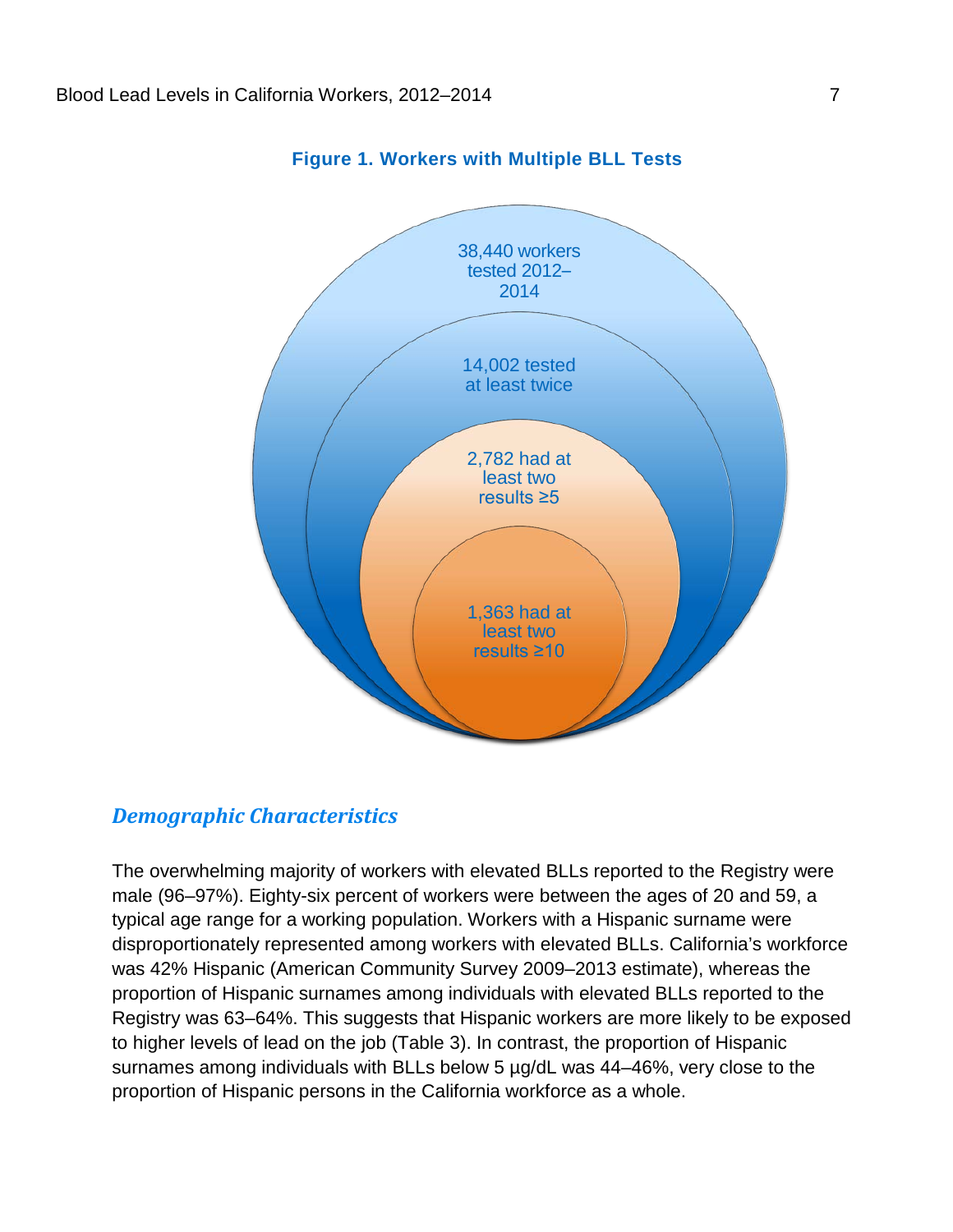<span id="page-11-1"></span>

| Worker                        | 2012         | 2012    | 2013  | 2013    | 2014         | 2014    |
|-------------------------------|--------------|---------|-------|---------|--------------|---------|
| Characteristic                | $\mathsf{n}$ | $(%)^*$ | n     | $(\% )$ | $\mathsf{n}$ | $(\% )$ |
| <b>Total</b>                  | 3,179        | (100)   | 3,173 | (100)   | 2,879        | (100)   |
| <b>Sex</b>                    |              |         |       |         |              |         |
| Male                          | 3,038        | (96)    | 3,044 | (96)    | 2,788        | (97)    |
| Female                        | 141          | (4)     | 129   | (4)     | 91           | (2)     |
| Age (years)                   |              |         |       |         |              |         |
| $16 - 19$                     | 32           | (1)     | 44    | (1)     | 53           | (2)     |
| $20 - 29$                     | 573          | (18)    | 643   | (20)    | 580          | (20)    |
| $30 - 39$                     | 705          | (22)    | 683   | (22)    | 596          | (21)    |
| $40 - 49$                     | 852          | (27)    | 754   | (24)    | 672          | (23)    |
| $50 - 59$                     | 696          | (22)    | 712   | (22)    | 651          | (23)    |
| $60 - 69$                     | 279          | (9)     | 294   | (9)     | 280          | (10)    |
| $70+$                         | 42           | (1)     | 43    | (1)     | 47           | (2)     |
| Hispanic surname <sup>†</sup> |              |         |       |         |              |         |
| Yes                           | 1,995        | (63)    | 2,036 | (64)    | 1,817        | (63)    |
| <b>No</b>                     | 1,184        | (37)    | 1,137 | (36)    | 1,062        | (37)    |

#### **Table 3. Workers with BLLs ≥5 µg/dL, by Demographic Characteristics**

\*Percentages may not add to 100% because of rounding.

† Based on Bureau of the Census. *Census of Population and Housing, 1980 Spanish Surname List.* 

#### <span id="page-11-0"></span>*Geography*

 Information on where workers reside and work is presented for BLLs ≥10 µg/dL because data for workers with BLLs between 5–10 µg/dL is less complete.

 A large proportion of workers with BLLs ≥10 µg/dL were employed in Los Angeles County (46–50%), which reflects the concentration of lead industries in this county. Riverside County (7–8%) had the next highest proportion of workers with BLLs ≥10, followed by Orange (5–7%), and San Bernardino (5–6%) counties (Table 4; note that Table 4 and all remaining tables appear in the Tables section beginning on page 22).

remaining tables appear in the Tables section beginning on page 22).<br>The largest numbers of workers with BLLs ≥10 µg/dL live in Los Angeles (40–42%), San Bernardino (11–14%), and Riverside (8–9%) counties (Table 5).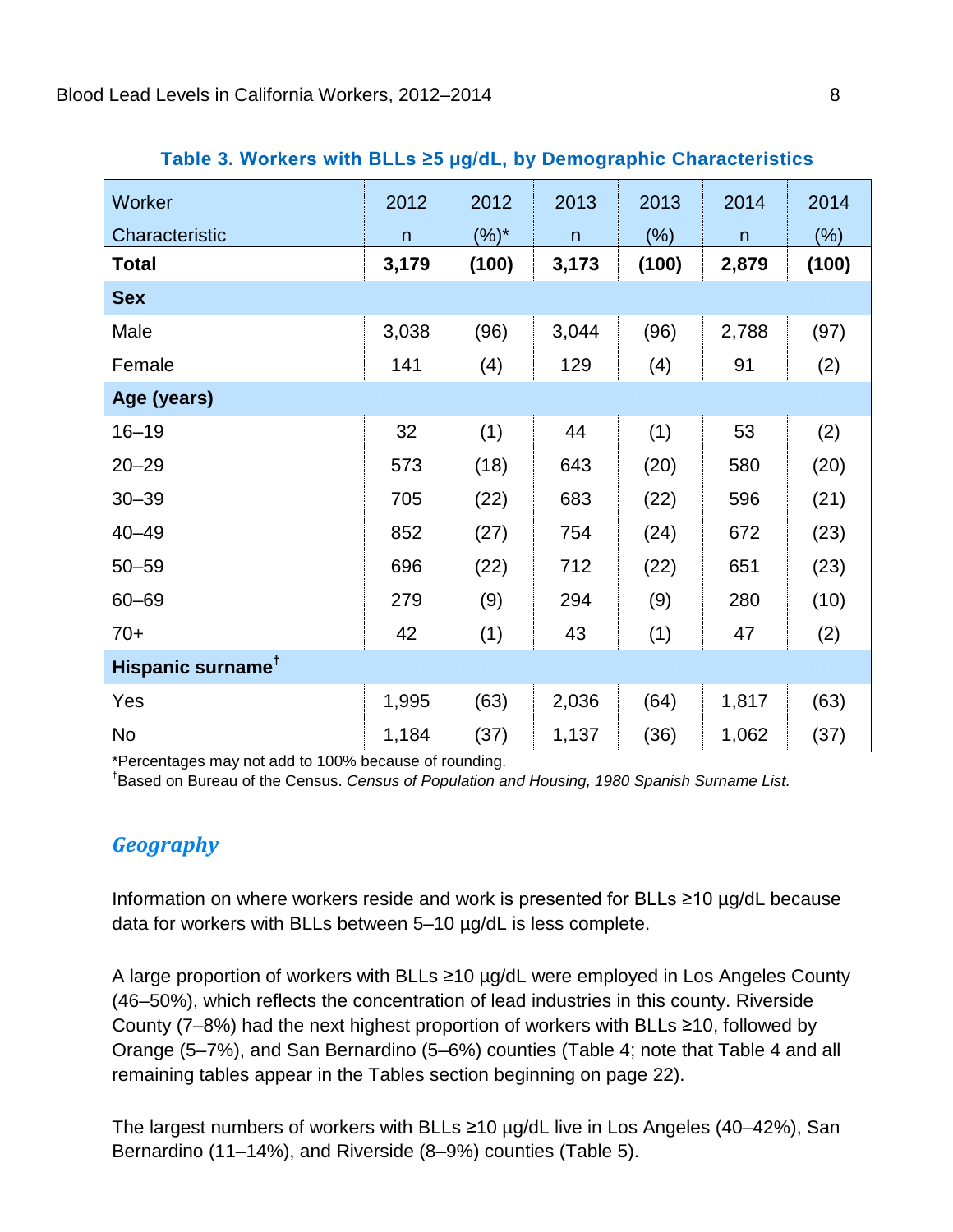#### <span id="page-12-0"></span>*Industry*

 Numerous California industries use or disturb lead, including battery manufacturing; coded industries were reported to the Registry in 2012–2014. Tables 6–8 show annual BLL distributions, numbers of employees tested, and numbers of employers testing, by industry. This information informs OLPPP's development of industry-specific interventions. Because the industry information is more complete for BLLs reports ≥10 µg/dL, we use automotive radiator repair; residential, commercial, and industrial painting; shooting range operation and other firearm related industries; nonferrous foundries; stained glass art; and the recycling of and recovery of lead from scrap metal. Workers in 321 different NAICSthese data to identify the types of work resulting in significant lead exposures.

 Entertainment, and Recreation, which includes shooting ranges (Figure 2). "Other" industry Services, Other Services, Public Administration, and Educational Services. Industries are grouped into sectors, where each sector is comprised of many specific industries. Sixty percent (60%) of workers reported to the Registry with BLLs ≥10 µg/dL worked in Manufacturing; 14% in Construction; 7% in Wholesale Trade; and 6% in Arts, sectors included Administrative and Support and Waste Management and Remediation

<span id="page-12-1"></span>

#### **Figure 2. Workers with BLLs ≥10 µg/dL, by Industry Sector**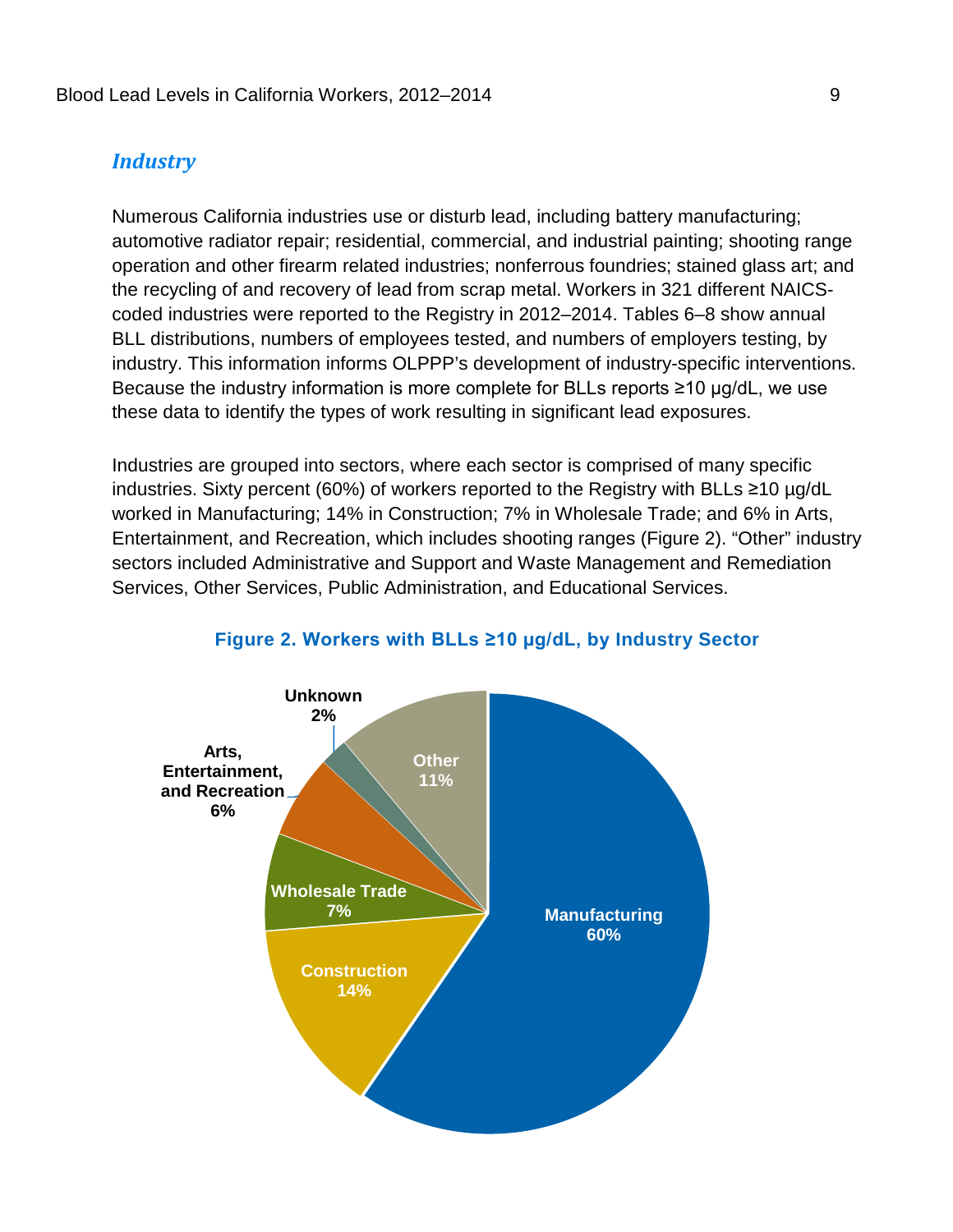all workers tested. They are presented in Table 9 to show the extent of testing and how it varied over time. These industries include: remediation services; storage battery recycling. Table 9 also includes the percent of workers with BLLs ≥10 µg/dL for each year, by industry. The industries with the highest percentage of workers with BLLs ≥10 µg/dL are "all other amusement," which includes shooting ranges (66–82%); secondary smelting present full BLL distributions for all industries. The 20 industries testing the most workers over the three-year period account for 85% of manufacture; painting contractors; government air, water, and waste programs; recyclable material; site preparation contractors; and secondary smelting, which is primarily battery (55–68%); storage battery manufacture (42–46%); painting contractors (12–16%); recyclable material (11–14%); and commercial and institutional building construction (6– 15%). Note that these 20 industries are highlighted in bold type in Tables 6–8, which

### <span id="page-13-0"></span>*Workers with the Highest Exposures to Lead*

 2012–2014, 187 workers in 32 industries had a BLL ≥30 µg/dL, 38 workers in 14 industries There are a limited number of industries where the workers tested had very high BLLs. In had a BLL ≥40 µg/dL, and 9 workers in 4 industries had a BLL ≥50 µg/dL.

 Fourteen (37%) of the workers with BLLs ≥40 µg/dL were employed at shooting ranges (Figure 3). Gun ammunition manufacturing, shooting instruction, security training industries, which involve handling of lead-containing bullets and firearms, comprised 55% of the BLLs ≥40 µg/dL and half of the BLLs ≥50 µg/dL. programs, and gun repair represented an additional 7 (18%) of the BLLs ≥40 µg/dL. These

 Lead is still used in many products including solder and automotive batteries, so workers who repair or recycle these products may be exposed at high levels, depending on the specific process and use or absence of control measures. In 2012—2014, the automotive radiator repair, scrap metal wholesalers, secondary smelting (lead recovery from scrap), and solid waste collection industries had workers reported with very high BLLs.

 construction industries perform tasks that disturb lead that is still present in older building Lead has been either banned or limited as an ingredient in products such as paint, gasoline, and solder used in drinking water systems. However, workers in many different materials including paint and solder, or in contaminated soil. Industries with high worker BLLs included painting contractors, wrecking and demolition, and industrial building construction.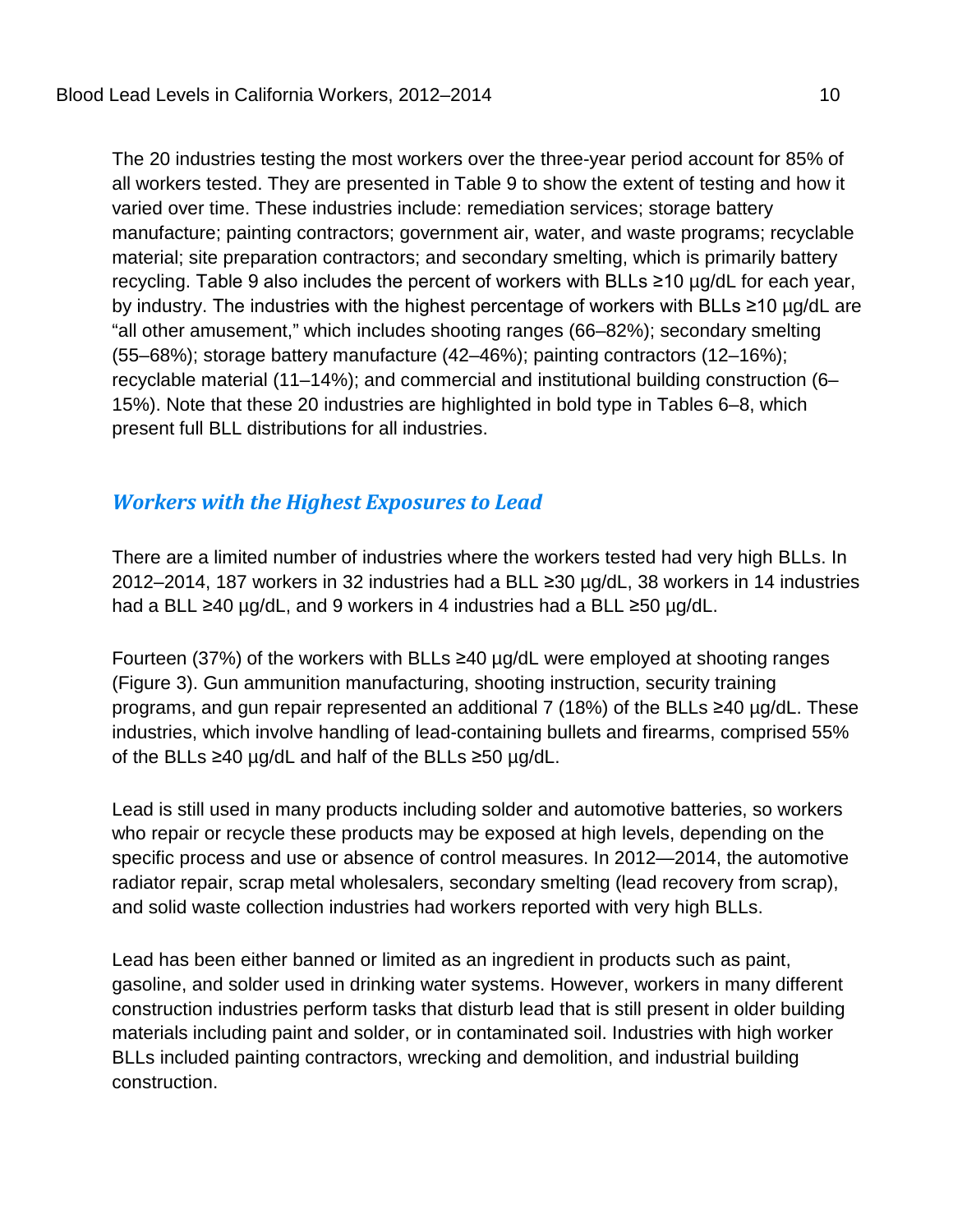<span id="page-14-0"></span>

#### **Figure 3. Workers with BLLs ≥40 µg/dL, by Industry**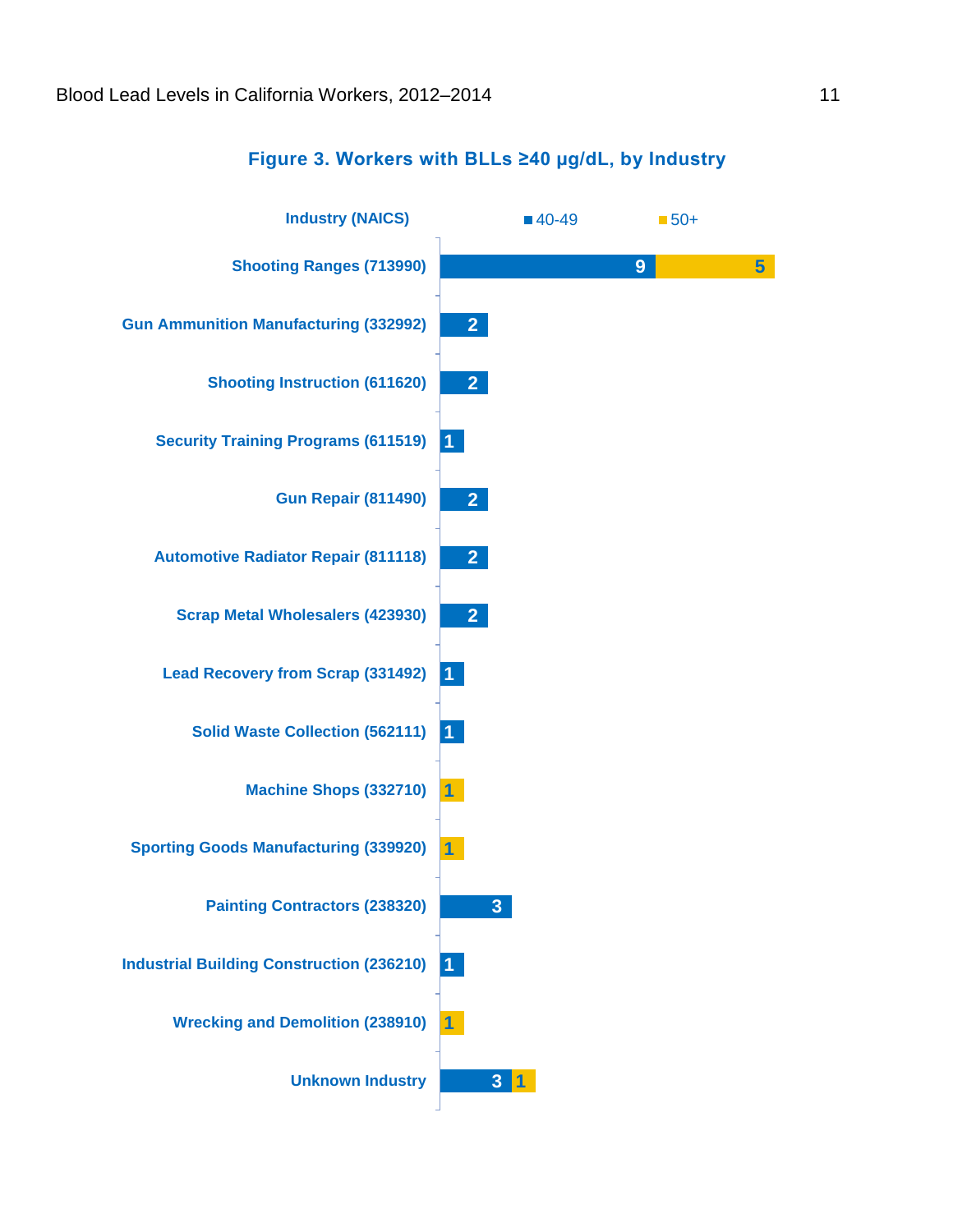# <span id="page-15-0"></span>**Part 3: Discussion**

### <span id="page-15-1"></span>Significant Findings

 in a wide range of industries. During 2012–2014, over 6,000 workers with elevated BLLs were reported to the Registry. Workers with sustained elevated BLLs are at risk for serious, long-term health effects. Overexposure to lead continues to be a serious occupational health problem in California

 The majority of workers with elevated BLLs were male, 20–59 years of age, and had a Hispanic surname. Sixty percent (60%) of workers reported to the Registry with BLLs ≥10 µg/dL worked in the Manufacturing sector, in industries that make and recycle batteries, aircraft and aircraft parts, ships, plumbing and pipefitting fixtures, and metal valves.

 BLLs ≥40 µg/dL were reported among workers in several industries, including those that manufacturing, gun repair, and firearm instruction. Identifying industries with very high that may exist in more workplaces in that same industry. handle lead-containing bullets and firearms, such as shooting ranges, ammunition BLLs, even if the number of workers is small, helps to point OLPPP toward exposure risks

 providing BLL testing in five industries and found differing rates of testing. Eighty-seven percent (87%) of storage battery manufacturers, 56% of lead-using non-ferrous foundries, 14% of radiator repair shops, 8% of licensed San Francisco painting companies, and 1% report, and comparing BLL distributions across industries is not advised. Many employers in industries that use or disturb lead do not regularly offer BLL testing to their workers. Between 1996–2008 OLPPP assessed the percentage of employers of wrecking and demolition companies were conducting BLL testing (OLPPP 2002; OLPPP unpublished data 2008). BLL distributions in industries where a higher proportion of employers provide testing will be more accurately described by the data contained in this

### <span id="page-15-2"></span>**Limitations**

 elevated BLLs among California workers. As mentioned previously, the most significant limitation is that many employers fail to provide BLL testing to their lead-exposed workers. The data presented in this report do not fully describe the magnitude and distribution of The result of this large testing deficiency is that we do not know the true numbers of California workers with elevated BLLs. In addition, because the proportion of employers offering blood lead tests varies widely by industry, we cannot accurately determine the relative risk of lead overexposure by industry. We believe that the numbers presented here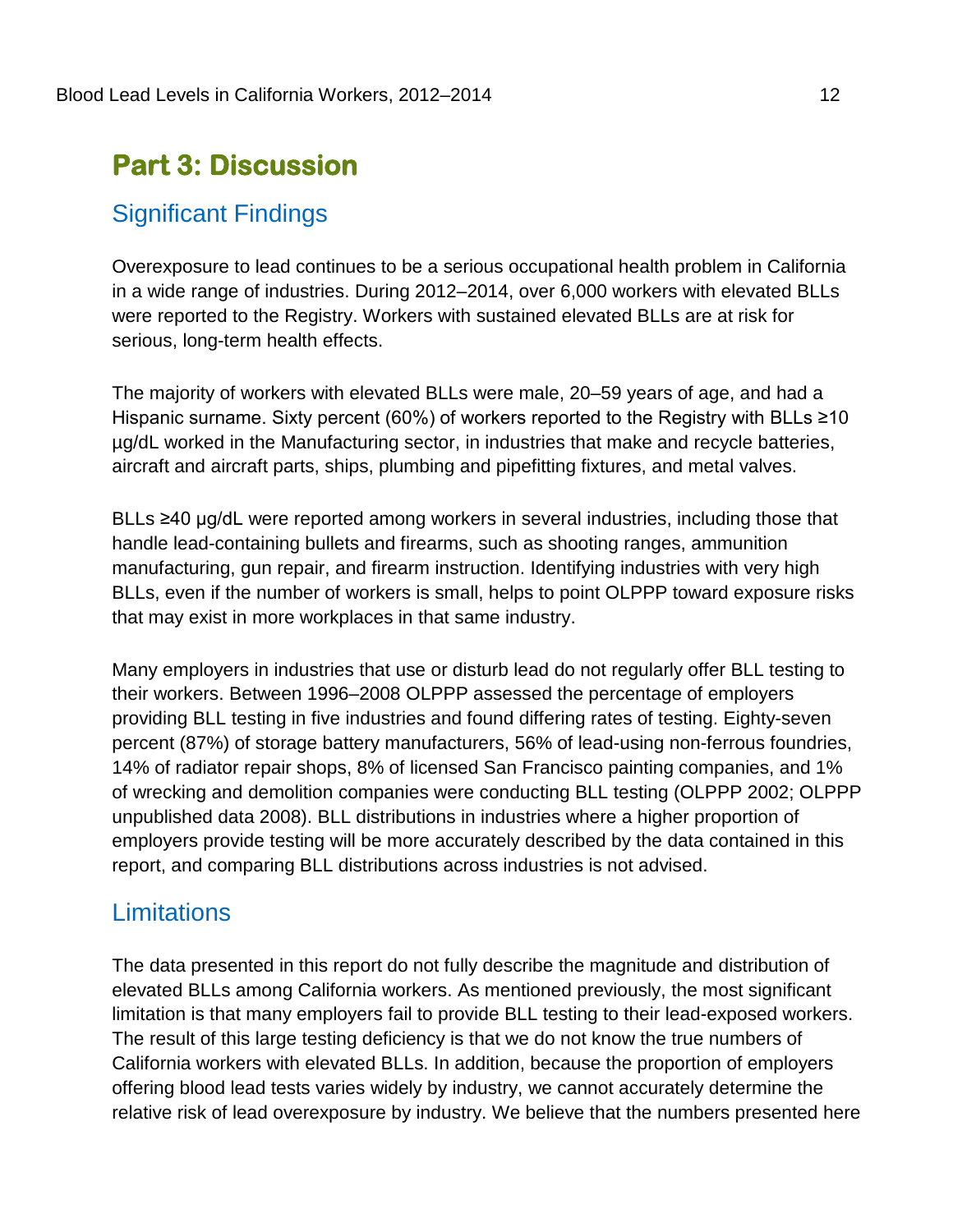likely represent a significant underestimate of the number of California workers exposed to lead.

 complete information on all BLLs ≥10 µg/dL. However, we are unable to contact providers on the tens of thousands of BLL results below 10 µg/dL that lack employer information. The majority of BLL reports do not identify an individual's employer, which is only required to be reported if the laboratory has this information. This makes it difficult to determine if the exposure source is occupational and, if so, which industry the individual works in. OLPPP contacts the laboratory or the healthcare provider who ordered the test to obtain

 more testing is needed. Additionally, among industries where testing is more robust, BLL distributions highlight where employers are more successful in controlling worker exposure. Despite these limitations, the data we collect provide valuable information on industries in California where BLL testing is more consistent and can indicate those industries where

### <span id="page-16-0"></span>**Education and Outreach Efforts**

 Based on the findings of this report, OLPPP initiated new prevention activities to protect workers and to increase BLL testing.

 employers and employees, police officers who use ranges, and stakeholders. During these visits, we asked questions about the type of educational materials and messages that these workers and employers would find compelling. We are still in the process of OLPPP began a project aimed at preventing lead poisoning among shooting range workers in response to the predominance of BLLs ≥40 µg/dL in this industry. Initially, we conducted several worksite visits and a series of key informant interviews with range understanding this diverse industry, including the differences between private and public sector shooting ranges. Additional work might include creating and disseminating health education materials, interventions to reduce exposure to lead dust at shooting ranges, and technical assistance to employers.

 about lead hazards. OLPPP sent a newsletter to 24,417 employers about the new lead hazard communication requirements and how to comply, with an offer for free labels and In 2013, Cal/OSHA updated their regulations on how employers warn their employees hazard warning posters. The newsletter also reminded employers that they are required to provide BLL testing to any employee who uses or disturbs lead or lead-containing materials.

 OLPPP is committed to increasing employer-sponsored BLL testing in lead industries. For example, we send personalized letters with educational materials about the importance of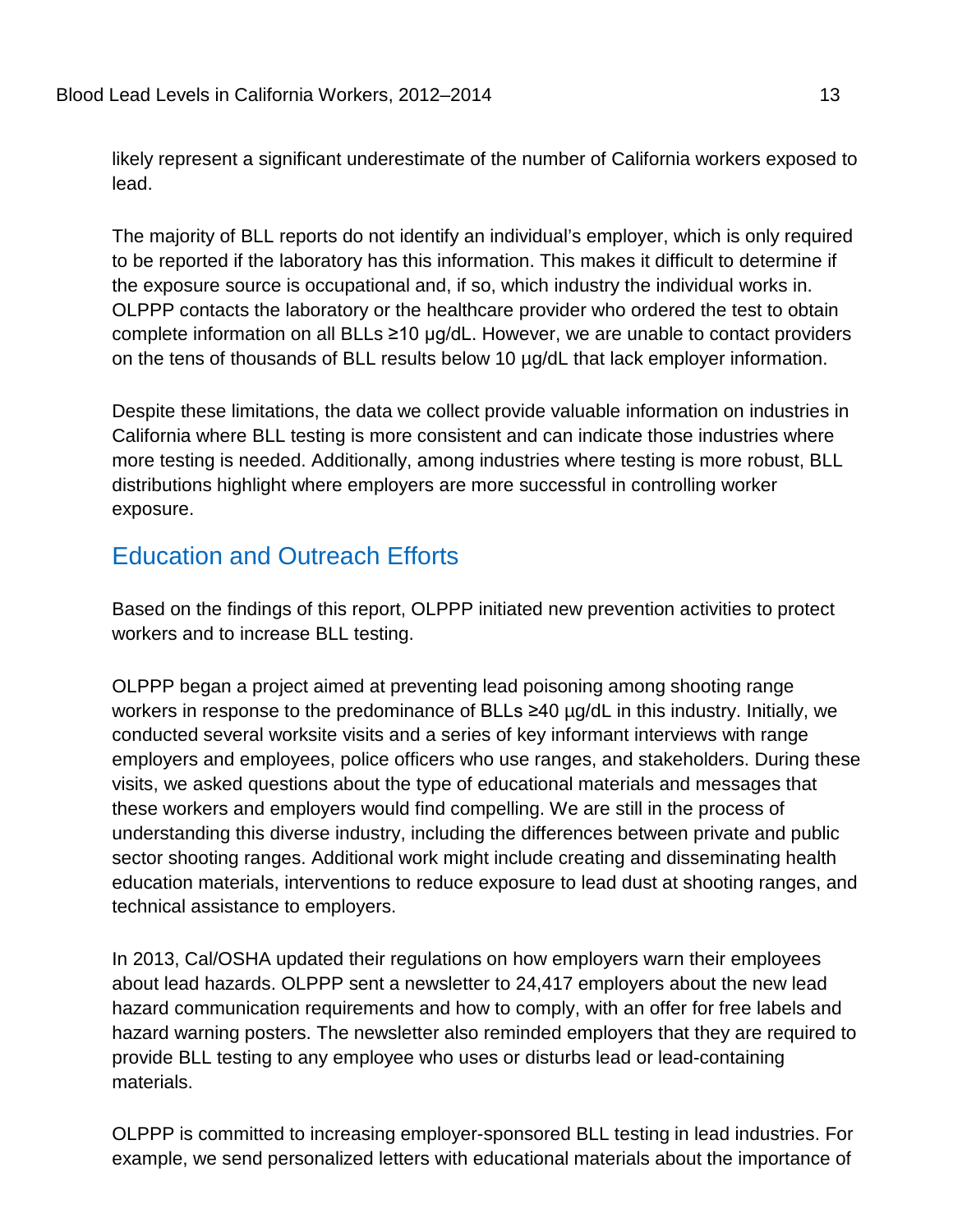BLL testing as a way to evaluate the effectiveness of a lead safety program. We target employers in lead industries with few employees reported to the Registry, employers who work. have stopped blood lead testing, and companies who are sub-contracted to perform lead

 obtained the test. As part of our commitment to helping vulnerable workers, we provided free blood lead testing to workers whose employers do not offer them BLL testing and who do not have access to testing through health insurance. This small pilot project attempted to reach workers through referrals from local health departments, day labor centers, and other community partners. Free blood lead tests were offered to 250 workers, and 160 workers

 maintain BLLs as low as possible. This course identifies the industries where lead summarizes the medical requirements of the Cal/OSHA lead standards, and identifies criteria for removing workers from exposure. A second, more detailed, course for 2017. OLPPP has updated our free online Continuing Medical Education (CME) course to emphasize the health risks linked to chronic exposure at BLLs ≥5 µg/dL and the need to poisoning commonly occurs, describes the health effects associated with lead exposure, physicians who oversee employer medical monitoring programs will be available in early

 poisoning in California. Our data also contribute to nationwide efforts to better understand and prevent lead poisoning. Each year OLPPP data are submitted to the NIOSH ABLES program that coordinates national surveillance efforts for lead poisoning. National data on Disease Outbreaks published in Morbidity and Mortality Weekly Report (Alarcon 2016). investigate correlations between lead exposure and renal disease morbidity and mortality 2017. OLPPP responds to data requests from state and local health departments, healthcare providers, researchers, and others who want more detailed information about lead adult BLLs are reported in the yearly Summary of Notifiable Noninfectious Conditions and With data sharing agreements, California BLL results have been used by researchers to and all-cause mortality (Chowdhury 2014a, Chowdhury 2014b, Chowdhury 2015).

 education and outreach efforts to workers with BLLs between 5 µg/dL and 40 µg/dL. We are considering ways to quantify the number of workers with ongoing, cumulative low-level The increased recognition of health effects at lower BLLs has prompted us to reassess our exposure, and to target these individuals and employers with interventions to reduce BLLs and related chronic disease risks.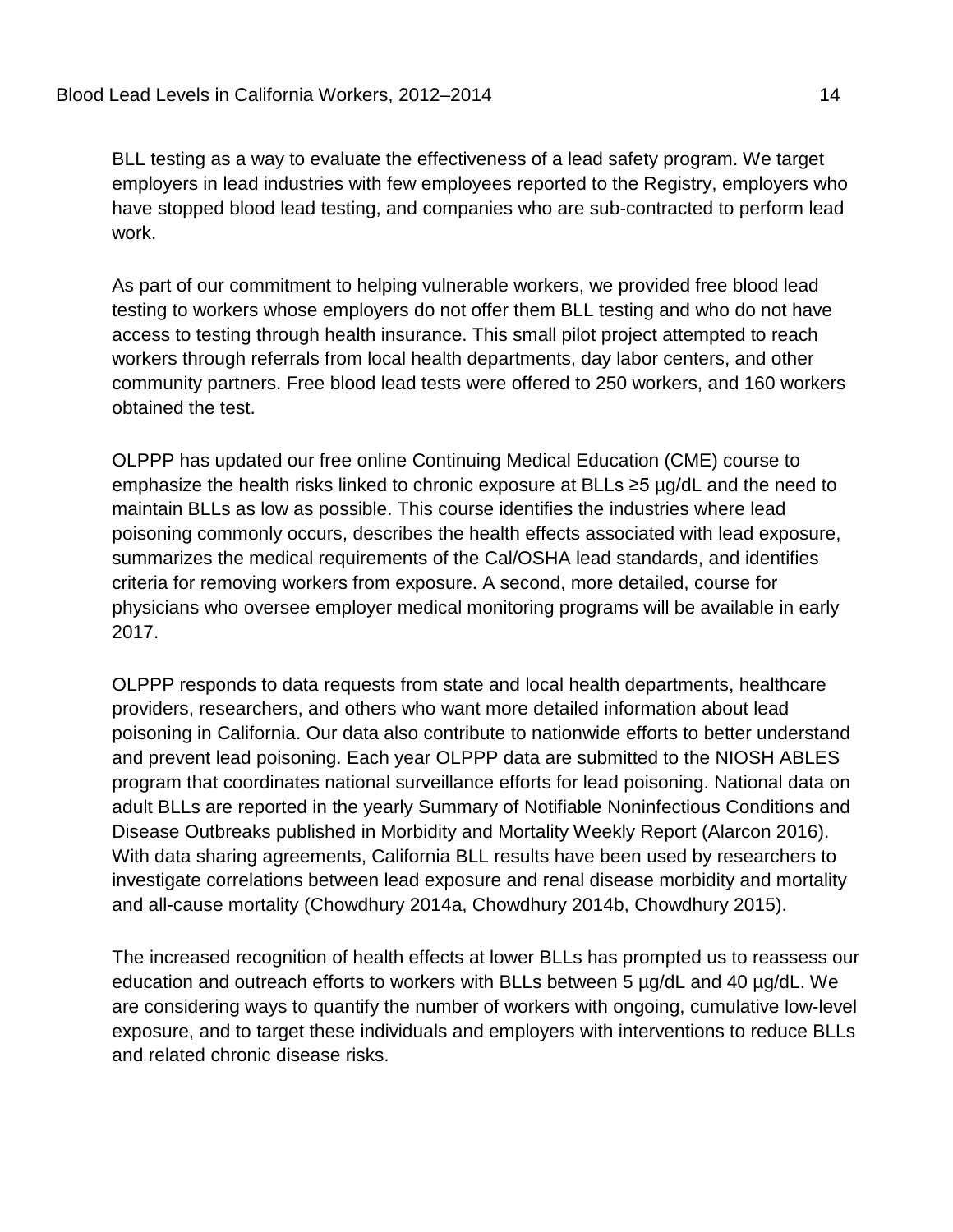# <span id="page-18-0"></span>**Updating the Occupational Lead Standards**

 over 35 years old, and there is now convincing evidence that chronic, low-level lead which workers must be removed from lead exposure; increase the required frequency of Existing Cal/OSHA lead standards are based on medical and scientific information that is exposure causes harmful health effects. Recognizing this, OLPPP has been at the forefront of an effort to revise these standards to provide greater health protection to leadexposed workers. Specifically, OLPPP recommended that Cal/OSHA lower the BLL at BLL testing; require BLL testing for all workplaces where lead is used or disturbed, regardless of air lead levels; and lower the permissible exposure limit (PEL) (OLPPP 2014). Since 2011, Cal/OSHA has taken steps toward revising its two lead standards, and OLPPP continues to actively participate in this process.

 If revised standards are implemented, we expect that fewer workers would experience in a medical monitoring program, providing them with information about their health, and employers that most need them. adverse health effects from lead exposure. Additionally, more workers would be included providing their employers with information about the effectiveness of their lead safety programs. With increased BLL testing, and therefore a more complete picture of workplace lead exposure in California, OLPPP can better target prevention efforts to industries and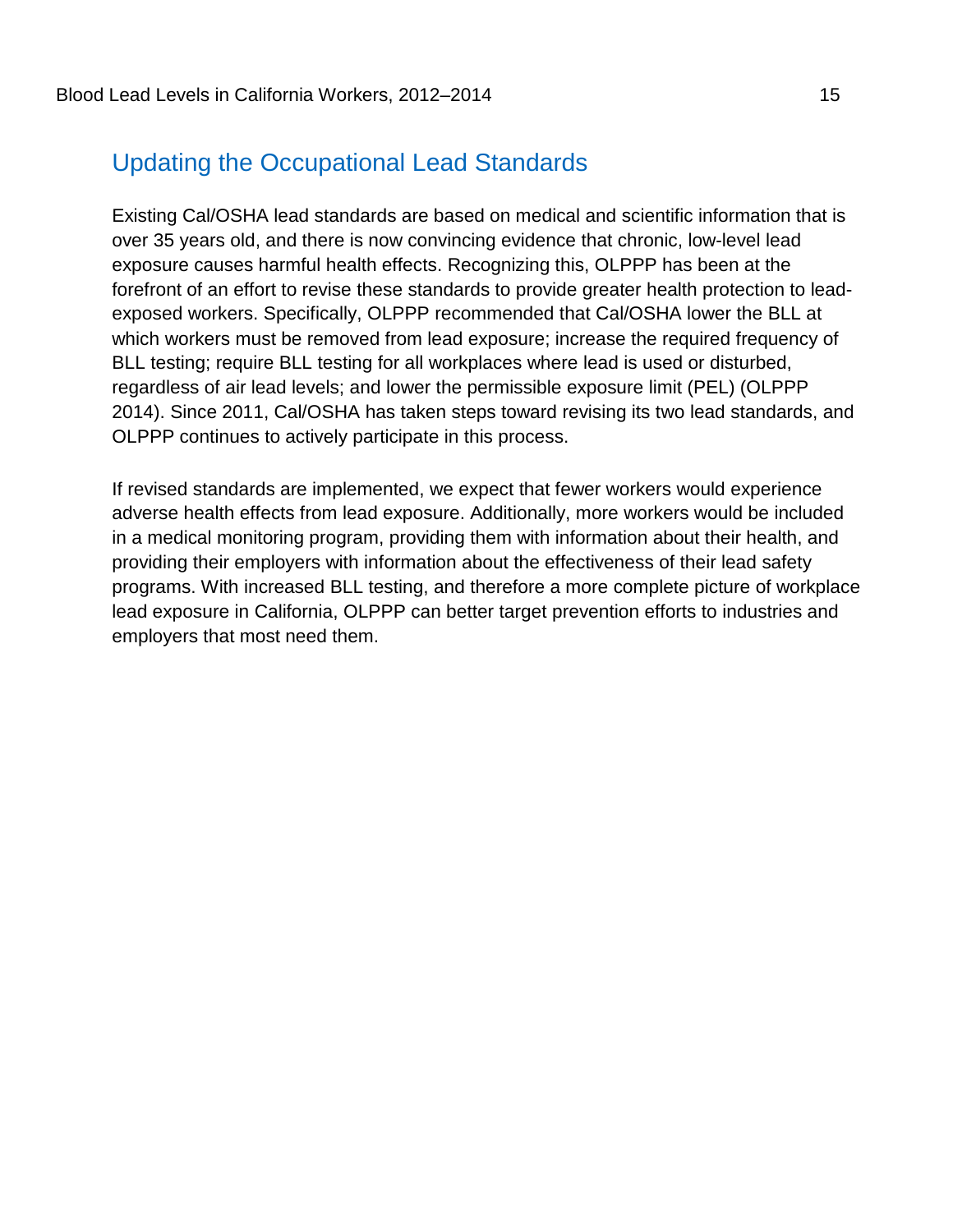# <span id="page-19-0"></span>**References**

 1994–2013," MMWR Morb Mortal Wkly Rep 63, no. 55 (2016): 59–65: Alarcon, Walter A. "Elevated Blood Lead Levels among Employed Adults – United States, [http://dx.doi.org/10.15585/mmwr.mm6355a5.](http://dx.doi.org/10.15585/mmwr.mm6355a5)

 American Community Survey (ACS) /American FactFinder. "S2301: Employment Status." 2009–2013 American Community Survey 5-Year Estimates, 2013, accessed August 18, 2015, http://factfinder2.census.gov.

Bureau of the Census. Census of Population and Housing, 1980 Spanish Surname List (machine-readable data file) Washington, 1980.

California Health and Safety Code §124130. [https://www.cdph.ca.gov/programs/CLPPB/Documents/HandS\\_124130.pdf.](https://www.cdph.ca.gov/programs/CLPPB/Documents/HandS_124130.pdf)

California Code of Regulations, Title 8 §1532.1 [https://www.dir.ca.gov/title8/1532\\_1.html.](https://www.dir.ca.gov/title8/1532_1.html)

California Code of Regulations, Title 8 §5198 [https://www.dir.ca.gov/title8/5198.html.](https://www.dir.ca.gov/title8/5198.html)

Centers for Disease Control and Prevention (CDC). "Fourth National Report on Human Exposure to Environmental Chemicals." Updated Tables, July 2014. [http://www.cdc.gov/exposurereport/.](http://www.cdc.gov/exposurereport/)

https://wwwn.cdc.gov/nndss/conditions/lead-elevated-blood-levels/case-definition/2016/. Centers for Disease Control and Prevention (CDC). "National Notifiable Diseases Surveillance System: Lead, Elevated Blood Levels 2016 Case Definition"

 Participants in a Lead Surveillance Program," Am J Kidney Dis 64, no. 1 (2014a): 25–31. Chowdhury R, Darrow L, McClellan W, Sarnat S, Steenland K. "Incident ESRD Among

Chowdhury R, Sarnat SE, Darrow L, McClellan W, Steenland K. "Mortality among Participants in a Lead Surveillance Program," Environ Res 132 (2014b):100–104.

 Lead Epidemiology and Surveillance Program," Am J Med Sci 349, no. 3 (2015): 222–7. Chowdhury R, Mukhopadhyay A, McClellan W, Sarnat S, Darrow L, Steenland K. "Survival Patterns of Lead-exposed Workers with End-stage Renal Disease from the Adult Blood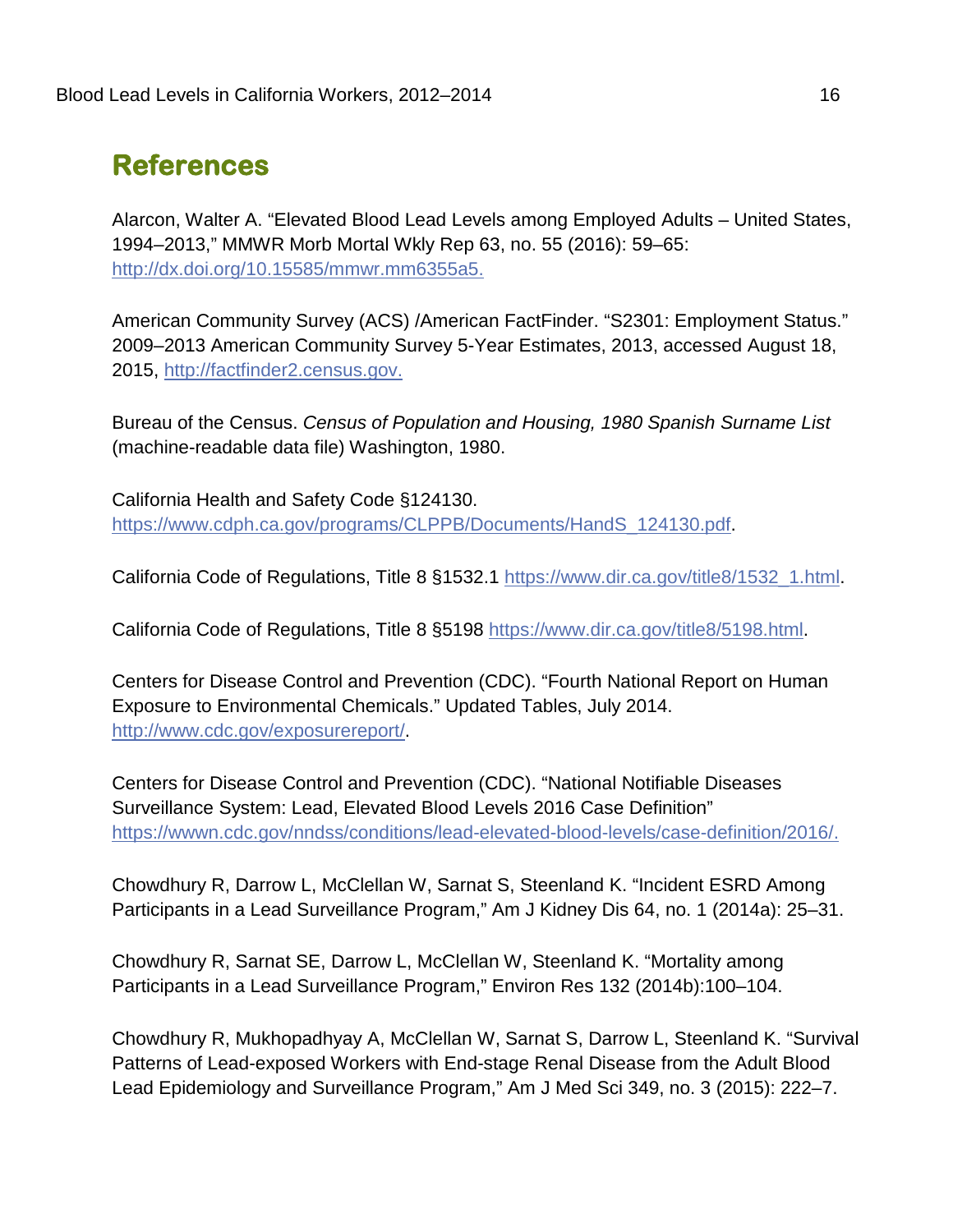01.pdf. Council of State and Territorial Epidemiologists (CSTE). "Public Health Reporting and National Notification for Elevated Blood Lead Levels," 2015. [http://c.ymcdn.com/sites/www.cste.org/resource/resmgr/2015PS/2015PSFinal/15-EH-](http://c.ymcdn.com/sites/www.cste.org/resource/resmgr/2015PS/2015PSFinal/15-EH-01.pdf)

 Perspect 11, no. 3 (March 2007): 463–7. Kosnett M, Wedeen R, Rothenberg S, Hipkins K, Materna B, Schwartz B, Hu H, and Woolf A. "Recommendations for Medical Management of Adult Lead Exposure," Environ Health

June 2012. https://ntp.niehs.nih.gov/pubhealth/hat/noms/lead/index.html. National Toxicology Program (NTP). "NTP Monograph: Health Effects of Low-Level Lead,"

Occupational Lead Poisoning Prevention Program (OLPPP). *Blood Lead Levels in California Workers, 1995 – 1999.* California Occupational Blood Lead Registry, 2002.

http://www.cdph.ca.gov/programs/olppp/Documents/LeadStdPELRec.pdf. Occupational Lead Poisoning Prevention Program (OLPPP). "Recommended Permissible Exposure Limit (PEL) for Lead," September 2013.

Occupational Lead Poisoning Prevention Program (OLPPP). "Revising the Workplace Lead Standards: At-A-Glance," February 2014. [http://www.cdph.ca.gov/programs/olppp/Documents/LeadStdRev-At-A-Glance.pdf.](http://www.cdph.ca.gov/programs/olppp/Documents/LeadStdRev-At-A-Glance.pdf)

Office of Management and Budget (OMB). *North American Industry Classification System, United States, 2002*. United States: Bernan and the Department of Commerce National Technical Information Service, 2002.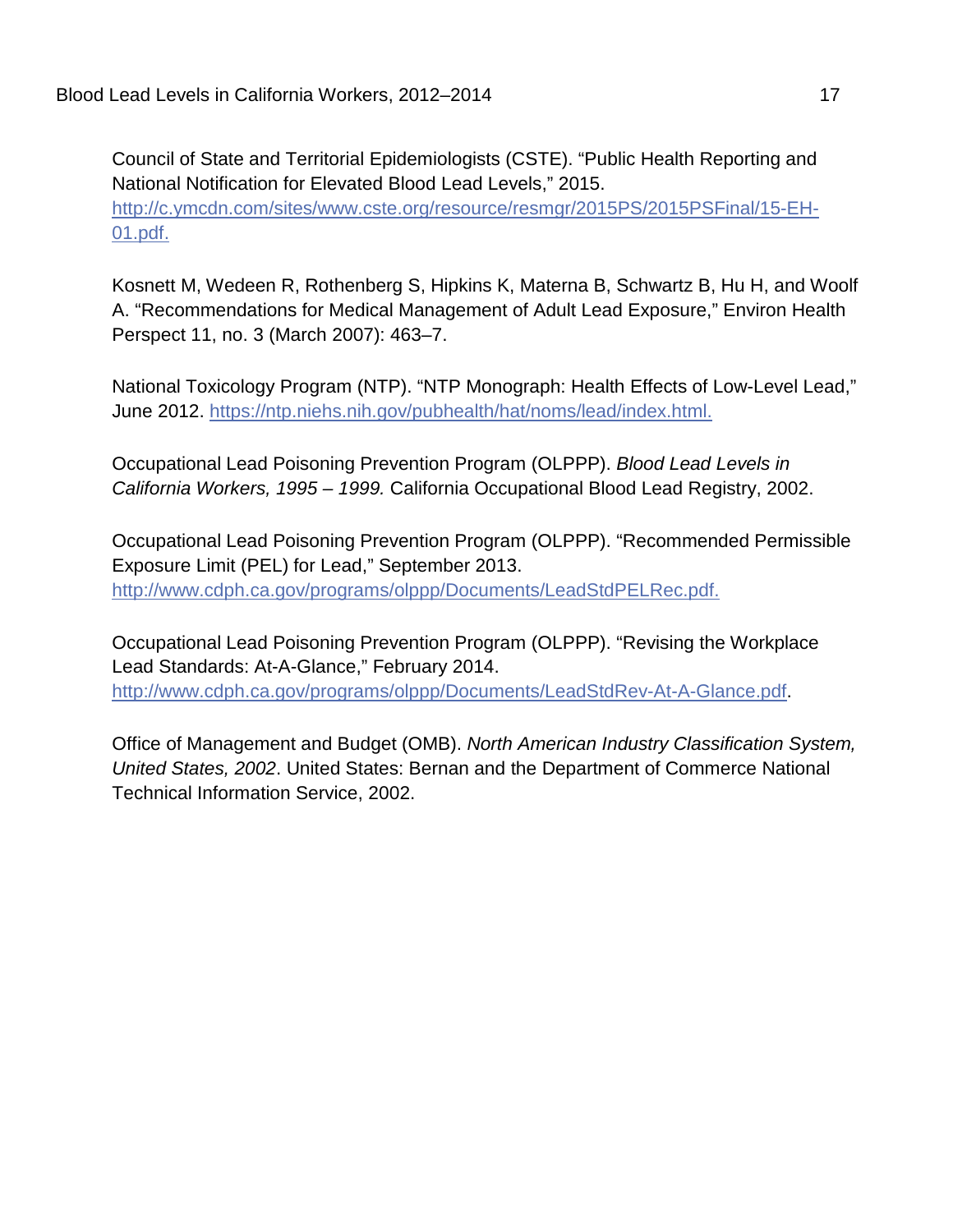# <span id="page-21-1"></span><span id="page-21-0"></span>**Tables**

|                 | 2012           | 2012        | 2013                     | 2013        | 2014           | 2014        |
|-----------------|----------------|-------------|--------------------------|-------------|----------------|-------------|
| <b>County</b>   | $\mathsf{n}$   | $(\%)$      | $\mathsf{n}$             | $(\%)$      | $\mathsf{n}$   | $(\%)$      |
| Alameda         | 52             | (4)         | 39                       | (3)         | 55             | (4)         |
| Amador          | $\mathbf 0$    | (0)         | 3                        | (<1)        | 1              | $($ < 1)    |
| <b>Butte</b>    | 4              | $(-1)$      | 16                       | (1)         | 8              | (1)         |
| Contra Costa    | 12             | (1)         | 6                        | $($ < 1)    | $\overline{7}$ | (1)         |
| El Dorado       | 1              | (<1)        | 1                        | (<1)        | $\overline{2}$ | (<1)        |
| Fresno          | 29             | (2)         | 22                       | (2)         | 14             | (1)         |
| Glenn           | $\mathbf 0$    | (0)         | $\overline{0}$           | (0)         | 1              | (<1)        |
| Humboldt        | 1              | (<1)        | $\overline{2}$           | $($ < 1)    | $\mathbf 0$    | (0)         |
| Imperial        | $\overline{0}$ | (0)         | 1                        | $($ < 1)    | $\mathbf{1}$   | $($ < 1 $)$ |
| Kern            | 24             | (2)         | 28                       | (2)         | 9              | (1)         |
| Los Angeles     | 675            | (46)        | 740                      | (50)        | 585            | (47)        |
| Madera          | 1              | (<1)        | 3                        | $($ < 1)    | 1              | $($ < 1)    |
| Marin           | 12             | (1)         | 3                        | (<1)        | 4              | $($ < 1 $)$ |
| Mendocino       | 1              | $(-1)$      | 0                        | (0)         | 1              | $($ < 1)    |
| Merced          | $\mathbf 0$    | (0)         | 1                        | (<1)        | 1              | $($ < 1)    |
| Monterey        | 1              | (<1)        | $\overline{2}$           | $($ < 1)    | 1              | $(-1)$      |
| Napa            | 1              | $(-1)$      | $\overline{\mathcal{A}}$ | (<1)        | 0              | (0)         |
| Nevada          | $\overline{2}$ | $(-1)$      | $\overline{2}$           | (<1)        | $\overline{2}$ | $($ < 1)    |
| Orange          | 98             | (7)         | 79                       | (5)         | 65             | (5)         |
| Placer          | $\overline{2}$ | (<1)        | 3                        | $($ < 1)    | $\overline{2}$ | $($ < 1 $)$ |
| Riverside       | 109            | (8)         | 98                       | (7)         | 100            | (8)         |
| Sacramento      | 25             | (2)         | 19                       | (1)         | 32             | (3)         |
| San Benito      | $\mathbf 0$    | (0)         | $\mathbf 0$              | (0)         | 1              | $($ < 1)    |
| San Bernardino  | 74             | (5)         | 85                       | (6)         | 72             | (6)         |
| San Diego       | 40             | (3)         | 49                       | (3)         | 43             | (4)         |
| San Francisco   | 36             | (2)         | 13                       | (1)         | 15             | (1)         |
| San Joaquin     | 25             | (2)         | 57                       | (4)         | 49             | (4)         |
| San Luis Obispo | 1              | $($ < 1)    | 4                        | $($ < 1 $)$ | 9              | (1)         |
| San Mateo       | 6              | $($ < 1 $)$ | 16                       | (1)         | 20             | (2)         |
| Santa Barbara   | 15             | (1)         | 15                       | (1)         | 13             | (1)         |
| Santa Clara     | 30             | (2)         | 29                       | (2)         | 28             | (2)         |
| Santa Cruz      | 1              | $(-1)$      | 1                        | $($ < 1)    | 1              | $($ < 1 $)$ |
| Shasta          | 3              | (<1)        | 0                        | $($ < 1 $)$ | $\mathbf{1}$   | $($ < 1 $)$ |
| Solano          | 12             | (1)         | 8                        | (1)         | 15             | (1)         |
| Sonoma          | 6              | (1)         | $\overline{7}$           | $($ < 1 $)$ | 9              | (1)         |

#### **Table 4. Workers with BLLs ≥10 µg/dL, by County of Employment**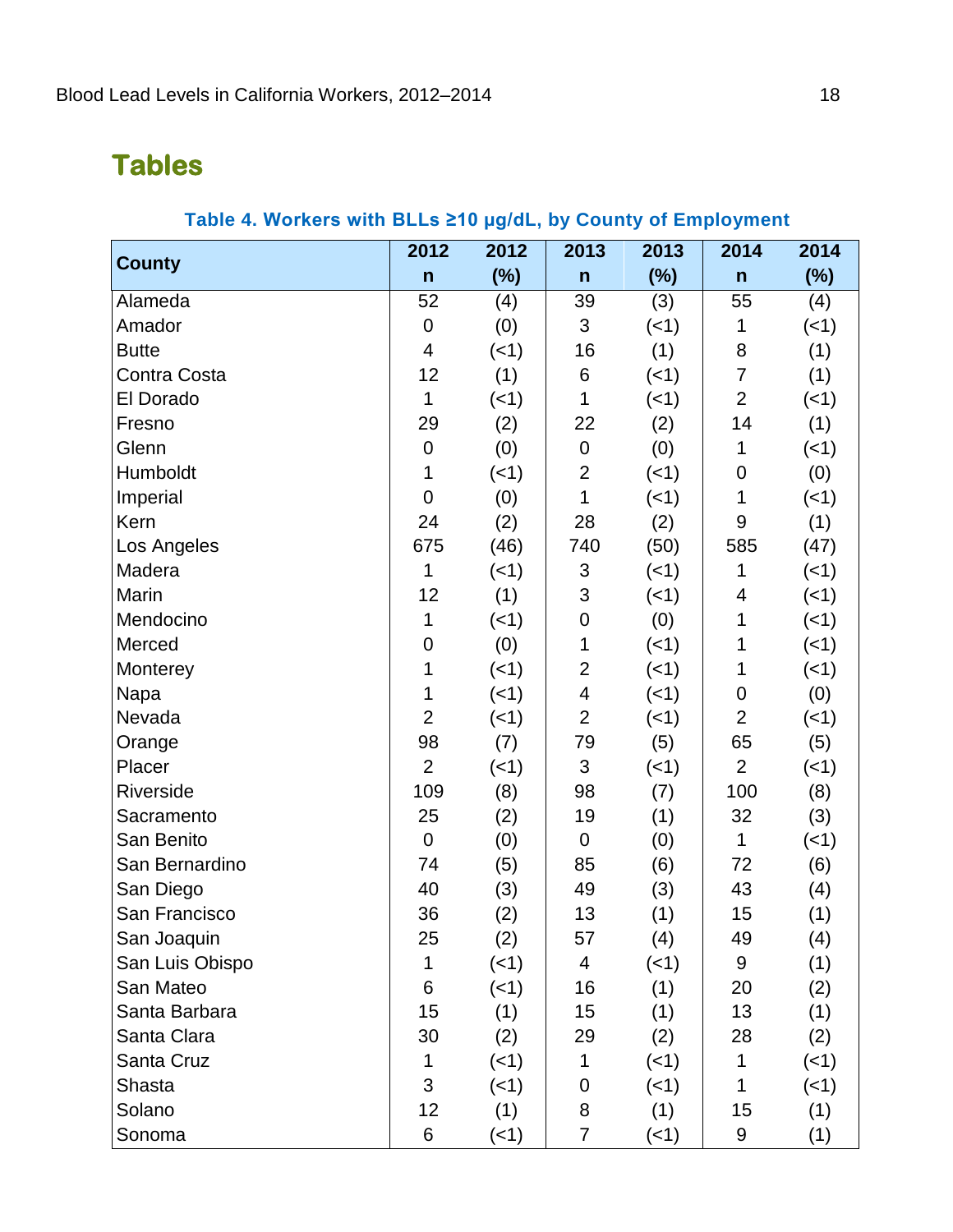| <b>County</b>     | 2012           | 2012        | 2013           | 2013   | 2014 | 2014  |
|-------------------|----------------|-------------|----------------|--------|------|-------|
|                   | $\mathsf{n}$   | (%)         | $\mathsf{n}$   | $(\%)$ | n    | (%)   |
| <b>Stanislaus</b> | 9              | (1)         | 3              | (<1)   | 3    | (<1)  |
| <b>Sutter</b>     | $\overline{2}$ | $($ < 1 $)$ | 12             | (1)    |      | (<1)  |
| Tehama            |                | $($ < 1 $)$ | $\overline{0}$ | (0)    | 0    | (0)   |
| Tuolumne          | $\overline{0}$ | (0)         | $\overline{0}$ | (0)    | 1    | (<1)  |
| Ventura           | 18             | (1)         | 4              | (<1)   | 2    | (<1)  |
| Yolo              | 2              | (<1)        | 3              | (<1)   | 1    | (<1)  |
| Yuba              | 3              | (<1)        | 4              | (0)    | 3    | (<1)  |
| Out of State      | 57             | (4)         | 23             | (2)    | 40   | (3)   |
| Unknown           | 55             | (4)         | 61             | (4)    | 24   | (2)   |
| <b>Total</b>      | 1446           | (100)       | 1466           | (100)  | 1240 | (100) |

I \* The following 15 counties had zero (0) workers with BLLs ≥10 µg/dL reported 2012–2014: Alpine, Calaveras, Colusa, Del Norte, Inyo, Kings, Lake, Lassen, Mariposa, Modoc, Mono, Plumas, Sierra, Siskiyou, Trinity.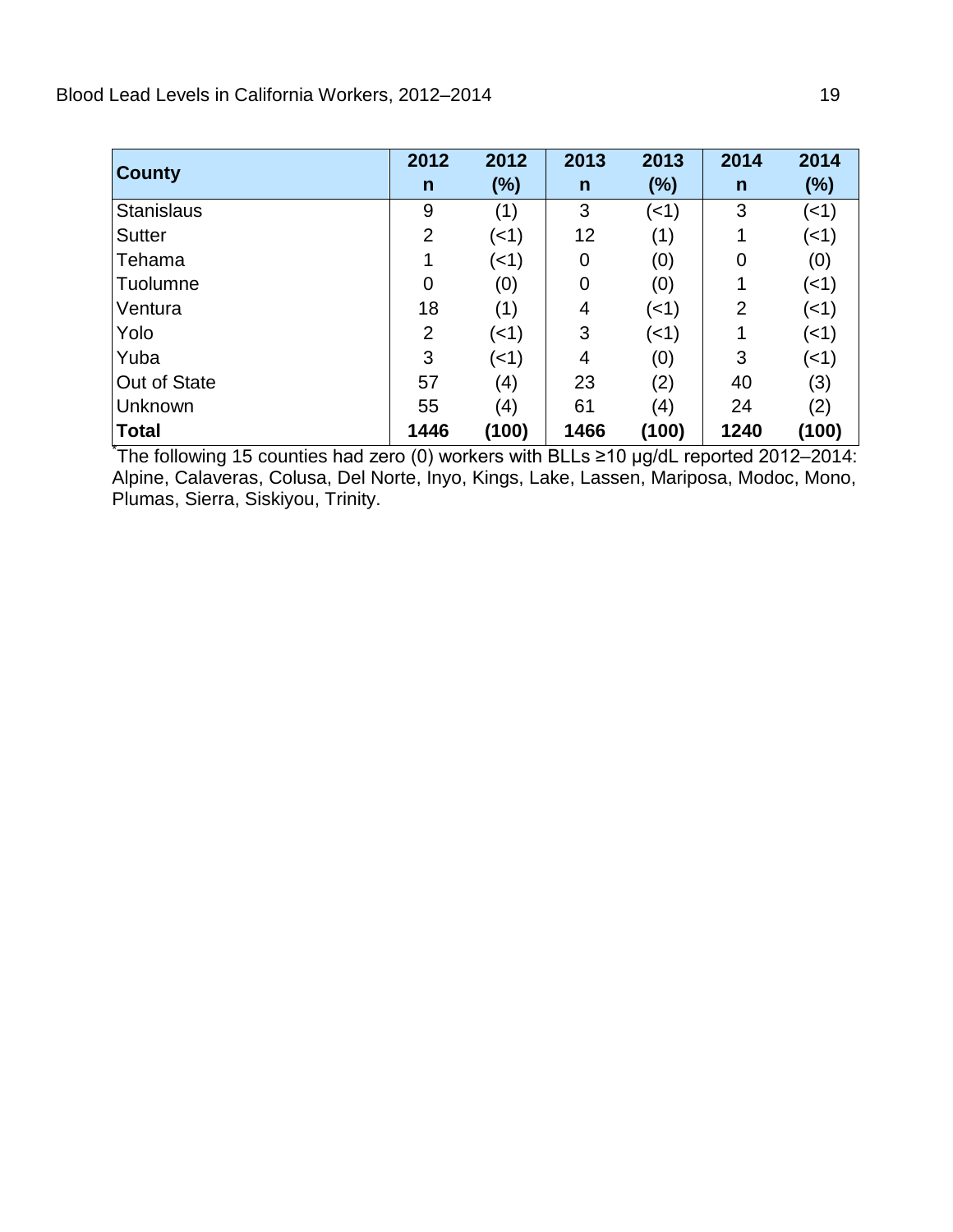<span id="page-23-0"></span>

|                       | 2012             | 2012        | 2013           | 2013        | 2014           | 2014        |
|-----------------------|------------------|-------------|----------------|-------------|----------------|-------------|
| <b>County</b>         | $\mathsf{n}$     | $(\%)$      | $\mathsf{n}$   | $(\%)$      | $\mathsf{n}$   | $(\%)$      |
| Alameda               | 50               | (3)         | 30             | (2)         | 40             | (3)         |
| Berkeley <sup>+</sup> | $\mathbf 0$      | (0)         | 1              | $(-1)$      | 0              | (0)         |
| Amador                | $\mathbf 0$      | (0)         | 1              | $(-1)$      | 2              | (1)         |
| <b>Butte</b>          | $\mathbf 0$      | (0)         | 16             | (1)         | 8              | (1)         |
| Calaveras             | 1                | $($ < 1 $)$ | 1              | $(-1)$      | 3              | (1)         |
| Contra Costa          | 30               | (2)         | 16             | (1)         | 24             | (2)         |
| El Dorado             | 5                | (<1)        | $\mathbf{1}$   | (<1)        | 3              | $($ < 1)    |
| Fresno                | 29               | (2)         | 24             | (2)         | 14             | (1)         |
| Glenn                 | $\boldsymbol{0}$ | (0)         | 0              | (0)         | 1              | $($ < 1 $)$ |
| Humboldt              | $\overline{2}$   | $($ < 1 $)$ | 4              | $($ < 1)    | 1              | $($ < 1 $)$ |
| Imperial              | $\mathbf{1}$     | (<1)        | 1              | $(-1)$      | 2              | $($ < 1 $)$ |
| Inyo                  | $\mathbf 0$      | (0)         | $\overline{0}$ | (0)         | 1              | $($ < 1 $)$ |
| Kern                  | 27               | (2)         | 40             | (3)         | 14             | (1)         |
| <b>Kings</b>          | 1                | (<1)        | 1              | (1)         | 0              | (0)         |
| Lake                  | 1                | (<1)        | $\mathbf 0$    | (0)         | 3              | $(-1)$      |
| Los Angeles           | 619              | (41)        | 644            | (42)        | 514            | (40)        |
| Long Beach            | 14               | (1)         | 19             | (1)         | 11             | (1)         |
| Pasadena              | 6                | (<1)        | 3              | (<1)        | $\overline{2}$ | $($ < 1 $)$ |
| Madera                | $\overline{2}$   | (<1)        | 3              | $(-1)$      | 1              | $($ < 1 $)$ |
| Marin                 | 8                | $($ < 1 $)$ | 3              | (1)         | 2              | $($ < 1 $)$ |
| Mariposa              | 1                | $($ < 1 $)$ | 1              | (1)         | 0              | (0)         |
| Mendocino             | 1                | (<1)        | 1              | (1)         | $\overline{2}$ | $($ < 1 $)$ |
| Merced                | $\overline{2}$   | (<1)        | 3              | $(-1)$      | 1              | (<1)        |
| Monterey              | $\overline{2}$   | (<1)        | $\overline{2}$ | (1)         | 1              | $($ < 1 $)$ |
| Napa                  | 1                | (<1)        | 1              | $($ < 1)    | $\mathbf 0$    | (0)         |
| Nevada                | $\mathbf{2}$     | (<1)        | 1              | $($ < 1 $)$ | 1              | $($ < 1 $)$ |
| Orange                | 72               | (5)         | 59             | (4)         | 54             | (4)         |
| Placer                | 17               | (1)         | 10             | (1)         | 9              | (1)         |
| Riverside             | 135              | (9)         | 123            | (8)         | 113            | (9)         |
| Sacramento            | 32               | (2)         | 31             | (2)         | 29             | (2)         |
| San Benito            | 1                | (<1)        | 0              | (0)         | 1              | $($ < 1 $)$ |
| San Bernardino        | 166              | (11)        | 201            | (14)        | 154            | (12)        |
| San Diego             | 45               | (3)         | 39             | (3)         | 42             | (3)         |
| San Francisco         | 28               | (2)         | 20             | (1)         | 19             | (2)         |
| San Joaquin           | 34               | (2)         | 58             | (4)         | 52             | (4)         |
| San Luis Obispo       | $\mathbf 0$      | (0)         | 5              | $($ < 1)    | 6              | $($ < 1 $)$ |
| San Mateo             | $\overline{7}$   | $($ < 1 $)$ | 9              | (1)         | 16             | (1)         |
| Santa Barbara         | 15               | (1)         | 13             | (1)         | 12             | (1)         |

 **Table 5. Workers with BLLs ≥10 µg/dL, by County of Residence**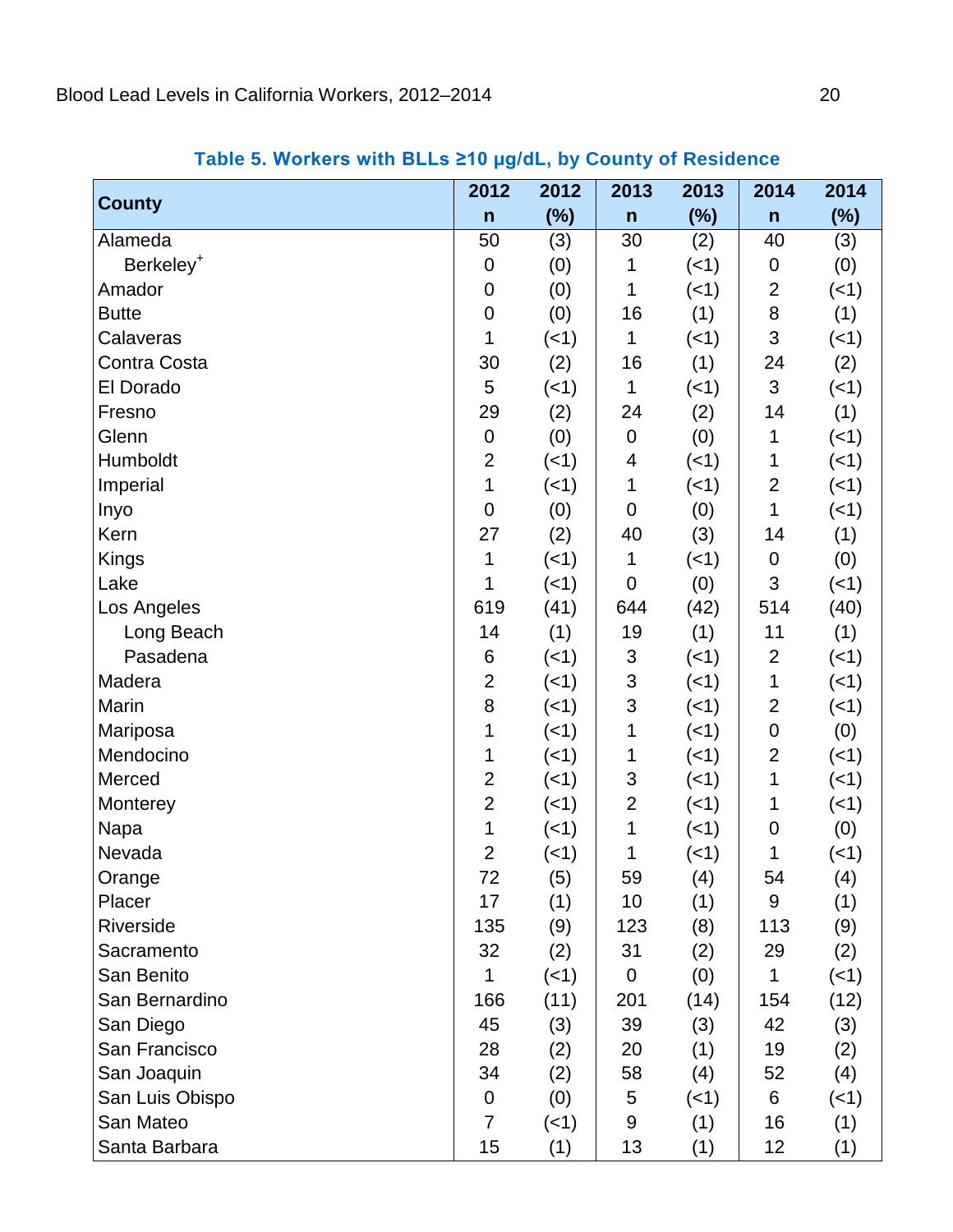|                   | 2012           | 2012        | 2013           | 2013        | 2014           | 2014        |
|-------------------|----------------|-------------|----------------|-------------|----------------|-------------|
| <b>County</b>     | $\mathsf{n}$   | (%)         | $\mathsf{n}$   | (%)         | $\mathsf{n}$   | (%)         |
| Santa Clara       | 26             | (2)         | 29             | (2)         | 21             | (2)         |
| Santa Cruz        | 3              | (<1)        | 1              | $($ < 1 $)$ | 3              | $($ < 1 $)$ |
| Shasta            | 3              | $($ < 1 $)$ |                | $($ < 1 $)$ | 1              | $($ < 1 $)$ |
| Siskiyou          |                | $($ < 1 $)$ | $\mathbf 0$    | (0)         | $\mathbf 0$    | (0)         |
| Solano            | 21             | (1)         | 7              | (1)         | 18             | (1)         |
| Sonoma            | 8              | (1)         | 7              | $($ < 1 $)$ | 15             | (1)         |
| <b>Stanislaus</b> | 12             | (1)         | 7              | $($ < 1 $)$ | 3              | $($ < 1 $)$ |
| <b>Sutter</b>     | $\overline{2}$ | (<1)        |                | $($ < 1 $)$ | $\mathbf 0$    | (0)         |
| Tehama            | 1              | (<1)        |                | $($ < 1 $)$ | $\overline{2}$ | $($ < 1 $)$ |
| Tulare            | 0              | (0)         | 0              | (0)         | 1              | $($ < 1 $)$ |
| <b>Tuolumne</b>   | 0              | (0)         | $\overline{0}$ | (0)         | 1              | (<1)        |
| Ventura           | 11             | (1)         | 19             | (1)         | 6              | $($ < 1 $)$ |
| Yolo              | $\overline{2}$ | (<1)        | 4              | (1)         | 3              | $($ < 1 $)$ |
| Yuba              | $\overline{2}$ | (<1)        | 3              | $($ < 1 $)$ | 4              | $($ < 1 $)$ |
| Out of State      | 5              | $($ < 1 $)$ | 10             | (1)         | 3              | $($ < 1 $)$ |
| Unknown           | 9              | (1)         | 14             | (1)         | 12             | (1)         |
| <b>Total</b>      | 1446           | (100)       | 1466           | (100)       | 1240           | (100)       |

 $*$  The following 11 counties had zero (0) workers residing with BLLs ≥10 µg/dL reported 2012–2014: Alpine, Colusa, Del Norte, Inyo, Lassen, Mariposa, Modoc, Mono, Plumas, Sierra, Trinity.

+ City Health Department numbers are included in their respective county totals.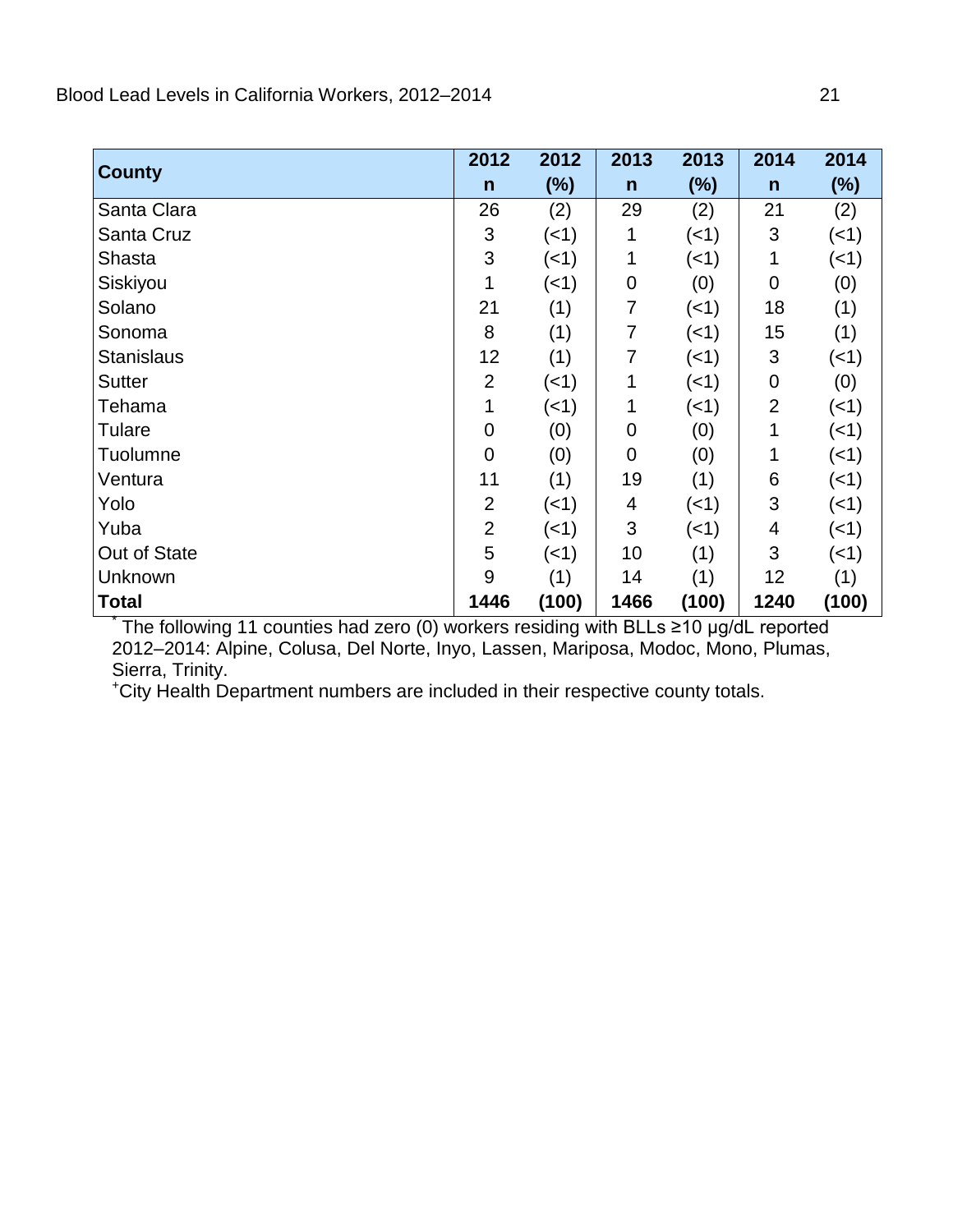#### **Table 6. Blood Lead Distributions of Workers Tested in 2012, by Industry**

*Industries where at least one worker had an elevated (*≥*5 µg/dL) BLL, ordered by NAICS code* 

<span id="page-25-0"></span>

|                                                                                                                 |              |          |        |           | <b>BLL</b><br>$(\mu g/dL)$ |       |                   |                     |
|-----------------------------------------------------------------------------------------------------------------|--------------|----------|--------|-----------|----------------------------|-------|-------------------|---------------------|
| NAICS Industry Category (additional description)                                                                | <b>NAICS</b> | 5        | $5-9$  | $10 - 19$ | $20 - 29$                  | $30+$ | $#$ of<br>Workers | $#$ of<br>Employers |
|                                                                                                                 | Code         | n(%)     | n(%)   | n(%)      | n(%)                       | n(%)  |                   |                     |
| Agriculture, Forestry, Fishing, and Hunting                                                                     |              |          |        |           |                            |       |                   |                     |
| All Other Miscellaneous Crop Farming                                                                            | 111998       | 0(0)     | 0(0)   | 1(100)    | 0(0)                       | 0(0)  | $\mathbf{1}$      | $\mathbf{1}$        |
| <b>Mining</b>                                                                                                   |              |          |        |           |                            |       |                   |                     |
| <b>Gold Ore Mining</b>                                                                                          | 212221       | 4(50)    | 0(0)   | 4(50)     | 0(0)                       | 0(0)  | 8                 | 4                   |
| <b>Utilities</b>                                                                                                |              |          |        |           |                            |       |                   |                     |
| <b>Fossil Fuel Electric Power Generation*</b>                                                                   | 221112       | 195 (95) | 6(3)   | 4(2)      | 0(0)                       | 0(0)  | 205               | 4                   |
| <b>Electric Power Distribution</b>                                                                              | 221122       | 22 (88)  | 2(8)   | 1(4)      | 0(0)                       | 0(0)  | 25                | $\mathbf{1}$        |
| Construction                                                                                                    |              |          |        |           |                            |       |                   |                     |
| New Single-family Housing Construction                                                                          | 236115       | 6(75)    | 0(0)   | 2(25)     | 0(0)                       | 0(0)  | 8                 | 6                   |
| <b>New Multifamily Housing Construction</b>                                                                     | 236116       | 17 (89)  | 0(0)   | 1(5)      | 1(5)                       | 0(0)  | 19                | 1                   |
| <b>Residential Remodelers</b>                                                                                   | 236118       | 10(71)   | 0(0)   | 3(21)     | 1(7)                       | 0(0)  | 14                | $\overline{7}$      |
| <b>Industrial Building Construction</b>                                                                         | 236210       | 12(18)   | 13(20) | 25(38)    | 15(23)                     | 1(2)  | 66                | $\overline{2}$      |
| <b>Commercial and Institutional Building Construction</b>                                                       | 236220       | 147 (81) | 23(13) | 9(5)      | 2(1)                       | 1(1)  | 182               | 23                  |
| Water and Sewer Line and Related Structures Construction                                                        | 237110       | 78 (93)  | 4(5)   | 2(2)      | 0(0)                       | 0(0)  | 84                | 12                  |
| <b>Highway Street and Bridge Construction</b>                                                                   | 237310       | 190 (81) | 25(11) | 17(7)     | 2(1)                       | 1(1)  | 235               | 13                  |
| Other Heavy and Civil Engineering Construction (heavy construction contractors<br>incl bridge seismic retrofit) | 237990       | 23 (92)  | 1(4)   | 0(0)      | 1(4)                       | 0(0)  | 25                | 6                   |
| Poured Concrete Foundation and Structure Contractors                                                            | 238110       | 3(75)    | 0(0)   | 1(25)     | 0(0)                       | 0(0)  | $\overline{4}$    | $\overline{2}$      |
| Structural Steel and Precast Concrete Contractors (structural steel erection,<br>seismic retrofit)              | 238120       | 37 (69)  | 5(9)   | 7(13)     | 3(6)                       | 2(4)  | 54                | 9                   |
| <b>Roofing Contractors</b>                                                                                      | 238160       | 1(50)    | 0(0)   | 1(50)     | 0(0)                       | 0(0)  | $\overline{2}$    | $\overline{2}$      |
| Other Foundation, Structure, and Building Exterior Contractors                                                  | 238190       | 0(0)     | 0(0)   | 1(100)    | 0(0)                       | 0(0)  | $\mathbf{1}$      | 1                   |
| <b>Electrical Contractors</b>                                                                                   | 238210       | 84 (99)  | 1(1)   | 0(0)      | 0(0)                       | 0(0)  | 85                | 4                   |
| Plumbing, Heating, Air-Conditioning Contractors (industrial ventilation                                         |              |          |        |           |                            |       |                   |                     |
| installation and maintenance)                                                                                   | 238220       | 25(60)   | 10(24) | 7(17)     | 0(0)                       | 0(0)  | 42                | 8                   |
| <b>Other Building Equipment Contractors</b>                                                                     | 238290       | 58 (85)  | 8(12)  | 2(3)      | 0(0)                       | 0(0)  | 68                | 5                   |
|                                                                                                                 |              |          |        |           |                            |       |                   |                     |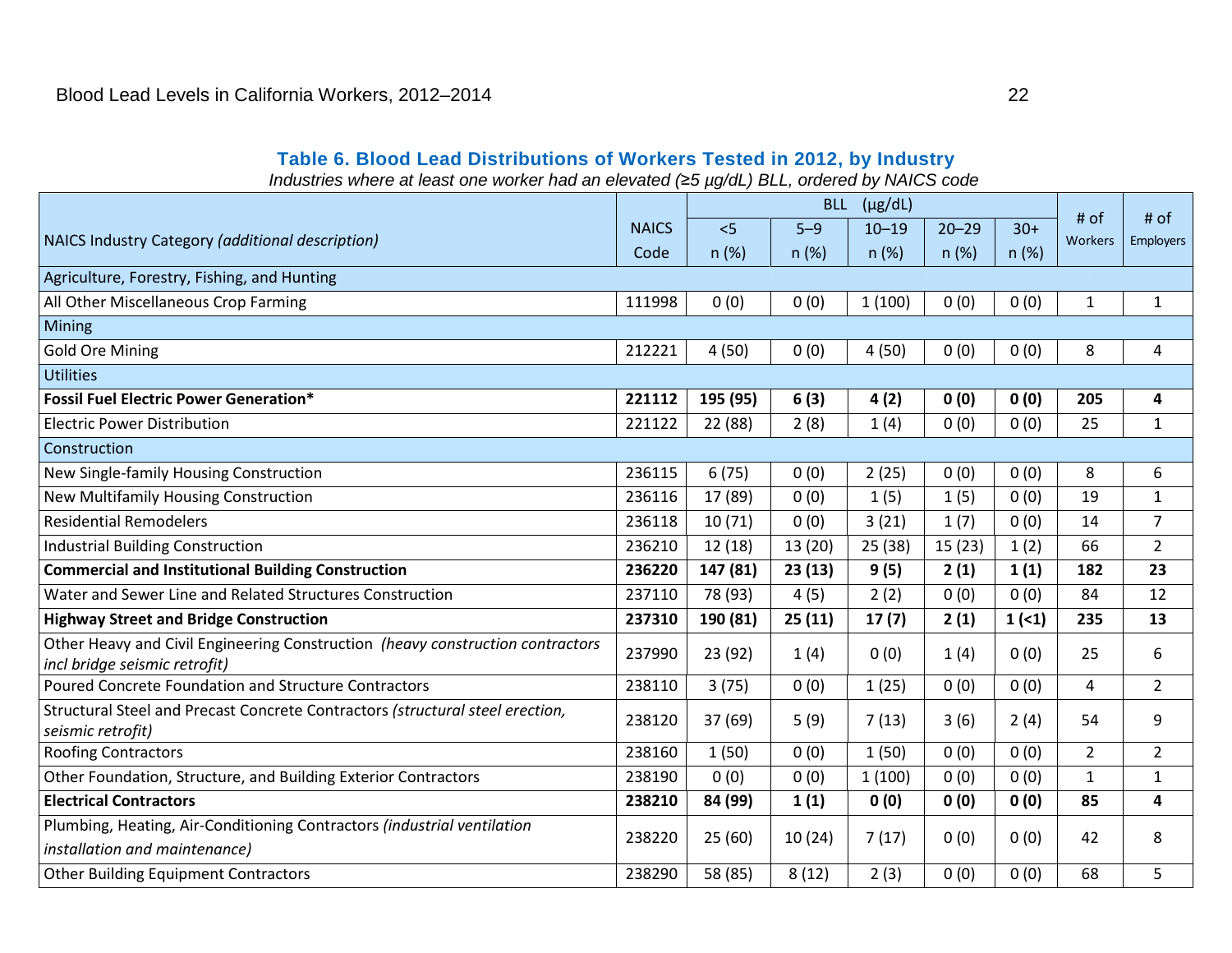|                                                                                               |              | $(\mu g/dL)$<br><b>BLL</b> |         |           |           |       |                 |                          |
|-----------------------------------------------------------------------------------------------|--------------|----------------------------|---------|-----------|-----------|-------|-----------------|--------------------------|
| NAICS Industry Category (additional description)                                              | <b>NAICS</b> | < 5                        | $5 - 9$ | $10 - 19$ | $20 - 29$ | $30+$ | # of<br>Workers | # of<br><b>Employers</b> |
|                                                                                               | Code         | n(%)                       | n(%)    | n(%)      | n(%)      | n(%)  |                 |                          |
| <b>Drywall and Insulation Contractors</b>                                                     | 238310       | 1(33)                      | 1(33)   | 1(33)     | 0(0)      | 0(0)  | 3               | 3                        |
| Paint and Wall Covering Contractors (painting contractors)                                    | 238320       | 374 (68)                   | 89 (16) | 58 (11)   | 21(4)     | 6(1)  | 548             | 63                       |
| Other Building Finishing Contractors (waterproofing)                                          | 238390       | 47 (90)                    | 4(8)    | 0(0)      | 1(2)      | 0(0)  | 52              | 4                        |
| Site Preparation Contractors (wrecking and demolition)                                        | 238910       | 387 (91)                   | 26(6)   | 11(3)     | $2(-1)$   | 1(1)  | 427             | 50                       |
| All Other Specialty Trade Contractors (sandblasting, scaffolding, tank lining<br>contractors) | 238990       | 85 (92)                    | 5(5)    | 1(1)      | 0(0)      | 1(1)  | 92              | 17                       |
| Construction (specific industry unknown)                                                      | 239999       | 7(47)                      | 3(20)   | 3(20)     | 2(13)     | 0(0)  | 15              | 11                       |
| Manufacturing                                                                                 |              |                            |         |           |           |       |                 |                          |
| Wood Window and Door Manufacturing                                                            | 321911       | 0(0)                       | 0(0)    | 1(100)    | 0(0)      | 0(0)  | $\mathbf{1}$    | 1                        |
| Wood Container and Pallet Manufacturing                                                       | 321920       | 1(50)                      | 1(50)   | 0(0)      | 0(0)      | 0(0)  | $\overline{2}$  | $\mathbf{1}$             |
| <b>Petrochemical Manufacturing</b>                                                            | 325110       | 0(0)                       | 0(0)    | 1(100)    | 0(0)      | 0(0)  | $\mathbf{1}$    | $\mathbf{1}$             |
| Adhesive Manufacturing (manufacture of lead-containing adhesive)                              | 325520       | 106 (99)                   | 0(0)    | 1(1)      | 0(0)      | 0(0)  | 107             | $\overline{2}$           |
| Glass Product Manufacturing Made of Purchased Glass                                           | 327215       | 4(17)                      | 2(8)    | 15(63)    | 2(8)      | 1(4)  | 24              | 22                       |
| All Other Miscellaneous Nonmetallic Mineral Product Manufacturing                             | 327999       | 3(50)                      | 2(33)   | 1(17)     | 0(0)      | 0(0)  | 6               | $\mathbf{1}$             |
| Iron and Steel Mills                                                                          | 331111       | 22 (96)                    | 0(0)    | 1(4)      | 0(0)      | 0(0)  | 23              | $\overline{2}$           |
| Secondary Smelting, Refining, and Alloying of Copper                                          | 331423       | 1(10)                      | 2(20)   | 5(50)     | 2(20)     | 0(0)  | 10              | $\mathbf{1}$             |
| Nonferrous Metal (ex. Copper and Aluminum) Rolling, Drawing, Extruding, and<br>Alloying       | 331491       | 0(0)                       | 0(0)    | 10(77)    | 3(23)     | 0(0)  | 13              | $\overline{2}$           |
| Secondary Smelting, Refining, and Alloying of Nonferrous Metal (lead recovery<br>from scrap)  | 331492       | 43 (10)                    | 96 (22) | 223 (52)  | 53(12)    | 13(3) | 428             | 11                       |
| <b>Copper Foundries (except Die-Casting)</b>                                                  | 331525       | 3(33)                      | 4(44)   | 2(22)     | 0(0)      | 0(0)  | 9               | $\mathbf{1}$             |
| Metal Window and Door Manufacturing                                                           | 332321       | 0(0)                       | 1(100)  | 0(0)      | 0(0)      | 0(0)  | $\mathbf{1}$    | $\mathbf{1}$             |
| Sheet Metal Work Manufacturing (lead shielding, roof gutters, flashing<br>manufacturing)      | 332322       | 6(20)                      | 1(3)    | 15(50)    | 6(20)     | 2(7)  | 30              | 6                        |
| <b>Machine Shops</b>                                                                          | 332710       | 34 (58)                    | 23 (39) | 2(3)      | 0(0)      | 0(0)  | 59              | 4                        |
| Bolt, Nut, Screw, Rivet, and Washer Manufacturing                                             | 332722       | 0(0)                       | 1(100)  | 0(0)      | 0(0)      | 0(0)  | $\mathbf{1}$    | $\mathbf{1}$             |
| Electroplating, Plating, Polishing, Anodizing, and Coloring                                   | 332813       | 6(67)                      | 3(33)   | 0(0)      | 0(0)      | 0(0)  | 9               | $\overline{2}$           |
| Plumbing Fixture Fitting and Trim Manufacturing (manufacture of brass plumbing<br>fixtures)   | 332913       | 3(7)                       | 20(49)  | 18 (44)   | 0(0)      | 0(0)  | 41              | 3                        |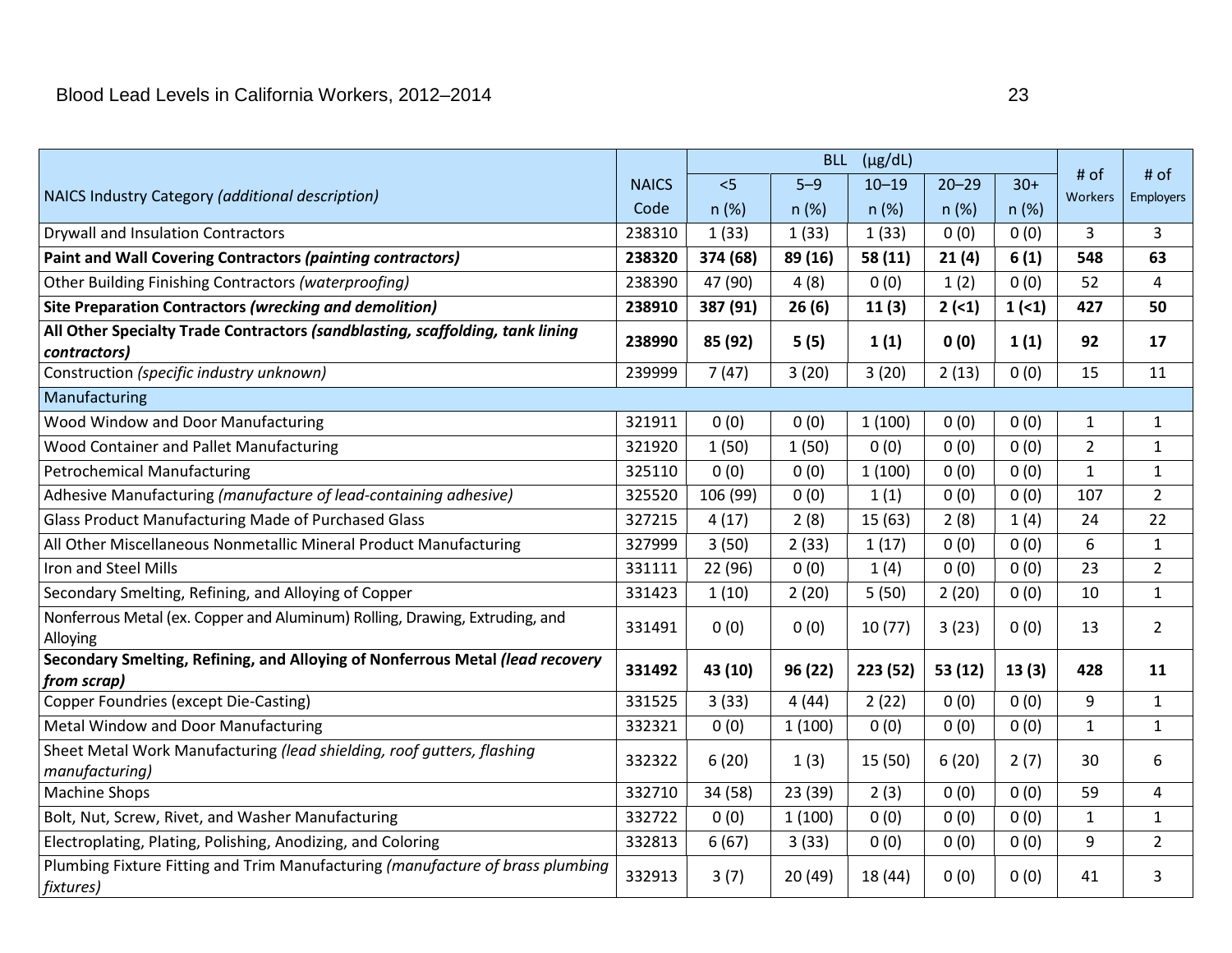| NAICS Industry Category (additional description)                                | <b>NAICS</b> | < 5      | $5 - 9$  | $10 - 19$ | $20 - 29$ | $30+$ | # of<br><b>Workers</b> | # of<br>Employers |
|---------------------------------------------------------------------------------|--------------|----------|----------|-----------|-----------|-------|------------------------|-------------------|
|                                                                                 | Code         | n(%)     | n(%)     | n (%)     | n (%)     | n(%)  |                        |                   |
| Other Metal Valve and Pipe Fitting Manufacture                                  | 332919       | 12(23)   | 21(40)   | 18 (35)   | 1(2)      | 0(0)  | 52                     | $\mathbf{1}$      |
| Small Arms Ammunition Manufacturing (gun ammunition manufacturing)              | 332992       | 0(0)     | 1(17)    | 1(17)     | 2(33)     | 2(33) | 6                      | $\overline{3}$    |
| <b>Small Arms Manufacturing</b>                                                 | 332994       | 0(0)     | 1(100)   | 0(0)      | 0(0)      | 0(0)  | $\mathbf{1}$           | $\mathbf{1}$      |
| All Other Miscellaneous Fabricated Metal Product Manufacturing                  | 332999       | 0(0)     | 0(0)     | 0(0)      | 1(100)    | 0(0)  | $\mathbf{1}$           | $\mathbf{1}$      |
| Oil and Gas Field Machinery and Equipment Manufacturing                         | 333132       | 0(0)     | 0(0)     | 1(100)    | 0(0)      | 0(0)  | $\mathbf{1}$           | $\mathbf{1}$      |
| Pump and Pumping Equipment Manufacturing                                        | 333911       | 2(33)    | 4(67)    | 0(0)      | 0(0)      | 0(0)  | 6                      | $\mathbf{1}$      |
| Overhead Traveling Crane, Hoist, and Monorail System Manufacturing              | 333923       | 0(0)     | 0(0)     | 1(100)    | 0(0)      | 0(0)  | $\mathbf{1}$           | $\mathbf{1}$      |
| <b>Electronic Computer Manufacturing</b>                                        | 334111       | 0(0)     | 0(0)     | 1(100)    | 0(0)      | 0(0)  | $\mathbf{1}$           | $\mathbf{1}$      |
| <b>Other Electronic Component Manufacturing</b>                                 | 334419       | 3(12)    | 8(32)    | 10(40)    | 4(16)     | 0(0)  | 25                     | 3                 |
| Residential Electric Lighting Fixture Manufacturing                             | 335121       | 0(0)     | 1(100)   | 0(0)      | 0(0)      | 0(0)  | $\mathbf{1}$           | $\mathbf{1}$      |
| <b>Storage Battery Manufacturing</b>                                            | 335911       | 180 (22) | 257 (32) | 295 (37)  | 64(8)     | 7(1)  | 803                    | 10                |
| <b>Primary Battery Manufacturing</b>                                            | 335912       | 0(0)     | 0(0)     | 1(50)     | 1(50)     | 0(0)  | $\overline{2}$         | $\mathbf{1}$      |
| All Other Miscellaneous Electrical Equipment and Component Manufacturing        | 335999       | 1(50)    | 0(0)     | 0(0)      | 0(0)      | 1(50) | $\overline{2}$         | $\overline{2}$    |
| All Other Motor Vehicles Parts Manufacturing (manufacture of radiators)         | 336399       | 2(20)    | 5(50)    | 3(30)     | 0(0)      | 0(0)  | 10                     | $\overline{4}$    |
| Aircraft Manufacturing (complete aircraft manufacture, assembly, or rebuilding) | 336411       | 56 (93)  | 4(7)     | 0(0)      | 0(0)      | 0(0)  | 60                     | 5                 |
| Other Aircraft Parts and Auxiliary Equipment Manufacturing                      | 336413       | 11(19)   | 15(26)   | 23(40)    | 9(16)     | 0(0)  | 58                     | 5                 |
| Ship Building and Repair                                                        | 336611       | 47 (94)  | 1(2)     | 1(2)      | 0(0)      | 1(2)  | 50                     | 4                 |
| Jewelry (except Costume) Manufacturing                                          | 339911       | 0(0)     | 0(0)     | 1(100)    | 0(0)      | 0(0)  | $\mathbf{1}$           | $\mathbf{1}$      |
| Sporting and Athletic Goods Manufacturing                                       | 339920       | 1(11)    | 3(33)    | 3(33)     | 1(11)     | 1(11) | 9                      | 5                 |
| <b>Musical Instrument Manufacturing</b>                                         | 339992       | 0(0)     | 0(0)     | 1(100)    | 0(0)      | 0(0)  | $\mathbf{1}$           | $\mathbf{1}$      |
| <b>Wholesale Trade</b>                                                          |              |          |          |           |           |       |                        |                   |
| Motor Vehicle Supplies and New Parts Merchant Wholesalers                       | 423120       | 2(40)    | 0(0)     | 3(60)     | 0(0)      | 0(0)  | 5                      | 3                 |
| Electrical Apparatus and Equipment, Wiring Supplies, and Related Equipment      | 423610       | 5(83)    | 1(17)    | 0(0)      | 0(0)      | 0(0)  | 6                      | $\overline{3}$    |
| <b>Merchant Wholesalers</b>                                                     |              |          |          |           |           |       |                        |                   |
| Recyclable Material Merchant Wholesalers (scrap metal wholesalers)              | 423930       | 424 (68) | 113 (18) | 70 (11)   | 12(2)     | 2(<1) | 621                    | 35                |
| <b>Retail Trade</b>                                                             |              |          |          |           |           |       |                        |                   |
| <b>Motorcycle Dealers</b>                                                       | 441221       | 0(0)     | 0(0)     | 1(100)    | 0(0)      | 0(0)  | $\mathbf{1}$           | $\mathbf{1}$      |
| <b>Sporting Goods Stores</b>                                                    | 451110       | 5(63)    | 1(13)    | 1(13)     | 1(13)     | 0(0)  | 8                      | $\overline{3}$    |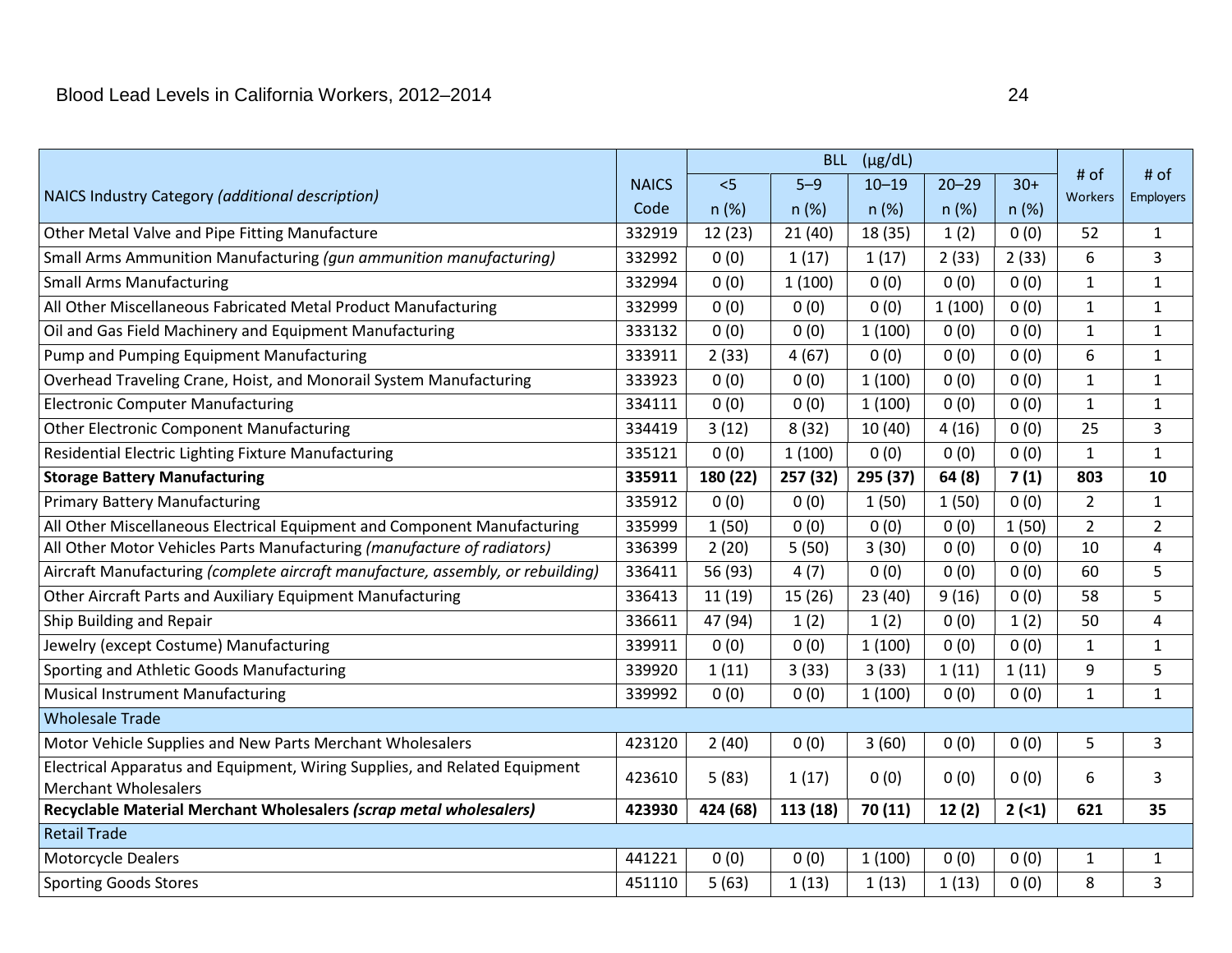|                                                                                     |              |          | <b>BLL</b> | $(\mu g/dL)$ |           |       |                 |                  |
|-------------------------------------------------------------------------------------|--------------|----------|------------|--------------|-----------|-------|-----------------|------------------|
|                                                                                     | <b>NAICS</b> | < 5      | $5 - 9$    | $10 - 19$    | $20 - 29$ | $30+$ | # of<br>Workers | # of             |
| NAICS Industry Category (additional description)                                    | Code         | n (%)    | n(%)       | n (%)        | n(%)      | n(%)  |                 | <b>Employers</b> |
| <b>Transportation and Warehousing</b>                                               |              |          |            |              |           |       |                 |                  |
| General Freight Trucking, Local                                                     | 484110       | 0(0)     | 0(0)       | 1(100)       | 0(0)      | 0(0)  | $\mathbf{1}$    | $\mathbf{1}$     |
| Specialized Freight (except Used Goods) Trucking, Long-distance                     | 484230       | 8(73)    | 1(9)       | 0(0)         | 2(18)     | 0(0)  | 11              | $\overline{2}$   |
| <b>Mixed Mode Transit Systems</b>                                                   | 485111       | 10 (83)  | 1(8)       | 1(8)         | 0(0)      | 0(0)  | 12              | $\overline{2}$   |
| Interurban and Rural Bus Transportation                                             | 485210       | 0(0)     | 0(0)       | 0(0)         | 1(100)    | 0(0)  | $\mathbf{1}$    | $\mathbf{1}$     |
| Other Support Activities for Air Transportation                                     | 488190       | 30 (94)  | 1(3)       | 1(3)         | 0(0)      | 0(0)  | 32              | $\mathbf{1}$     |
| Port and Harbor Operations                                                          | 488310       | 0(0)     | 1(100)     | 0(0)         | 0(0)      | 0(0)  | $\mathbf{1}$    | $\mathbf{1}$     |
| Marine Cargo Handling                                                               | 488320       | 14 (93)  | 0(0)       | 1(7)         | 0(0)      | 0(0)  | 15              | $\overline{2}$   |
| Other Support Activities for Water Transportation                                   | 488390       | 4(80)    | 0(0)       | 1(20)        | 0(0)      | 0(0)  | 5               | $\mathbf{1}$     |
| Other Support Activities for Road Transport                                         | 488490       | 29 (83)  | 3(9)       | 3(9)         | 0(0)      | 0(0)  | 35              | $\mathbf{1}$     |
| Information                                                                         |              |          |            |              |           |       |                 |                  |
| <b>Book Publishers</b>                                                              | 511130       | 0(0)     | 0(0)       | 0(0)         | 1(100)    | 0(0)  | $\mathbf{1}$    | $\mathbf{1}$     |
| Real Estate and Rental and Leasing                                                  |              |          |            |              |           |       |                 |                  |
| Lessors of Residential Buildings and Dwellings                                      | 531110       | 0(0)     | 0(0)       | 0(0)         | 1(100)    | 0(0)  | $\mathbf{1}$    | $\mathbf{1}$     |
| Residential Property Managers (property maintenance)                                | 531311       | 0(0)     | 0(0)       | 6(86)        | 0(0)      | 1(14) | $\overline{7}$  | $\overline{2}$   |
| Professional, Scientific, and Technical Services                                    |              |          |            |              |           |       |                 |                  |
| <b>Architectural Services</b>                                                       | 541310       | 0(0)     | 0(0)       | 1(100)       | 0(0)      | 0(0)  | $\mathbf{1}$    | $\mathbf{1}$     |
| <b>Engineering Services (environmental and construction engineering firms)</b>      | 541330       | 155 (99) | 1(1)       | 0(0)         | 0(0)      | 0(0)  | 156             | 53               |
| <b>Testing Laboratories</b>                                                         | 541380       | 12 (80)  | 2(13)      | 1(7)         | 0(0)      | 0(0)  | 15              | 8                |
| Environmental Consulting Services (site assessment, design of remediation<br>plans) | 541620       | 98 (99)  | 0(0)       | 1(1)         | 0(0)      | 0(0)  | 99              | 34               |
| Research and Development in the Physical, Engineering, and Life Sciences            | 541710       | 112 (97) | 1(1)       | 1(1)         | 1(1)      | 0(0)  | 115             | 6                |
| Administrative and Support and Waste Management and Remediation Services            |              |          |            |              |           |       |                 |                  |
| Temporary Help Services (wide variety of general and construction industries)       | 561320       | 34 (87)  | 4(10)      | 1(3)         | 0(0)      | 0(0)  | 39              | 6                |
| <b>Armored Car Services</b>                                                         | 561613       | 1(25)    | 2(50)      | 0(0)         | 1(25)     | 0(0)  | 4               | 3                |
| Solid Waste Collection                                                              | 562111       | 1(50)    | 0(0)       | 0(0)         | 0(0)      | 1(50) | $\overline{2}$  | $\overline{2}$   |
| <b>Hazardous Waste Treatment</b>                                                    | 562211       | 12 (80)  | 1(7)       | 2(13)        | 0(0)      | 0(0)  | 15              | $\overline{7}$   |
| Solid Waste Combustors and Incinerators (solid waste incineration)                  | 562213       | 55 (96)  | 2(4)       | 0(0)         | 0(0)      | 0(0)  | 57              | 6                |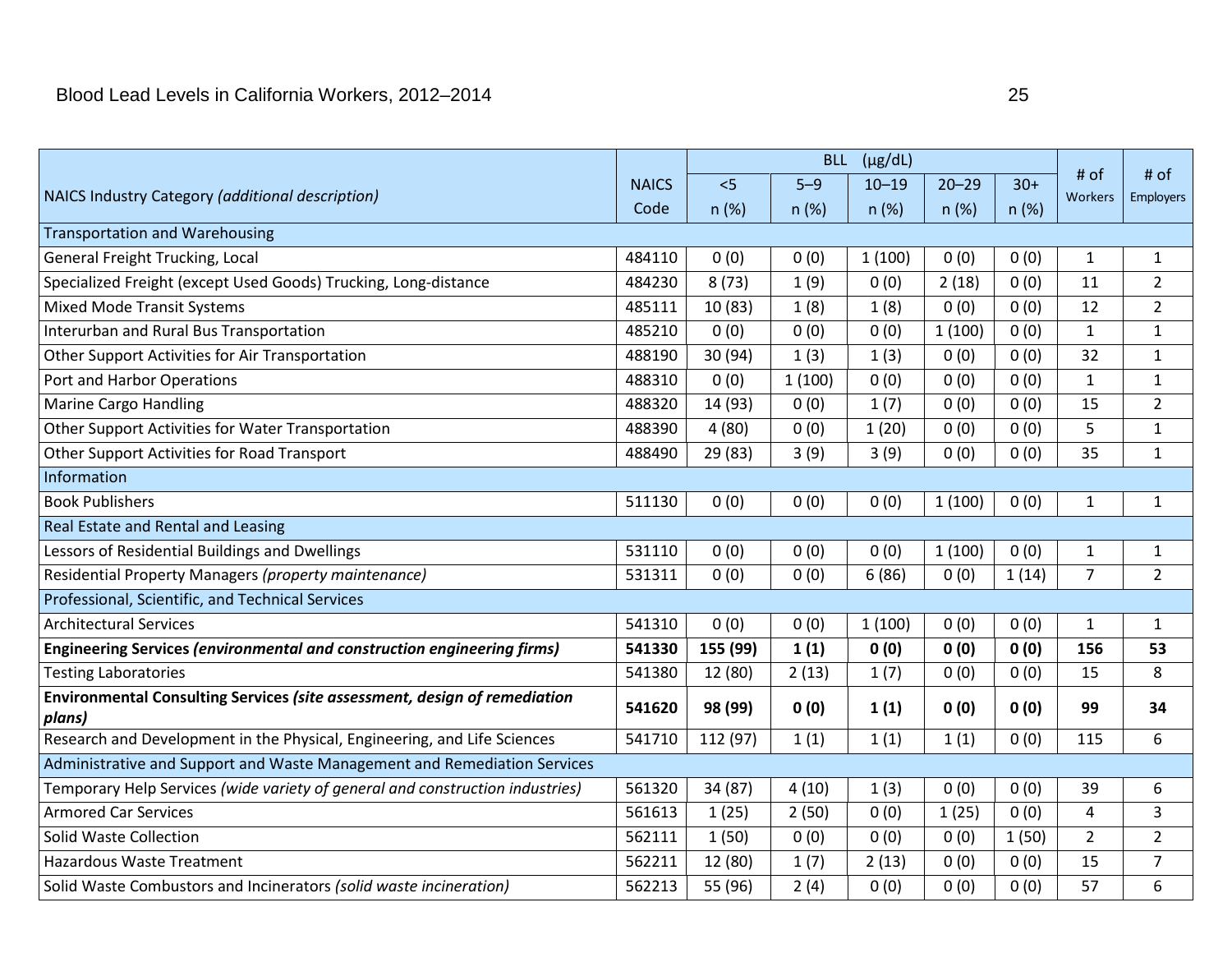| NAICS Industry Category (additional description)                                                                                            | <b>NAICS</b> | < 5       | $5 - 9$ | $10 - 19$ | $20 - 29$ | $30+$  | # of<br>Workers         | # of<br>Employers |
|---------------------------------------------------------------------------------------------------------------------------------------------|--------------|-----------|---------|-----------|-----------|--------|-------------------------|-------------------|
|                                                                                                                                             | Code         | n(%)      | n(%)    | n(%)      | n(%)      | n(%)   |                         |                   |
| Remediation Services (lead paint abatement, environmental clean-up)                                                                         | 562910       | 1,102(90) | 83(7)   | 31(3)     | 6(2)      | 0(0)   | 1222                    | 132               |
| <b>Materials Recovery Facilities</b>                                                                                                        | 562920       | 7(88)     | 1(13)   | 0(0)      | 0(0)      | 0(0)   | 8                       | $\overline{2}$    |
| All Other Miscellaneous Waste Management Services (industrial cleaning<br>contractors, storage tank cleaning)                               | 562998       | 106 (97)  | 2(2)    | 1(1)      | 0(0)      | 0(0)   | 109                     | $\overline{7}$    |
| <b>Educational Services</b>                                                                                                                 |              |           |         |           |           |        |                         |                   |
| <b>Elementary and Secondary Schools (maintenance workers)</b>                                                                               | 611110       | 210 (98)  | 4(2)    | 0(0)      | 0(0)      | 0(0)   | 214                     | 6                 |
| Sports and Recreation Instruction (shooting instruction)                                                                                    | 611620       | 0(0)      | 3(50)   | 2(33)     | 0(0)      | 1(17)  | 6                       | 4                 |
| All Other Miscellaneous Schools and Instruction                                                                                             | 611699       | 0(0)      | 0(0)    | 2(100)    | 0(0)      | 0(0)   | $\overline{2}$          | $\overline{2}$    |
| <b>Health Care and Social Assistance</b>                                                                                                    |              |           |         |           |           |        |                         |                   |
| Residential Intellectual and Developmental Disability Facilities (plant operations<br>workers)                                              | 623210       | 37 (97)   | 0(0)    | 1(3)      | 0(0)      | 0(0)   | 38                      | $\mathbf{1}$      |
| <b>Child Day Care Services</b>                                                                                                              | 624410       | 0(0)      | 0(0)    | 1(100)    | 0(0)      | 0(0)   | $\mathbf{1}$            | $\mathbf{1}$      |
| Arts, Entertainment, and Recreation                                                                                                         |              |           |         |           |           |        |                         |                   |
| Independent Artists, Writers, and Performers                                                                                                | 711510       | 0(0)      | 0(0)    | 3(100)    | 0(0)      | 0(0)   | 3                       | 3                 |
| Amusement and Theme Parks (maintenance)                                                                                                     | 713110       | 42 (98)   | 1(2)    | 0(0)      | 0(0)      | 0(0)   | 43                      | $\mathbf{1}$      |
| All Other Amusement and Recreation Industries (shooting ranges)                                                                             | 713990       | 14(9)     | 16(10)  | 73 (46)   | 34 (22)   | 21(13) | 158                     | 40                |
| <b>Other Services (except Public Administration)</b>                                                                                        |              |           |         |           |           |        |                         |                   |
| <b>General Automotive Repair</b>                                                                                                            | 811111       | 1(25)     | 0(0)    | 3(75)     | 0(0)      | 0(0)   | $\overline{\mathbf{4}}$ | $\overline{4}$    |
| Automotive Exhaust System Repair                                                                                                            | 811112       | 0(0)      | 0(0)    | 0(0)      | 1(100)    | 0(0)   | $\mathbf{1}$            | $\mathbf{1}$      |
| Other Automotive Mechanical and Electrical Repair and Maintenance<br>(automotive radiator repair)                                           | 811118       | 2(11)     | 4(21)   | 7(37)     | 3(16)     | 3(16)  | 19                      | 15                |
| Automotive Body, Paint, and Interior Repair and Maintenance                                                                                 | 811121       | 2(50)     | 0(0)    | 2(50)     | 0(0)      | 0(0)   | 4                       | 4                 |
| Other Electronic and Precision Equipment Repair and Maintenance<br>(repair/servicing of batteries, sonar, radar, and precision instruments) | 811219       | 58 (64)   | 25(27)  | 7(8)      | 1(1)      | 0(0)   | 91                      | 7                 |
| Commercial and Industrial Machinery and Equipment (except Automotive and<br>Electric) Repair and Maintenance                                | 811310       | 15(75)    | 2(10)   | 2(10)     | 1(5)      | 0(0)   | 20                      | 3                 |
| Reupholstery and Furniture Repair                                                                                                           | 811420       | 0(0)      | 0(0)    | 1(100)    | 0(0)      | 0(0)   | $\mathbf{1}$            | $\mathbf{1}$      |
| Other Personal and Household Goods Repair and Maintenance (gun repair)                                                                      | 811490       | 0(0)      | 0(0)    | 2(67)     | 1(33)     | 0(0)   | 3                       | $\overline{3}$    |
| <b>Religious Organizations</b>                                                                                                              | 813110       | 5(71)     | 1(14)   | 0(0)      | 1(14)     | 0(0)   | $\overline{7}$          | $\mathbf{1}$      |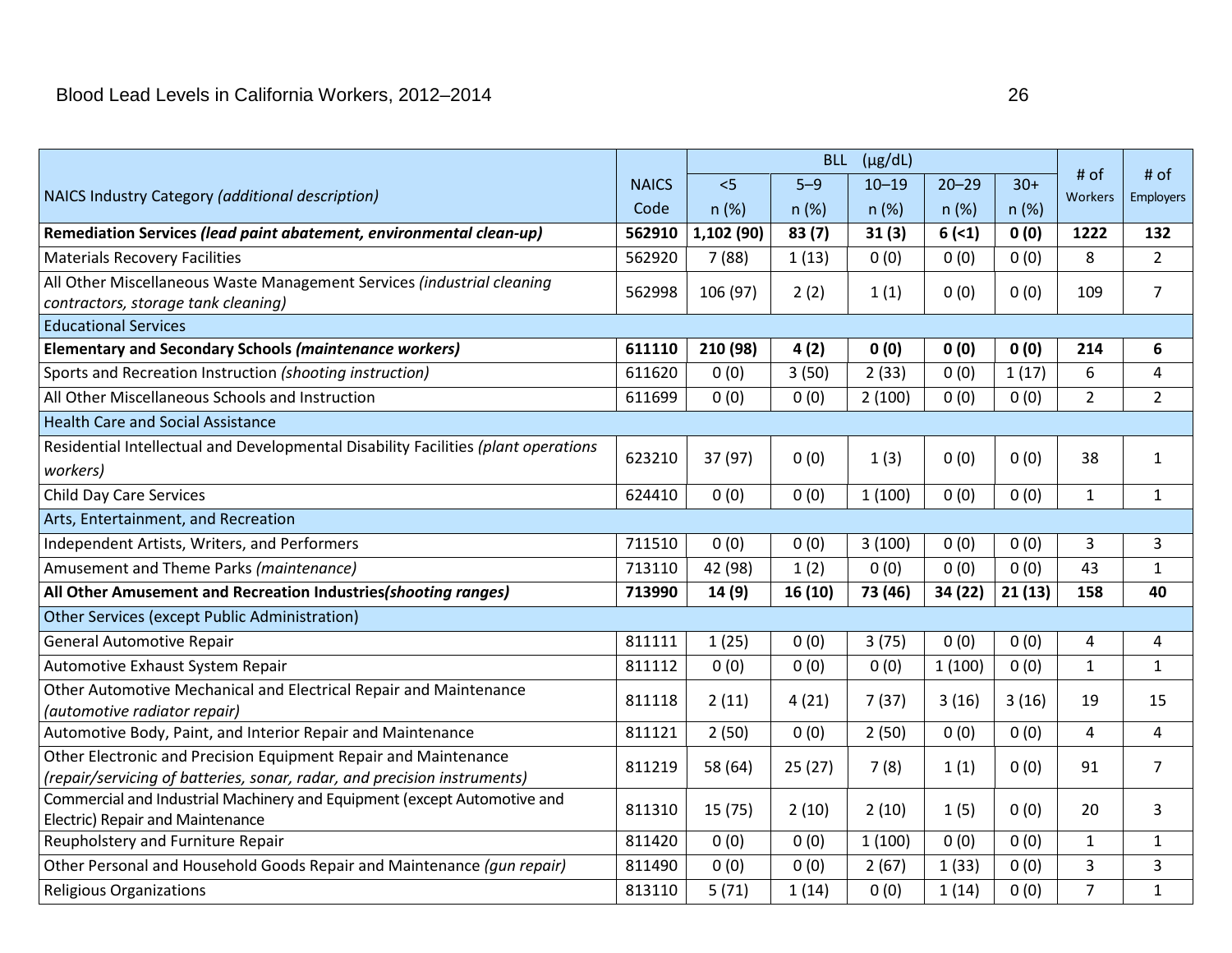|                                                                                     |              |                        |         | BLL (µg/dL) |           |         |                 | # of             |
|-------------------------------------------------------------------------------------|--------------|------------------------|---------|-------------|-----------|---------|-----------------|------------------|
| NAICS Industry Category (additional description)                                    | <b>NAICS</b> | < 5                    | $5 - 9$ | $10 - 19$   | $20 - 29$ | $30+$   | # of<br>Workers | <b>Employers</b> |
|                                                                                     | Code         | n(%)                   | n(%)    | n(%)        | n(%)      | $n$ (%) |                 |                  |
| Labor Unions and Similar Labor Organizations (BLL testing programs run by labor     | 813930       | 70 (96)                | 3(4)    | 0(0)        | 0(0)      | 0(0)    | 73              | 3                |
| unions; hiring halls)                                                               |              |                        |         |             |           |         |                 |                  |
| <b>Public Administration</b>                                                        |              |                        |         |             |           |         |                 |                  |
| <b>Other General Government Support</b>                                             | 921190       | 43 (96)                | 2(4)    | 0(0)        | 0(0)      | 0(0)    | 45              | 8                |
| <b>Police Protection</b>                                                            | 922120       | 206 (73)               | 54 (19) | 22(8)       | 1(1)      | 0(0)    | 283             | 55               |
| Parole Offices and Probation Officers                                               | 922150       | 55 (98)                | 1(2)    | 0(0)        | 0(0)      | 0(0)    | 56              | $\overline{2}$   |
| Fire Protection (city and county fire departments)                                  | 922160       | 361 (99)               | 3(1)    | 0(0)        | 0(0)      | 0(0)    | 364             | 19               |
| Other Justice, Public Order, and Safety Activities                                  | 922190       | 1(50)                  | 1(50)   | 0(0)        | 0(0)      | 0(0)    | $\overline{2}$  | $\overline{2}$   |
| Administration of Public Health Programs (city and county environmental public      | 923120       | 87 (99)                | 1(1)    | 0(0)        | 0(0)      | 0(0)    | 88              | 14               |
| health programs)                                                                    |              |                        |         |             |           |         |                 |                  |
| Administration of Air Water Resource and Solid Waste Management Programs            | 924110       | 555 (98)               | 8(1)    | 2(0)        | 1(1)      | 0(0)    | 566             | 20               |
| (government air, water, and waste program employees)                                |              |                        |         |             |           |         |                 |                  |
| Administration of Conservation Programs (government fish and wildlife               | 924120       | 15 (94)                | 1(6)    | 0(0)        | 0(0)      | 0(0)    | 16              | 8                |
| programs, parks & recreation departments)                                           |              |                        |         |             |           |         |                 |                  |
| <b>Administration of Housing Programs</b>                                           | 925110       | 0(0)                   | 0(0)    | 1(100)      | 0(0)      | 0(0)    | $\mathbf{1}$    | $\mathbf{1}$     |
| Regulation and Administration of Transportation Programs (Coast Guard and<br>ports) | 926120       | 63 (89)                | 7(10)   | 1(1)        | 0(0)      | 0(0)    | 71              | 5                |
| Regulation and Administration of Communications, Electric, Gas, and Other Utilities | 926130       | 87 (97)                | 2(2)    | 1(1)        | 0(0)      | 0(0)    | 90              | 3                |
| <b>National Security (Armed Forces)</b>                                             | 928110       | 207 (94)               | 7(3)    | 7(3)        | 0(0)      | 0(0)    | 221             | 18               |
| Unknown Industry (occupational)                                                     |              | 8,079 (92)             | 663 (8) | 12(1)       | 6(1)      | 3(1)    | 8,763           |                  |
| <b>Total Tested in Year</b>                                                         |              | 15,270 (83)  1,733 (9) |         | 1,097(6)    | 276(1)    | 73(1)   | 18,449          |                  |

\*Twenty industries with the greatest number of total workers tested during 2012–2014 are bolded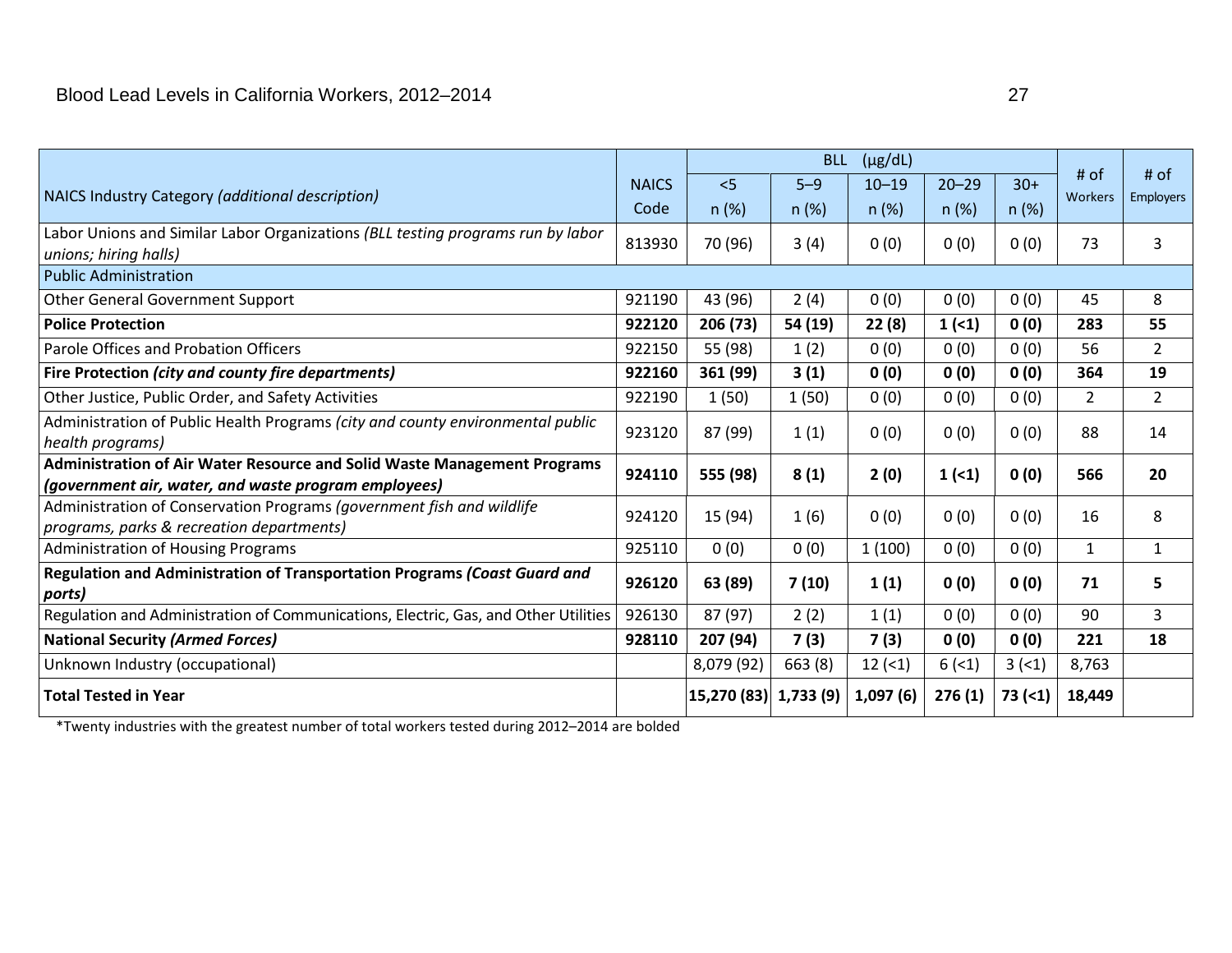#### **Table 7. Blood Lead Distributions of Workers Tested in 2013, by Industry**

*Industries where at least one worker had an elevated (*≥*5 µg/dL) BLL, ordered by NAICS code* 

<span id="page-31-0"></span>

| $BLL$ ( $\mu$ g/dL)                                                            |              |          |         |           |           |       | # of            |                  |  |
|--------------------------------------------------------------------------------|--------------|----------|---------|-----------|-----------|-------|-----------------|------------------|--|
| NAICS Industry Category (additional description)                               | <b>NAICS</b> | < 5      | $5 - 9$ | $10 - 19$ | $20 - 29$ | $30+$ | # of<br>Workers | <b>Employers</b> |  |
|                                                                                | Code         | n (%)    | n(%)    | n (%)     | n(%)      | n(%)  |                 |                  |  |
| Mining                                                                         |              |          |         |           |           |       |                 |                  |  |
| <b>Gold Ore Mining</b>                                                         | 212221       | 1(14)    | 3(43)   | 2(29)     | 0(0)      | 1(14) | $\overline{7}$  | 3                |  |
| <b>Utilities</b>                                                               |              |          |         |           |           |       |                 |                  |  |
| <b>Fossil Fuel Electric Power Generation*</b>                                  | 221112       | 227 (97) | 6(3)    | 2(1)      | 0(0)      | 0(0)  | 235             | 4                |  |
| <b>Electric Power Distribution</b>                                             | 221122       | 39 (91)  | 2(5)    | 2(5)      | 0(0)      | 0(0)  | 43              | $\overline{2}$   |  |
| Steam and Air-conditioning Supply                                              | 221330       | 0(0)     | 0(0)    | 1(100)    | 0(0)      | 0(0)  | $1\,$           | $\mathbf{1}$     |  |
| Construction                                                                   |              |          |         |           |           |       |                 |                  |  |
| <b>Residential Remodelers</b>                                                  | 236118       | 10(91)   | 0(0)    | 1(9)      | 0(0)      | 0(0)  | 11              | 4                |  |
| <b>Industrial Building Construction</b>                                        | 236210       | 17(26)   | 14(21)  | 24 (36)   | 10(15)    | 1(2)  | 66              | 3                |  |
| <b>Commercial and Institutional Building Construction</b>                      | 236220       | 80 (78)  | 6(6)    | 13(13)    | 3(3)      | 0(0)  | 102             | 21               |  |
| Water and Sewer Line and Related Structures Construction                       | 237110       | 83 (97)  | 1(1)    | 2(2)      | 0(0)      | 0(0)  | 86              | 11               |  |
| <b>Highway, Street, and Bridge Construction</b>                                | 237310       | 121 (85) | 16(11)  | 6(4)      | 0(0)      | 0(0)  | 143             | 10               |  |
| Other Heavy and Civil Engineering Construction (heavy construction contractors | 237990       | 101 (97) | 3(3)    | 0(0)      | 0(0)      | 0(0)  | 104             | 8                |  |
| incl bridge seismic retrofit)                                                  |              |          |         |           |           |       |                 |                  |  |
| Structural Steel and Precast Concrete Contractors (structural steel erection,  | 238120       | 12(71)   | 2(12)   | 3(18)     | 0(0)      | 0(0)  | 17              | 6                |  |
| seismic retrofit)                                                              |              |          |         |           |           |       |                 |                  |  |
| <b>Glass and Glazing Contractors</b>                                           | 238150       | 0(0)     | 0(0)    | 2(100)    | 0(0)      | 0(0)  | $\overline{2}$  | $\overline{2}$   |  |
| Other Foundation, Structure, and Building Exterior Contractors                 | 238190       | 15 (94)  | 1(6)    | 0(0)      | 0(0)      | 0(0)  | 16              | $\overline{2}$   |  |
| <b>Electrical Contractors</b>                                                  | 238210       | 79 (98)  | 1(1)    | 1(1)      | 0(0)      | 0(0)  | 81              | $\overline{7}$   |  |
| Plumbing, Heating, and Air-Conditioning Contractors (industrial ventilation    | 238220       | 20(80)   | 3(12)   | 2(8)      | 0(0)      | 0(0)  | 25              | 5                |  |
| installation and maintenance)                                                  |              |          |         |           |           |       |                 |                  |  |
| Other Building Equipment Contractors (install/dismantle machinery, insulate    | 238290       | 32 (78)  | 4(10)   | 5(12)     | 0(0)      | 0(0)  | 41              | 9                |  |
| industrial pipes, maintain building equipment)                                 |              |          |         |           |           |       |                 |                  |  |
| <b>Drywall and Insulation Contractors</b>                                      | 238310       | 1(50)    | 1(50)   | 0(0)      | 0(0)      | 0(0)  | $\overline{2}$  | $\mathbf{1}$     |  |
| <b>Paint and Wall Covering Contractors</b>                                     | 238320       | 341 (71) | 68 (14) | 54 (11)   | 12(3)     | 4(1)  | 479             | 50               |  |
| <b>Finish Carpentry Contractors</b>                                            | 238350       | 0(0)     | 0(0)    | 1(100)    | 0(0)      | 0(0)  | $\mathbf{1}$    | $\mathbf{1}$     |  |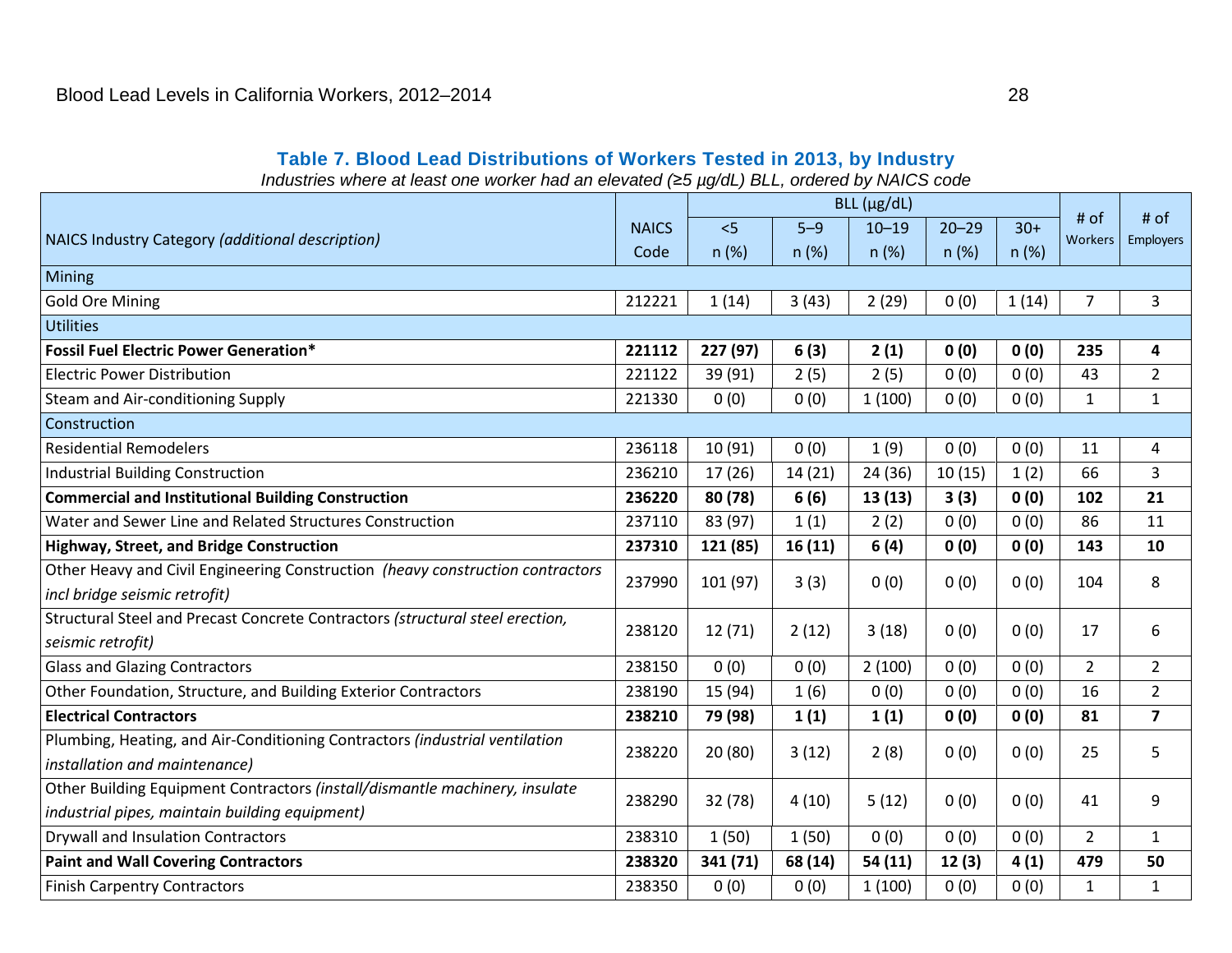| NAICS Industry Category (additional description)                               | <b>NAICS</b> | < 5      | $5 - 9$  | $10 - 19$ | $20 - 29$ | $30+$ | # of<br><b>Workers</b> | # of<br>Employers |
|--------------------------------------------------------------------------------|--------------|----------|----------|-----------|-----------|-------|------------------------|-------------------|
|                                                                                | Code         | n (%)    | n(%)     | n(%)      | n(%)      | n(%)  |                        |                   |
| Other Building Finishing Contractors (waterproofing)                           | 238390       | 9(82)    | 2(18)    | 0(0)      | 0(0)      | 0(0)  | 11                     | 5                 |
| Site Preparation Contractors (wrecking and demolition)                         | 238910       | 272 (80) | 29(9)    | 38 (11)   | 0(0)      | 2(1)  | 341                    | 50                |
| All Other Specialty Trade Contractors (sandblasting, scaffolding, tank lining  | 238990       | 145 (90) | 12(7)    | 5(3)      | 0(0)      | 0(0)  | 162                    | 21                |
| contractors)                                                                   |              |          |          |           |           |       |                        |                   |
| Construction (specific industry unknown)                                       | 239999       | 7(70)    | 1(10)    | 1(10)     | 1(10)     | 0(0)  | 10                     | 5                 |
| Manufacturing                                                                  |              |          |          |           |           |       |                        |                   |
| Wood Container and Pallet Manufacturing                                        | 321920       | 1(50)    | 1(50)    | 0(0)      | 0(0)      | 0(0)  | $\overline{2}$         | $\mathbf{1}$      |
| Adhesive Manufacturing (manufacture of lead-containing adhesive)               | 325520       | 210 (99) | 2(1)     | 0(0)      | 0(0)      | 0(0)  | 212                    | 3                 |
| Ceramic Wall and Floor Tile Manufacturing                                      | 327122       | 1(50)    | 0(0)     | 1(50)     | 0(0)      | 0(0)  | $\overline{2}$         | $\overline{2}$    |
| Glass Product Manufacturing Made of Purchased Glass                            | 327215       | 1(5)     | 3(14)    | 14(67)    | 3(14)     | 0(0)  | 21                     | 18                |
| <b>Cement Manufacturing</b>                                                    | 327310       | 0(0)     | 0(0)     | 0(0)      | 1(100)    | 0(0)  | $\mathbf{1}$           | $\mathbf{1}$      |
| All Other Miscellaneous Nonmetallic Mineral Product Manufacturing              | 327999       | 1(33)    | 2(67)    | 0(0)      | 0(0)      | 0(0)  | 3                      | $\mathbf{1}$      |
| Secondary Smelting Refining and Alloying of Copper                             | 331423       | 0(0)     | 2(20)    | 7(70)     | 1(10)     | 0(0)  | 10                     | $\mathbf{1}$      |
| Nonferrous Metal (ex. Copper and Aluminum) Rolling, Drawing, Extruding, and    | 331491       | 0(0)     | 1(5)     | 12(57)    | 7(33)     | 1(5)  | 21                     | $\mathbf{1}$      |
| Alloying                                                                       |              |          |          |           |           |       |                        |                   |
| Secondary Smelting, Refining, and Alloying of Nonferrous Metal (lead recovery  | 331492       | 46 (11)  | 100 (24) | 205 (49)  | 52(13)    | 13(3) | 416                    | 10                |
| from scrap)                                                                    |              |          |          |           |           |       |                        |                   |
| <b>Copper Foundries (except Die-Casting)</b>                                   | 331525       | 1(11)    | 4(44)    | 4(44)     | 0(0)      | 0(0)  | 9                      | $\overline{2}$    |
| Other Nonferrous Foundries (except Die-casting)                                | 331528       | 0(0)     | 0(0)     | 1(100)    | 0(0)      | 0(0)  | $\mathbf{1}$           | $\mathbf{1}$      |
| <b>Fabricated Structural Metal Manufacturing</b>                               | 332312       | 7(78)    | 2(22)    | 0(0)      | 0(0)      | 0(0)  | 9                      | $\overline{2}$    |
| Sheet Metal Work Manufacturing (lead shielding, roof gutters, flashing         | 332322       | 12 (29)  | 5(12)    | 14 (34)   | 9(22)     | 1(2)  | 41                     | 5                 |
| manufacturing)                                                                 |              |          |          |           |           |       |                        |                   |
| <b>Machine Shops</b>                                                           | 332710       | 13 (52)  | 7(28)    | 3(12)     | 1(4)      | 1(4)  | 25                     | 4                 |
| Bolt, Nut, Screw, Rivet, and Washer Manufacturing                              | 332722       | 0(0)     | 1(100)   | 0(0)      | 0(0)      | 0(0)  | $\mathbf{1}$           | $\mathbf{1}$      |
| Plumbing Fixture Fitting and Trim Manufacturing (manufacture of brass plumbing | 332913       | 1(3)     | 27(69)   | 11 (28)   | 0(0)      | 0(0)  | 39                     | 3                 |
| fixtures)                                                                      |              |          |          |           |           |       |                        |                   |
| Other Metal Valve and Pipe Fitting Manufacture                                 | 332919       | 20(45)   | 11(25)   | 12(27)    | 1(2)      | 0(0)  | 44                     | $\mathbf{1}$      |
| <b>Small Arms Ammunition Manufacturing</b>                                     | 332992       | 0(0)     | 0(0)     | 5(71)     | 1(14)     | 1(14) | $\overline{7}$         | 3                 |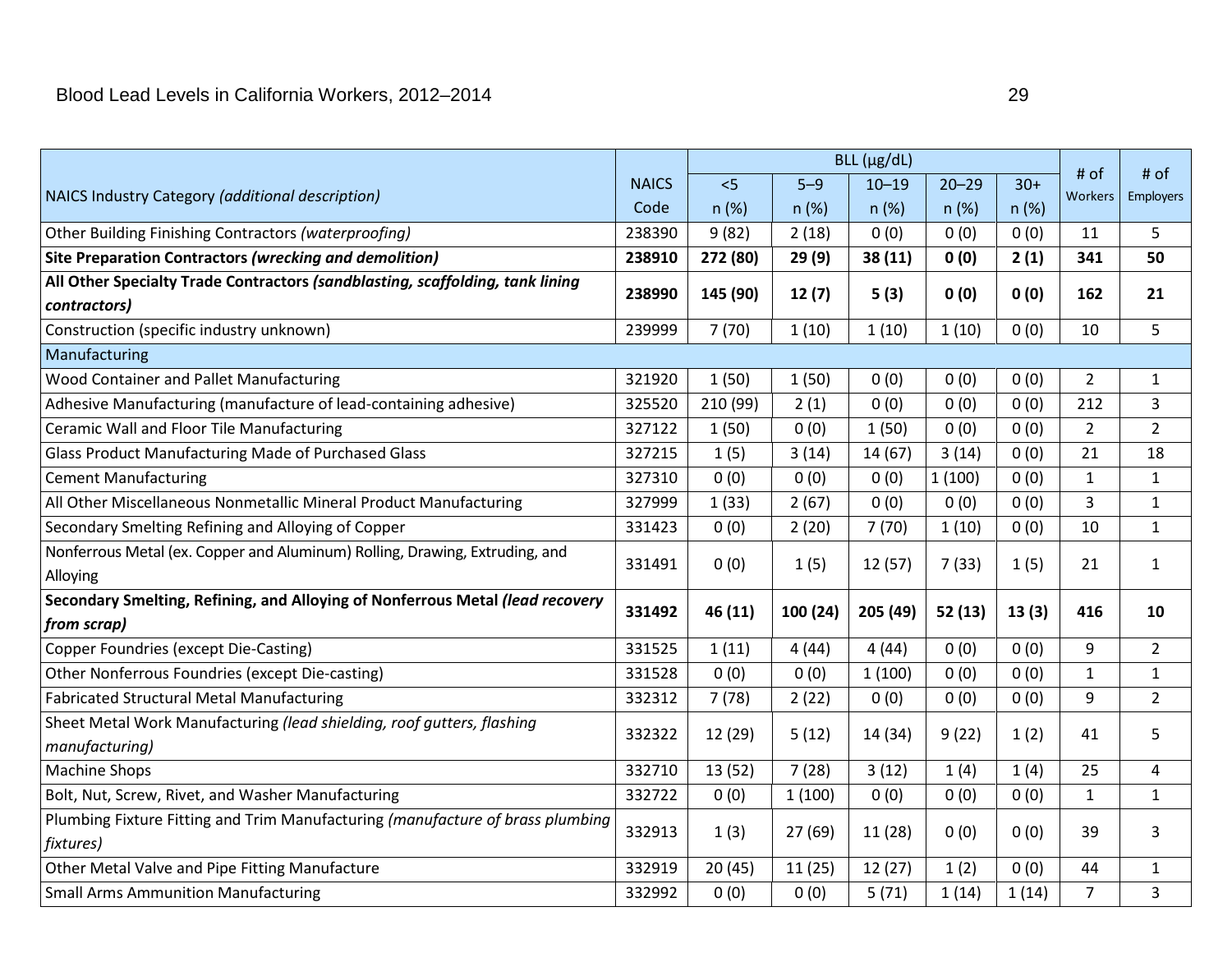| NAICS Industry Category (additional description)                                  | <b>NAICS</b> | 5        | $5 - 9$  | $10 - 19$ | $20 - 29$ | $30+$  | # of<br>Workers | # of<br>Employers |
|-----------------------------------------------------------------------------------|--------------|----------|----------|-----------|-----------|--------|-----------------|-------------------|
|                                                                                   | Code         | n(%)     | n(%)     | n(%)      | n(%)      | n(%)   |                 |                   |
| <b>Small Arms Manufacturing</b>                                                   | 332994       | 0(0)     | 0(0)     | 1(100)    | 0(0)      | 0(0)   | $\mathbf{1}$    | $\mathbf{1}$      |
| All Other Miscellaneous Fabricated Metal Product Manufacturing                    | 332999       | 0(0)     | 0(0)     | 1(100)    | 0(0)      | 0(0)   | $\mathbf{1}$    | $\mathbf{1}$      |
| Pump and Pumping Equipment Manufacturing                                          | 333911       | 0(0)     | 2(40)    | 2(40)     | 1(20)     | 0(0)   | 5               | $\mathbf{1}$      |
| <b>Electronic Computer Manufacturing</b>                                          | 334111       | 0(0)     | 0(0)     | 1(100)    | 0(0)      | 0(0)   | $\mathbf{1}$    | $\mathbf{1}$      |
| Radio and Television Broadcasting and Wireless Equipment Manufacturing            | 334220       | 1(50)    | 0(0)     | 1(50)     | 0(0)      | 0(0)   | $\overline{2}$  | $\mathbf{1}$      |
| <b>Other Electronic Component Manufacturing</b>                                   | 334419       | 2(8)     | 7(29)    | 12 (50)   | 3(13)     | 0(0)   | 24              | 3                 |
| <b>Irradiation Apparatus Manufacturing</b>                                        | 334517       | 0(0)     | 1(100)   | 0(0)      | 0(0)      | 0(0)   | $\mathbf{1}$    | 1                 |
| Commercial, Industrial, and Institutional Electric Lighting Fixture Manufacturing | 335122       | 0(0)     | 0(0)     | 1(100)    | 0(0)      | 0(0)   | $\mathbf{1}$    | $\mathbf{1}$      |
| <b>Storage Battery Manufacturing</b>                                              | 335911       | 228 (28) | 247 (30) | 289 (35)  | 52(6)     | 7(1)   | 823             | $\overline{7}$    |
| <b>Primary Battery Manufacturing</b>                                              | 335912       | 0(0)     | 0(0)     | 2(100)    | 0(0)      | 0(0)   | $\overline{2}$  | $\mathbf{1}$      |
| Carburetor Piston, Ring, and Valve Manufacturing                                  | 336311       | 0(0)     | 0(0)     | 0(0)      | 1(100)    | 0(0)   | $\mathbf{1}$    | 1                 |
| All Other Motor Vehicles Parts Manufacturing (manufacture of radiators)           | 336399       | 0(0)     | 0(0)     | 10(67)    | 5(33)     | 0(0)   | 15              | 3                 |
| Aircraft Manufacturing (complete aircraft manufacture, assembly, or rebuilding)   | 336411       | 54 (95)  | 2(4)     | 0(0)      | 1(2)      | 0(0)   | 57              | 5                 |
| Other Aircraft Parts and Auxiliary Equipment Manufacturing                        | 336413       | 13(21)   | 15(24)   | 27(44)    | 6(10)     | 1(2)   | 62              | 6                 |
| Ship Building and Repair                                                          | 336611       | 79 (99)  | 1(1)     | 0(0)      | 0(0)      | 0(0)   | 80              | 3                 |
| Sporting and Athletic Goods Manufacturing                                         | 339920       | 5(45)    | 1(9)     | 5(45)     | 0(0)      | 0(0)   | 11              | $\overline{2}$    |
| <b>Wholesale Trade</b>                                                            |              |          |          |           |           |        |                 |                   |
| Electrical Apparatus and Equipment Wiring, Supplies, and Equipment                | 423610       | 0(0)     | 0(0)     | 1(100)    | 0(0)      | 0(0)   | $\mathbf{1}$    | $\mathbf{1}$      |
| Wholesalers                                                                       |              |          |          |           |           |        |                 |                   |
| Industrial Machinery and Equipment Wholesalers                                    | 423830       | 4(57)    | 0(0)     | 1(14)     | 2(29)     | 0(0)   | $\overline{7}$  | $\overline{4}$    |
| Recyclable Material Merchant Wholesalers (scrap metal wholesalers)                | 423930       | 446 (70) | 104(16)  | 71(11)    | 12(2)     | 2(1)   | 635             | 23                |
| <b>Retail Trade</b>                                                               |              |          |          |           |           |        |                 |                   |
| <b>Automotive Parts and Accessories Stores</b>                                    | 441310       | 0(0)     | 0(0)     | 0(0)      | 0(0)      | 1(100) | $\mathbf{1}$    | $\mathbf{1}$      |
| <b>Sporting Goods Stores</b>                                                      | 451110       | 3(38)    | 2(25)    | 1(13)     | 1(13)     | 1(13)  | 8               | 5                 |
| <b>Transportation and Warehousing</b>                                             |              |          |          |           |           |        |                 |                   |
| Line-Haul Railroads                                                               | 482111       | 1(50)    | 1(50)    | 0(0)      | 0(0)      | 0(0)   | $\overline{2}$  | $\mathbf{1}$      |
| Other Support Activities for Air Transportation                                   | 488190       | 46 (92)  | 3(6)     | 1(2)      | 0(0)      | 0(0)   | 50              | $\mathbf{1}$      |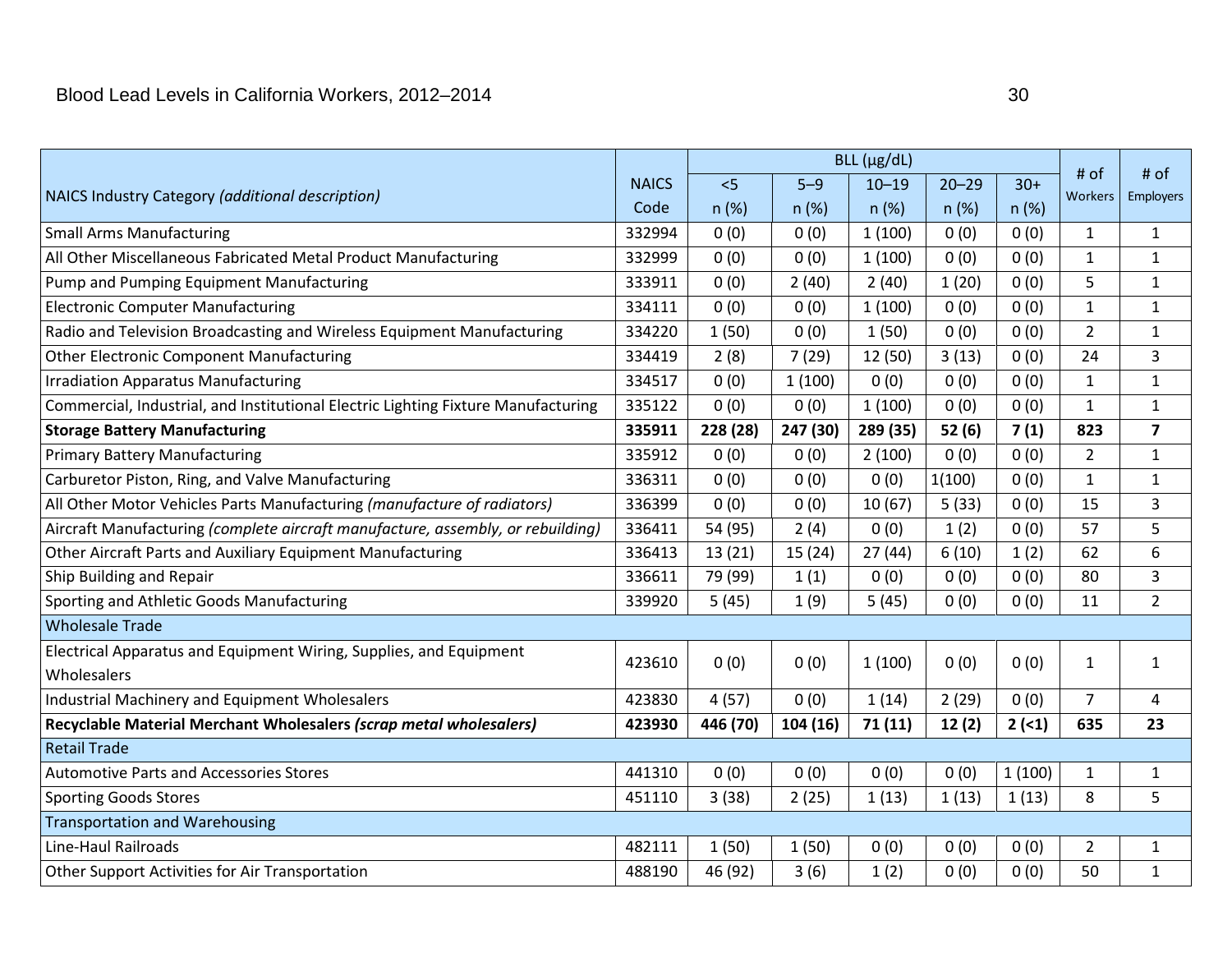|                                                                               |              |            |         | $BLL$ ( $\mu$ g/dL) |           |       |                 |                   |
|-------------------------------------------------------------------------------|--------------|------------|---------|---------------------|-----------|-------|-----------------|-------------------|
| NAICS Industry Category (additional description)                              | <b>NAICS</b> | $\leq$     | $5 - 9$ | $10 - 19$           | $20 - 29$ | $30+$ | # of<br>Workers | # of<br>Employers |
|                                                                               | Code         | n (%)      | n(%)    | n(%)                | n(%)      | n(%)  |                 |                   |
| Other Support Activities for Water Transportation                             | 488390       | 1(50)      | 0(0)    | 1(50)               | 0(0)      | 0(0)  | $\overline{2}$  | $\mathbf{1}$      |
| Other Support Activities for Road Transport                                   | 488490       | 56 (93)    | 2(3)    | 2(3)                | 0(0)      | 0(0)  | 60              | $\mathbf{1}$      |
| Information                                                                   |              |            |         |                     |           |       |                 |                   |
| <b>Book Publishers</b>                                                        | 511130       | 0(0)       | 0(0)    | 2(100)              | 0(0)      | 0(0)  | $\overline{2}$  | $\mathbf{1}$      |
| Motion Picture and Video Production                                           | 512110       | 0(0)       | 0(0)    | 1(100)              | 0(0)      | 0(0)  | $\mathbf{1}$    | $1\,$             |
| Real Estate and Rental and Leasing                                            |              |            |         |                     |           |       |                 |                   |
| Construction Mining and Forestry Machinery/Equipment Rental and Leasing       | 532412       | 1(50)      | 1(50)   | 0(0)                | 0(0)      | 0(0)  | $\overline{2}$  | $\mathbf{1}$      |
| Professional, Scientific, and Technical Services                              |              |            |         |                     |           |       |                 |                   |
| <b>Architectural Services</b>                                                 | 541310       | 0(0)       | 0(0)    | 1(100)              | 0(0)      | 0(0)  | $\mathbf{1}$    | $\mathbf{1}$      |
| Engineering Services (environmental and construction engineering firms)       | 541330       | 136 (99)   | 0(0)    | 2(1)                | 0(0)      | 0(0)  | 138             | 48                |
| <b>Building Inspection Services</b>                                           | 541350       | 4(80)      | 0(0)    | 1(20)               | 0(0)      | 0(0)  | 5               | 4                 |
| <b>Testing Laboratories</b>                                                   | 541380       | 13 (93)    | 1(7)    | 0(0)                | 0(0)      | 0(0)  | 14              | 9                 |
| <b>Computer Systems Design Services</b>                                       | 541512       | 0(0)       | 1(100)  | 0(0)                | 0(0)      | 0(0)  | $\mathbf{1}$    | $1\,$             |
| Environmental Consulting Services (site assessment, design of remediation     | 541620       | 101 (97)   | 2(2)    | 1(1)                | 0(0)      | 0(0)  | 104             | 29                |
| plans)                                                                        |              |            |         |                     |           |       |                 |                   |
| Administrative and Support and Waster Management and Remediation Services     |              |            |         |                     |           |       |                 |                   |
| <b>Employment Placement Agencies</b>                                          | 561310       | 4(44)      | 0(0)    | 5(56)               | 0(0)      | 0(0)  | 9               | 5                 |
| Temporary Help Services (wide variety of general and construction industries) | 561320       | 12 (92)    | 1(8)    | 0(0)                | 0(0)      | 0(0)  | 13              | 5                 |
| <b>Security Guards and Patrol Services</b>                                    | 561612       | 7(88)      | 1(13)   | 0(0)                | 0(0)      | 0(0)  | 8               | 3                 |
| <b>Armored Car Services</b>                                                   | 561613       | 0(0)       | 0(0)    | 0(0)                | 1(100)    | 0(0)  | $\mathbf{1}$    | $\mathbf{1}$      |
| Solid Waste Collection                                                        | 562111       | 3(75)      | 0(0)    | 0(0)                | 1(25)     | 0(0)  | $\overline{4}$  | $\overline{2}$    |
| <b>Hazardous Waste Treatment</b>                                              | 562211       | 13 (81)    | 3(19)   | 0(0)                | 0(0)      | 0(0)  | 16              | 5                 |
| Solid Waste Combustors and Incinerators (solid waste incineration)            | 562213       | 79 (94)    | 5(6)    | 0(0)                | 0(0)      | 0(0)  | 84              | 8                 |
| Remediation Services (lead paint abatement, environmental clean-up)           | 562910       | 1,030 (83) | 105 (8) | 107 (9)             | 3(1)      | 0(0)  | 1245            | 122               |
| All Other Miscellaneous Waste Management Services (industrial cleaning        | 562998       | 85 (99)    | 0(0)    | 1(1)                | 0(0)      | 0(0)  | 86              | 6                 |
| contractors, storage tank cleaning)                                           |              |            |         |                     |           |       |                 |                   |
| <b>Educational Services</b>                                                   |              |            |         |                     |           |       |                 |                   |
| <b>Elementary and Secondary Schools (maintenance workers)</b>                 | 611110       | 155 (95)   | 8(5)    | 1(1)                | 0(0)      | 0(0)  | 164             | 4                 |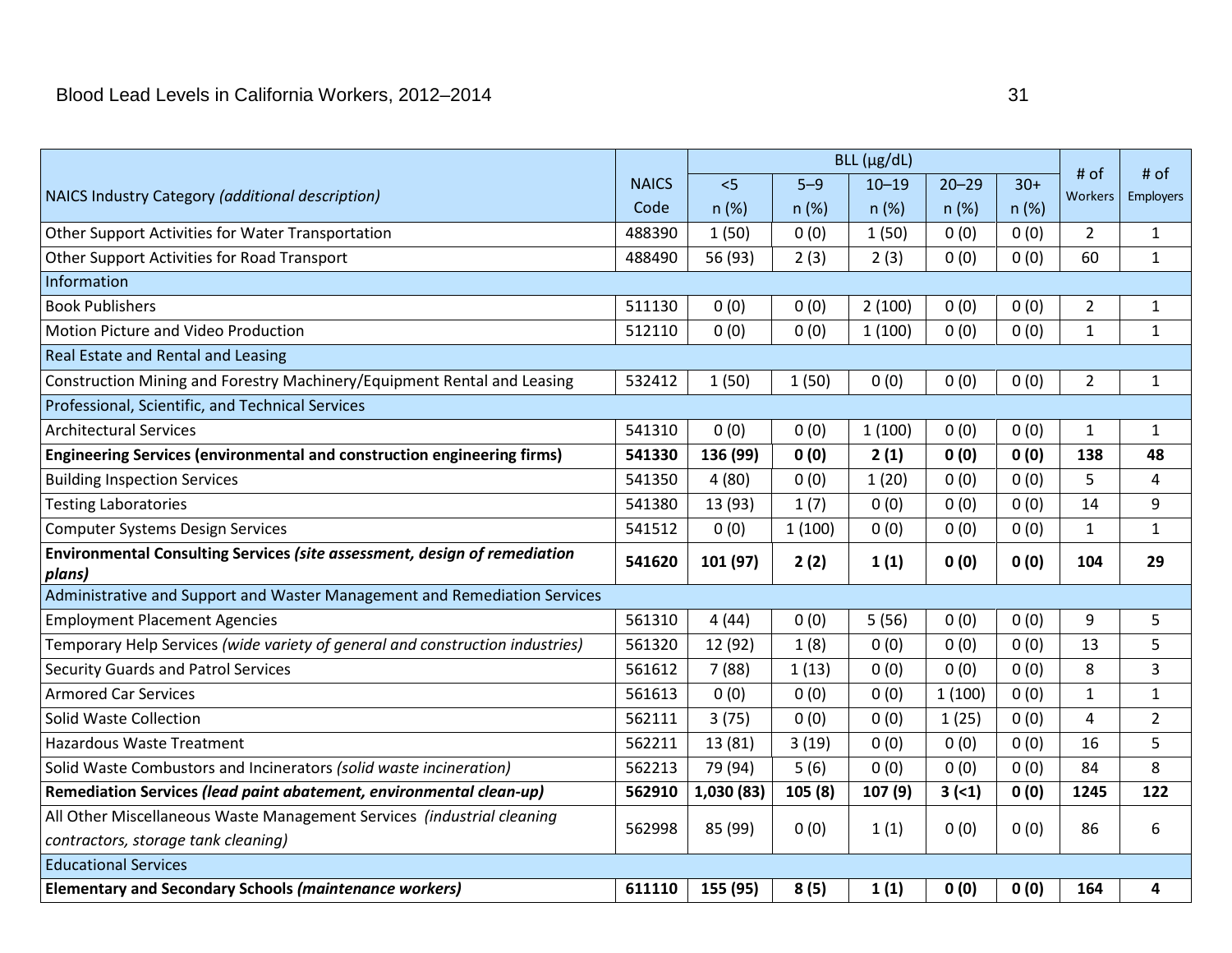| NAICS Industry Category (additional description)                                | <b>NAICS</b> | 5        | $5 - 9$ | $10 - 19$ | $20 - 29$ | $30+$   | # of<br>Workers  | # of<br>Employers |
|---------------------------------------------------------------------------------|--------------|----------|---------|-----------|-----------|---------|------------------|-------------------|
|                                                                                 | Code         | n (%)    | n (%)   | n(%)      | n(%)      | n(%)    |                  |                   |
| Junior Colleges                                                                 | 611210       | 0(0)     | 0(0)    | 2(100)    | 0(0)      | 0(0)    | $\overline{2}$   | $\overline{2}$    |
| <b>Colleges Universities</b>                                                    | 611310       | 35 (92)  | 2(5)    | 1(3)      | 0(0)      | 0(0)    | 38               | 5                 |
| Other Technical and Trade Schools (security training programs)                  | 611519       | 0(0)     | 0(0)    | 3(50)     | 1(17)     | 2(33)   | $\boldsymbol{6}$ | $\boldsymbol{6}$  |
| Sports and Recreation Instruction (shooting instruction)                        | 611620       | 1(33)    | 0(0)    | 1(33)     | 0(0)      | 1(33)   | 3                | $\overline{2}$    |
| All Other Miscellaneous Schools and Instruction                                 | 611699       | 1(50)    | 0(0)    | 1(50)     | 0(0)      | 0(0)    | $\overline{2}$   | $\overline{2}$    |
| Arts, Entertainment, and Recreation                                             |              |          |         |           |           |         |                  |                   |
| <b>Historical Sites</b>                                                         | 712120       | 21 (95)  | 0(0)    | 1(5)      | 0(0)      | 0(0)    | 22               | $\overline{2}$    |
| Amusement and Theme Parks (maintenance)                                         | 713110       | 55 (98)  | 1(2)    | 0(0)      | 0(0)      | 0(0)    | 56               | $\mathbf{1}$      |
| All Other Amusement and Recreation Industries (shooting ranges)                 | 713990       | 5(4)     | 20(14)  | 62 (45)   | 32(23)    | 19 (14) | 138              | 39                |
| <b>Other Services (except Public Administration)</b>                            |              |          |         |           |           |         |                  |                   |
| General Automotive Repair                                                       | 811111       | 0(0)     | 0(0)    | 2(100)    | 0(0)      | 0(0)    | $\overline{2}$   | $\overline{2}$    |
| Automotive Exhaust System Repair                                                | 811112       | 0(0)     | 0(0)    | 1(100)    | 0(0)      | 0(0)    | $\mathbf{1}$     | $\mathbf{1}$      |
| Other Automotive Mechanical and Electrical Repair and Maintenance               | 811118       | 1(5)     | 3(15)   | 13 (65)   | 3(15)     | 0(0)    | 20               | 12                |
| (automotive radiator repair)                                                    |              |          |         |           |           |         |                  |                   |
| Other Electronic and Precision Equipment Repair and Maintenance                 | 811219       | 70 (69)  | 26(26)  | 5(5)      | 0(0)      | 0(0)    | 101              | 5                 |
| (repair/servicing of batteries, sonar, radar, and precision instruments)        |              |          |         |           |           |         |                  |                   |
| Commercial and Industrial Machinery and Equipment (except Automotive and        | 811310       | 15(83)   | 1(6)    | 2(11)     | 0(0)      | 0(0)    | 18               | $\overline{3}$    |
| Electric) Repair and Maintenance                                                |              |          |         |           |           |         |                  |                   |
| Other Personal and Household Goods Repair and Maintenance (gun repair)          | 811490       | 0(0)     | 0(0)    | 3(33)     | 3(33)     | 3(33)   | 9                | 6                 |
| Labor Unions and Labor Organizations (BLL testing programs run by labor unions; | 813930       | 53 (85)  | 6(10)   | 3(5)      | 0(0)      | 0(0)    | 62               | 3                 |
| hiring halls)                                                                   |              |          |         |           |           |         |                  |                   |
| <b>Public Administration</b>                                                    |              |          |         |           |           |         |                  |                   |
| <b>Other General Government Support</b>                                         | 921190       | 18 (90)  | 2(10)   | 0(0)      | 0(0)      | 0(0)    | 20               | 5                 |
| <b>Police Protection</b>                                                        | 922120       | 135 (74) | 29(16)  | 18 (10)   | 1(1)      | 0(0)    | 183              | 51                |
| <b>Correctional Institutions</b>                                                | 922140       | 6(75)    | 1(13)   | 1(13)     | 0(0)      | 0(0)    | 8                | 5                 |
| Parole Offices and Probation Officers                                           | 922150       | 52 (98)  | 1(2)    | 0(0)      | 0(0)      | 0(0)    | 53               | $\overline{2}$    |
| <b>Fire Protection (city and county fire departments)</b>                       | 922160       | 349 (99) | 4(1)    | 1(1)      | 0(0)      | 0(0)    | 354              | 24                |
| Other Justice, Public Order, and Safety Activities                              | 922190       | 0(0)     | 0(0)    | 1(100)    | 0(0)      | 0(0)    | $\mathbf{1}$     | $\mathbf{1}$      |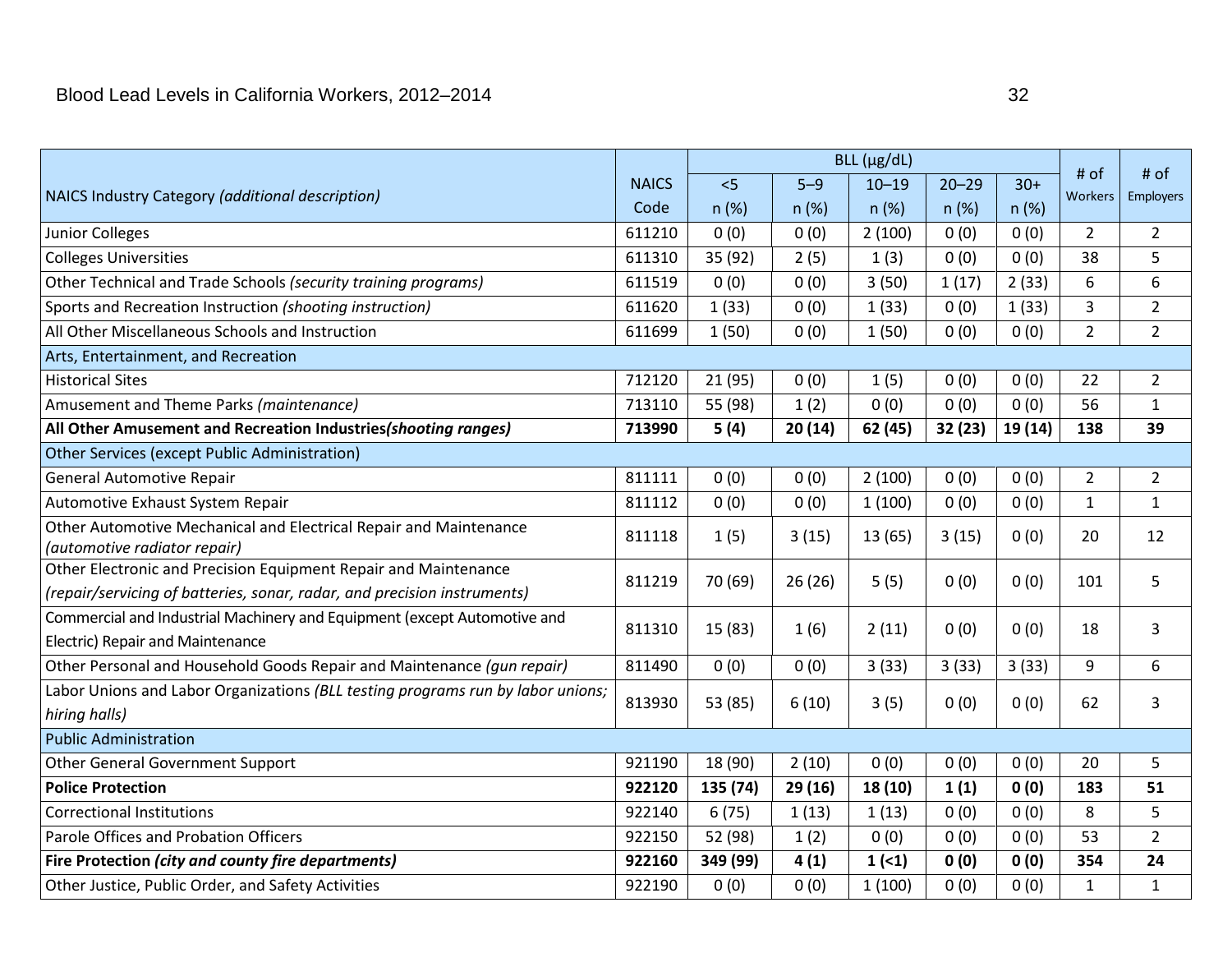|                                                                                |              | $BLL$ ( $\mu$ g/dL) |           |           |           |         |                        |                          |
|--------------------------------------------------------------------------------|--------------|---------------------|-----------|-----------|-----------|---------|------------------------|--------------------------|
| NAICS Industry Category (additional description)                               | <b>NAICS</b> | $\leq$              | $5 - 9$   | $10 - 19$ | $20 - 29$ | $30+$   | # of<br><b>Workers</b> | # of<br><b>Employers</b> |
|                                                                                | Code         | n(%)                | n(%)      | n(%)      | n(%)      | $n$ (%) |                        |                          |
| Administration of Public Health Programs (city and county environmental health | 923120       | 85 (98)             | 0(0)      | 2(2)      | 0(0)      | 0(0)    | 87                     | 9                        |
| programs)                                                                      |              |                     |           |           |           |         |                        |                          |
| Administration of Air Water Resource and Solid Waste Management Programs       | 924110       | 622 (98)            | 11(2)     | $2(-1)$   | 0(0)      | 0(0)    | 635                    | 23                       |
| $\vert$ (government air, water, and waste program employees)                   |              |                     |           |           |           |         |                        |                          |
| Regulation and Administration of Transportation Programs (Coast Guard and      | 926120       | 41 (91)             | 4 (9)     | 0(0)      | 0(0)      | 0(0)    | 45                     |                          |
| ports)                                                                         |              |                     |           |           |           |         |                        |                          |
| Regulation and Administration of Communications, Electric, Gas, and Utilities  | 926130       | 57 (97)             | 2(3)      | 0(0)      | 0(0)      | 0(0)    | 59                     | 3                        |
| National Security (Armed Forces)                                               | 928110       | 206 (90)            | 9(4)      | 10(4)     | 3(1)      | 0(0)    | 228                    | 14                       |
| Unknown Industry (occupational)                                                |              | 8,182 (92)          | 726 (8)   | $22$ (<1) | 4(1)      | $2(-1)$ | 8,936                  |                          |
| Total Tested in Year                                                           |              | 14,996 (83)         | 1,707 (9) | 1,164(6)  | 238(1)    | 64 (2)  | 18,168                 |                          |

\*Twenty industries with the greatest number of total workers tested during 2012–2014 are bolded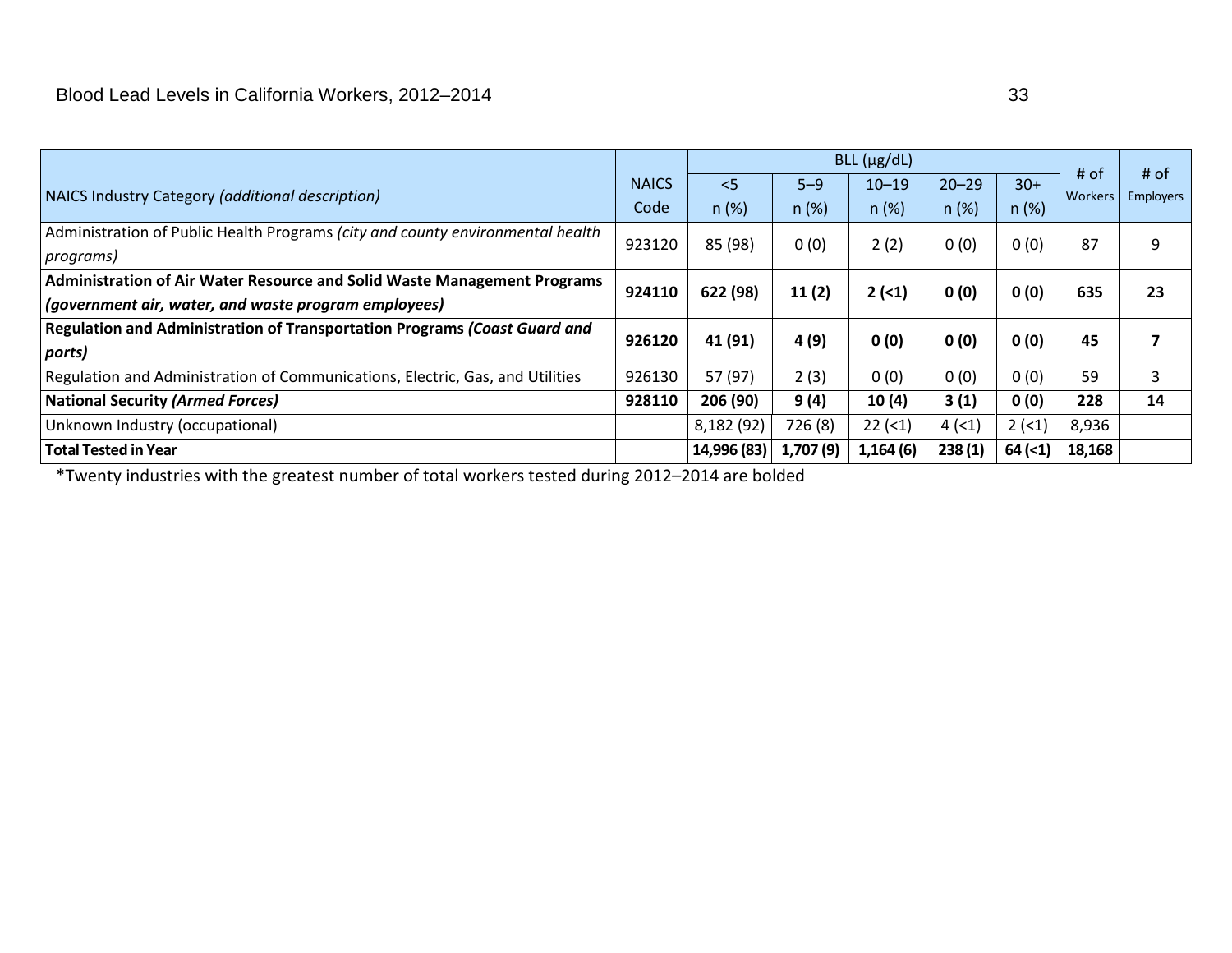#### **Table 8. Blood Lead Distributions of Workers Tested in 2014, by Industry**

*Industries where at least one worker has an elevated (*≥*5 µg/dL) BLL, ordered by NAICS code* 

<span id="page-37-0"></span>

|                                                                                                                 |              |          |         | $BLL$ ( $\mu$ g/dL) |              |       |                |                         |
|-----------------------------------------------------------------------------------------------------------------|--------------|----------|---------|---------------------|--------------|-------|----------------|-------------------------|
|                                                                                                                 | <b>NAICS</b> | < 5      | $5-9$   | $10 - 19$           | $20 - 29$    | $30+$ | # of           | # of                    |
| NAICS Industry Category (additional description)                                                                | Code         | n.       | n.      | n                   | $\mathsf{n}$ | n.    | Workers        | Employers               |
|                                                                                                                 |              | (%)      | (%)     | (%)                 | (%)          | (%)   |                |                         |
| <b>Mining</b>                                                                                                   |              |          |         |                     |              |       |                |                         |
| <b>Gold Ore Mining</b>                                                                                          | 212221       | 2(33)    | 1(17)   | 3(50)               | 0(0)         | 0(0)  | 6              | 4                       |
| <b>Utilities</b>                                                                                                |              |          |         |                     |              |       |                |                         |
| <b>Fossil Fuel Electric Power Generation*</b>                                                                   | 221112       | 221 (97) | 5(2)    | 1(1)                | 0(0)         | 0(0)  | 227            | 4                       |
| <b>Electric Power Distribution</b>                                                                              | 221122       | 21(75)   | 6(21)   | 0(0)                | 1(4)         | 0(0)  | 28             | $\overline{2}$          |
| New Single-Family Housing Construction                                                                          | 236115       | 5(83)    | 0(0)    | 1(17)               | 0(0)         | 0(0)  | 6              | 5                       |
| Construction                                                                                                    |              |          |         |                     |              |       |                |                         |
| <b>Residential Remodelers</b>                                                                                   | 236118       | 4(67)    | 0(0)    | 2(33)               | 0(0)         | 0(0)  | 6              | 5                       |
| <b>Industrial Building Construction</b>                                                                         | 236210       | 49 (53)  | 17(18)  | 22(24)              | 3(3)         | 1(1)  | 92             | 3                       |
| <b>Commercial and Institutional Building Construction</b>                                                       | 236220       | 144 (86) | 6(4)    | 13(8)               | 3(2)         | 2(1)  | 168            | 31                      |
| Water and Sewer Line and Related Structures Construction                                                        | 237110       | 73 (92)  | 2(3)    | 3(4)                | 1(1)         | 0(0)  | 79             | 12                      |
| Power and Communication Line and Related Structures Construction                                                | 237130       | 10(83)   | 0(0)    | 0(0)                | 2(17)        | 0(0)  | 12             | 5                       |
| Highway, Street, and Bridge Construction                                                                        | 237310       | 64 (81)  | 7(9)    | 7(9)                | 1(1)         | 0(0)  | 79             | 12                      |
| Other Heavy and Civil Engineering Construction (heavy construction contractors<br>incl bridge seismic retrofit) | 237990       | 67 (92)  | 4(5)    | 2(3)                | 0(0)         | 0(0)  | 73             | 9                       |
| Structural Steel and Precast Concrete Contractors (structural steel erection,                                   | 238120       | 23(72)   | 8(25)   | 1(3)                | 0(0)         | 0(0)  | 32             | 5                       |
| seismic retrofit)                                                                                               |              |          |         |                     |              |       |                |                         |
| <b>Glass and Glazing Contractors</b>                                                                            | 238150       | 0(0)     | 0(0)    | 1(50)               | 1(50)        | 0(0)  | $\overline{2}$ | $\overline{2}$          |
| <b>Electrical Contractors</b>                                                                                   | 238210       | 37 (97)  | 1(3)    | 0(0)                | 0(0)         | 0(0)  | 38             | $\overline{\mathbf{z}}$ |
| Plumbing Heating Air Conditioning Contractors (industrial ventilation,                                          | 238220       | 14 (93)  | 1(7)    | 0(0)                | 0(0)         | 0(0)  | 15             | 4                       |
| installation, and maintenance)                                                                                  |              |          |         |                     |              |       |                |                         |
| Other Building Equipment Contractors (install/dismantle machinery, insulate                                     | 238290       | 38 (78)  | 6(12)   | 5(10)               | 0(0)         | 0(0)  | 49             | 9                       |
| industrial pipes, maintain building equipment)                                                                  |              |          |         |                     |              |       |                |                         |
| <b>Drywall and Insulation Contractors</b>                                                                       | 238310       | 7(88)    | 1(13)   | 0(0)                | 0(0)         | 0(0)  | 8              | $\overline{2}$          |
| <b>Paint and Wall Covering Contractors</b>                                                                      | 238320       | 382 (76) | 52 (10) | 47 (9)              | 16(3)        | 5(1)  | 502            | 51                      |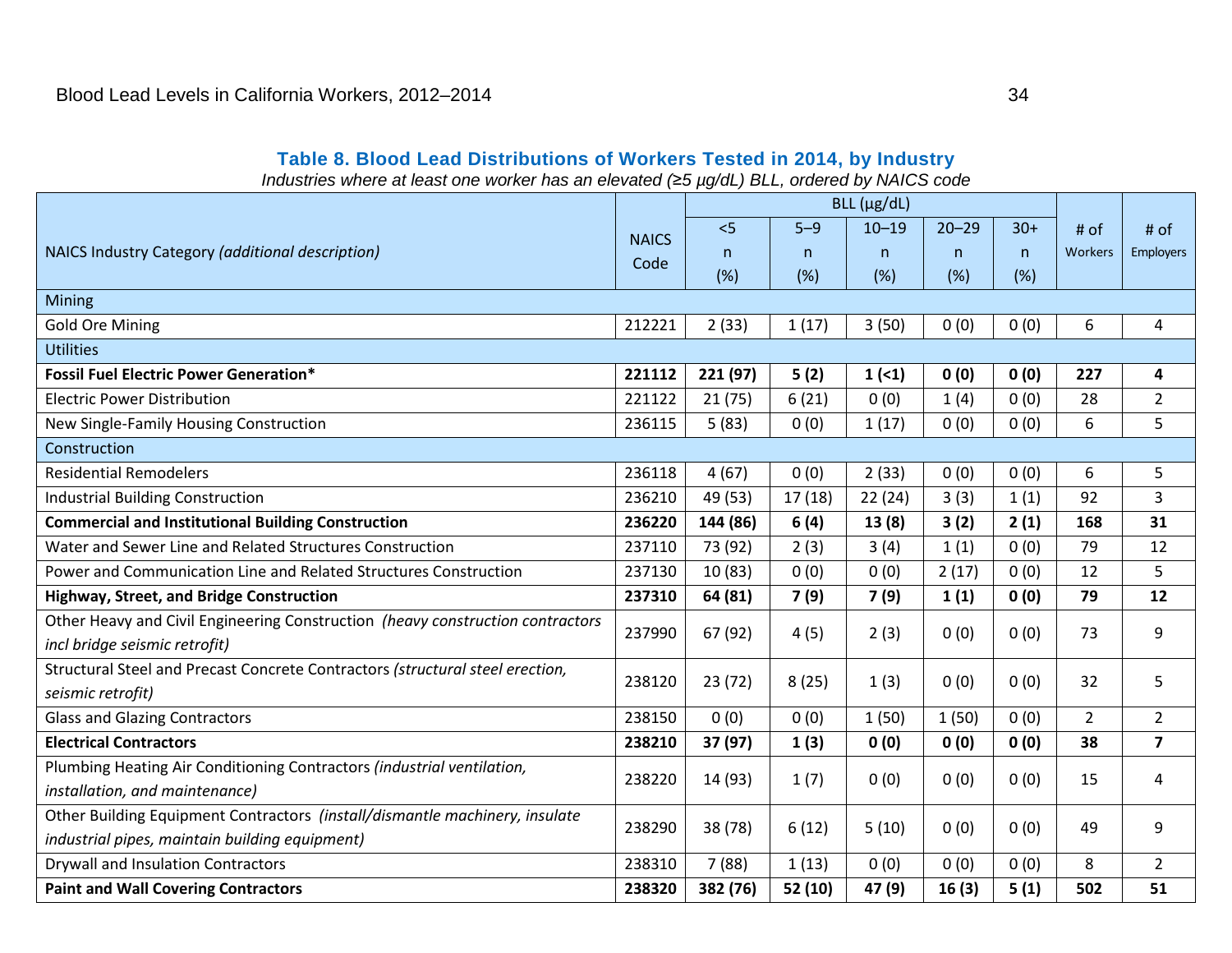|                                                                               |              |          |          | $BLL$ ( $\mu$ g/dL) |           |       |                |                |
|-------------------------------------------------------------------------------|--------------|----------|----------|---------------------|-----------|-------|----------------|----------------|
|                                                                               | <b>NAICS</b> | < 5      | $5 - 9$  | $10 - 19$           | $20 - 29$ | $30+$ | # of           | # of           |
| NAICS Industry Category (additional description)                              | Code         | n        | n.       | n                   | n         | n     | <b>Workers</b> | Employers      |
|                                                                               |              | (%)      | (%)      | (%)                 | (%)       | (%)   |                |                |
| Other Building Finishing Contractors (waterproofing)                          | 238390       | 1(50)    | 0(0)     | 1(50)               | 0(0)      | 0(0)  | $\overline{2}$ | $\overline{2}$ |
| Site Preparation Contractors (wrecking and demolition)                        | 238910       | 267 (82) | 39 (12)  | 11(3)               | 6(2)      | 2(1)  | 325            | 39             |
| All Other Specialty Trade Contractors (sandblasting, scaffolding, tank lining | 238990       | 81 (84)  | 15 (16)  | 0(0)                | 0(0)      | 0(0)  | 96             | 19             |
| contractors)                                                                  |              |          |          |                     |           |       |                |                |
| Construction (specific industry unknown)                                      | 239999       | 3(60)    | 0(0)     | 2(40)               | 0(0)      | 0(0)  | 5              | 4              |
| Manufacturing                                                                 |              |          |          |                     |           |       |                |                |
| Petroleum, Lubricating Oil, and Grease Manufacturing                          | 324191       | 80 (96)  | 3(4)     | 0(0)                | 0(0)      | 0(0)  | 83             | $\mathbf{1}$   |
| Ceramic Wall and Floor Tile Manufacturing                                     | 327122       | 0(0)     | 0(0)     | 1(100)              | 0(0)      | 0(0)  | $\mathbf{1}$   | $\mathbf{1}$   |
| <b>Glass Product Manufacturing Made of Purchased Glass</b>                    | 327215       | 2(11)    | 2(11)    | 9(47)               | 5(26)     | 1(5)  | 19             | 15             |
| All Other Non-metallic Mineral Product Manufacturing                          | 327999       | 1(33)    | 2(67)    | 0(0)                | 0(0)      | 0(0)  | 3              | $\mathbf{1}$   |
| Iron and Steel Mills                                                          | 331111       | 0(0)     | 0(0)     | 1(100)              | 0(0)      | 0(0)  | $\mathbf{1}$   | $\mathbf{1}$   |
| Primary Smelting and Refining of Nonferrous Metal (except Copper and          | 331419       | 1(50)    | 1(50)    | 0(0)                | 0(0)      | 0(0)  | $\overline{2}$ | $\overline{2}$ |
| Aluminum)                                                                     |              |          |          |                     |           |       |                |                |
| Secondary Smelting, Refining, and Alloying of Copper                          | 331423       | 0(0)     | 2(22)    | 7(78)               | 0(0)      | 0(0)  | 9              | $\mathbf{1}$   |
| Nonferrous Metal (ex. Copper and Aluminum) Rolling, Drawing, Extruding, and   | 331491       | 1(4)     | 1(4)     | 14 (56)             | 8(32)     | 1(4)  | 25             | $\mathbf{1}$   |
| Alloying                                                                      |              |          |          |                     |           |       |                |                |
| Secondary Smelting, Refining, and Alloying of Nonferrous Metal (lead recovery | 331492       | 61(14)   | 131 (31) | 190 (45)            | 34(8)     | 8(2)  | 424            | 8              |
| from scrap)                                                                   |              |          |          |                     |           |       |                |                |
| Aluminum Foundries (except Die-Casting)                                       | 331524       | 0(0)     | 0(0)     | 1(100)              | 0(0)      | 0(0)  | $\mathbf{1}$   | $\mathbf{1}$   |
| <b>Copper Foundries (except Die-Casting)</b>                                  | 331525       | 1(11)    | 3(33)    | 3(33)               | 1(11)     | 1(11) | 9              | 4              |
| Other Nonferrous Foundries (except Die-Casting)                               | 331528       | 0(0)     | 0(0)     | 1(100)              | 0(0)      | 0(0)  | $\mathbf{1}$   | $\mathbf{1}$   |
| Sheet Metal Work Manufacturing (lead shielding, roof gutters, flashing        | 332322       | 6(16)    | 6(16)    | 20(54)              | 5(14)     | 0(0)  | 37             | 5              |
| manufacturing)                                                                |              |          |          |                     |           |       |                |                |
| <b>Machine Shops</b>                                                          | 332710       | 7(47)    | 5(33)    | 2(13)               | 0(0)      | 1(7)  | 15             | $\overline{2}$ |
| Bolt, Nut, Screw, Rivet, and Washer Manufacturing                             | 332722       | 0(0)     | 1(100)   | 0(0)                | 0(0)      | 0(0)  | $\mathbf{1}$   | 1              |
| Electroplating, Plating, Polishing, Anodizing, and Coloring                   | 332813       | 0(0)     | 0(0)     | 1(100)              | 0(0)      | 0(0)  | $\mathbf{1}$   | $\mathbf{1}$   |
| Plumbing Fixture Fitting and Trim Manufacturing (manufacture of brass         | 332913       | 1(6)     | 1(6)     | 13(72)              | 3(17)     | 0(0)  | 18             | $\overline{3}$ |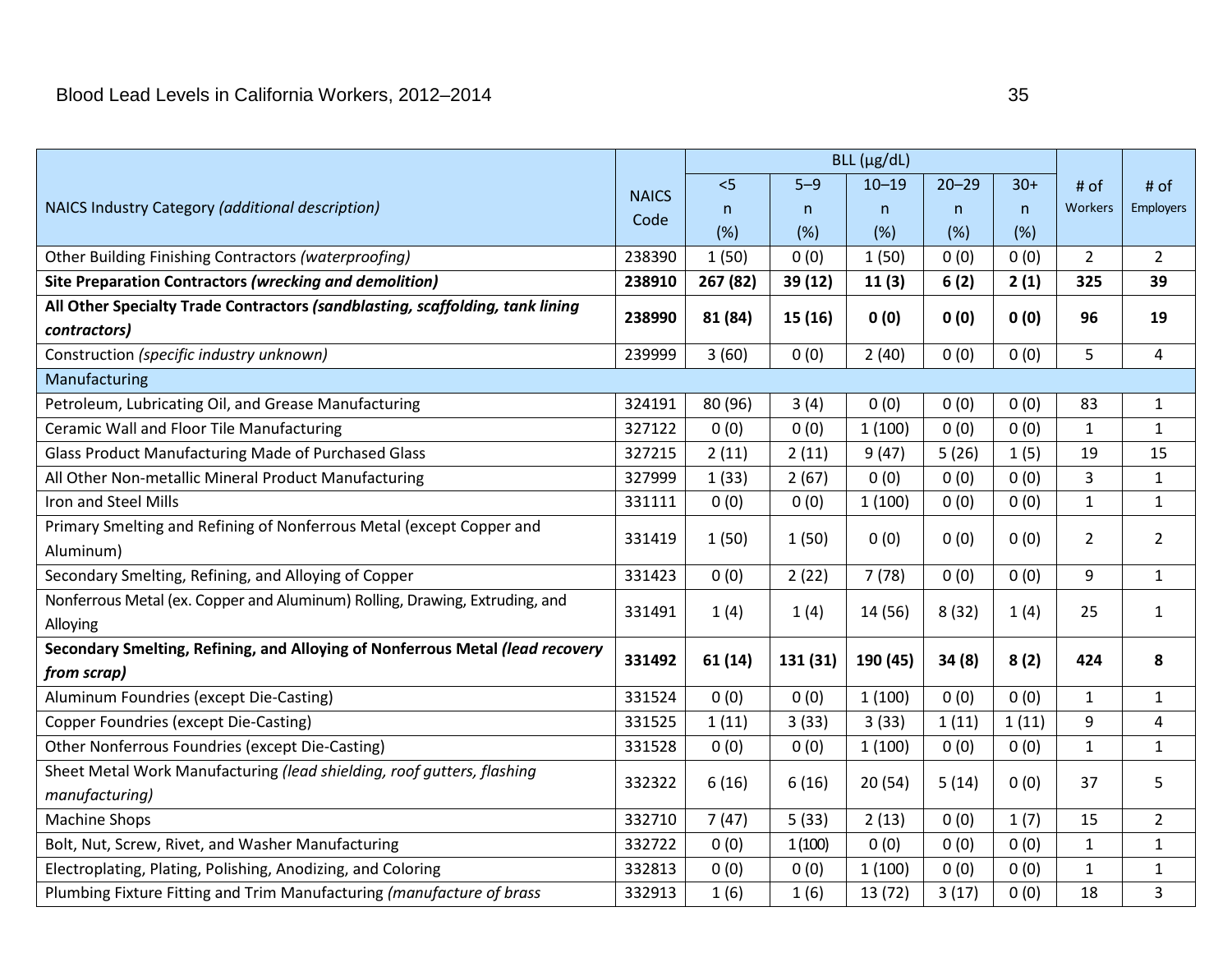|                                                                                 |              | $BLL$ ( $\mu$ g/dL) |          |           |              |       |                |                |
|---------------------------------------------------------------------------------|--------------|---------------------|----------|-----------|--------------|-------|----------------|----------------|
| NAICS Industry Category (additional description)                                | <b>NAICS</b> | < 5                 | $5 - 9$  | $10 - 19$ | $20 - 29$    | $30+$ | # of           | # of           |
|                                                                                 | Code         | n                   | n        | n         | $\mathsf{n}$ | n     | <b>Workers</b> | Employers      |
|                                                                                 |              | (%)                 | (%)      | (%)       | (%)          | (%)   |                |                |
| plumbing fixtures)                                                              |              |                     |          |           |              |       |                |                |
| Other Metal Valve and Pipe Fitting Manufacture                                  | 332919       | 14 (38)             | 15(41)   | 8(22)     | 0(0)         | 0(0)  | 37             | $\mathbf{1}$   |
| <b>Small Arms Ammunition Manufacturing</b>                                      | 332992       | 0(0)                | 0(0)     | 7(70)     | 1(10)        | 2(20) | 10             | 6              |
| Pump and Pumping Equipment Manufacturing                                        | 333911       | 1(20)               | 3(60)    | 1(20)     | 0(0)         | 0(0)  | 5              | $\mathbf{1}$   |
| <b>Electronic Computer Manufacturing</b>                                        | 334111       | 0(0)                | 0(0)     | 1(100)    | 0(0)         | 0(0)  | $\mathbf{1}$   | $\mathbf{1}$   |
| Semiconductor and Related Device Manufacturing                                  | 334413       | 1(50)               | 0(0)     | 0(0)      | 0(0)         | 1(50) | $\overline{2}$ | $\overline{2}$ |
| <b>Other Electronic Component Manufacturing</b>                                 | 334419       | 3(14)               | 6(27)    | 12 (55)   | 1(5)         | 0(0)  | 22             | $\mathbf{1}$   |
| <b>Storage Battery Manufacturing</b>                                            | 335911       | 243 (28)            | 259 (30) | 304 (35)  | 55(6)        | 5(1)  | 866            | 9              |
| <b>Primary Battery Manufacturing</b>                                            | 335912       | 0(0)                | 0(0)     | 2(100)    | 0(0)         | 0(0)  | $\overline{2}$ | $\mathbf{1}$   |
| All Other Motor Vehicles Parts Manufacturing (manufacture of radiators)         | 336399       | 0(0)                | 1(6)     | 13 (76)   | 2(12)        | 1(6)  | 17             | $\mathbf{1}$   |
| Aircraft Manufacturing (complete aircraft manufacture, assembly, or rebuilding) | 336411       | 53 (93)             | 0(0)     | 3(5)      | 1(2)         | 0(0)  | 57             | 4              |
| Other Aircraft Parts and Auxiliary Equipment Manufacturing                      | 336413       | 5(16)               | 8(26)    | 15 (48)   | 3(10)        | 0(0)  | 31             | 4              |
| Ship Building and Repair                                                        | 336611       | 55 (89)             | 5(8)     | 1(2)      | 1(2)         | 0(0)  | 62             | $\overline{4}$ |
| Sporting and Athletic Goods Manufacturing                                       | 339920       | 3(43)               | 1(14)    | 2(29)     | 1(14)        | 0(0)  | $\overline{7}$ | $\overline{2}$ |
| <b>Wholesale Trade</b>                                                          |              |                     |          |           |              |       |                |                |
| Motor Vehicle Supplies and New Parts Merchant Wholesalers                       | 423120       | 0(0)                | 0(0)     | 2(100)    | 0(0)         | 0(0)  | $\overline{2}$ | $\overline{2}$ |
| Electrical Apparatus and Equipment Wiring Supplies and Related Equipment        | 423610       | 2(50)               | 0(0)     | 2(50)     | 0(0)         | 0(0)  | 4              | 4              |
| <b>Merchant Wholesalers</b>                                                     |              |                     |          |           |              |       |                |                |
| Industrial Machinery and Equipment Merchant Wholesalers                         | 423830       | 4(57)               | 3(43)    | 0(0)      | 0(0)         | 0(0)  | $\overline{7}$ | 4              |
| Recyclable Material Merchant Wholesalers (scrap metal wholesalers)              | 423930       | 381 (67)            | 127 (22) | 53 (9)    | 9(2)         | 0(0)  | 570            | 22             |
| <b>Retail Trade</b>                                                             |              |                     |          |           |              |       |                |                |
| <b>Other Building Material Dealers</b>                                          | 444190       | 0(0)                | 0(0)     | 1(100)    | 0(0)         | 0(0)  | $\mathbf{1}$   | $\mathbf{1}$   |
| <b>Sporting Goods Stores</b>                                                    | 451110       | 2(40)               | 1(20)    | 0(0)      | 2(40)        | 0(0)  | 5              | 3              |
| <b>Used Merchandise Stores</b>                                                  | 453310       | 0(0)                | 0(0)     | 1(100)    | 0(0)         | 0(0)  | $\mathbf{1}$   | $\mathbf{1}$   |
| <b>Transportation and Warehousing</b>                                           |              |                     |          |           |              |       |                |                |
| Other Support Activities for Air Transportation                                 | 488190       | 57 (93)             | 1(2)     | 3(5)      | 0(0)         | 0(0)  | 61             | $\overline{2}$ |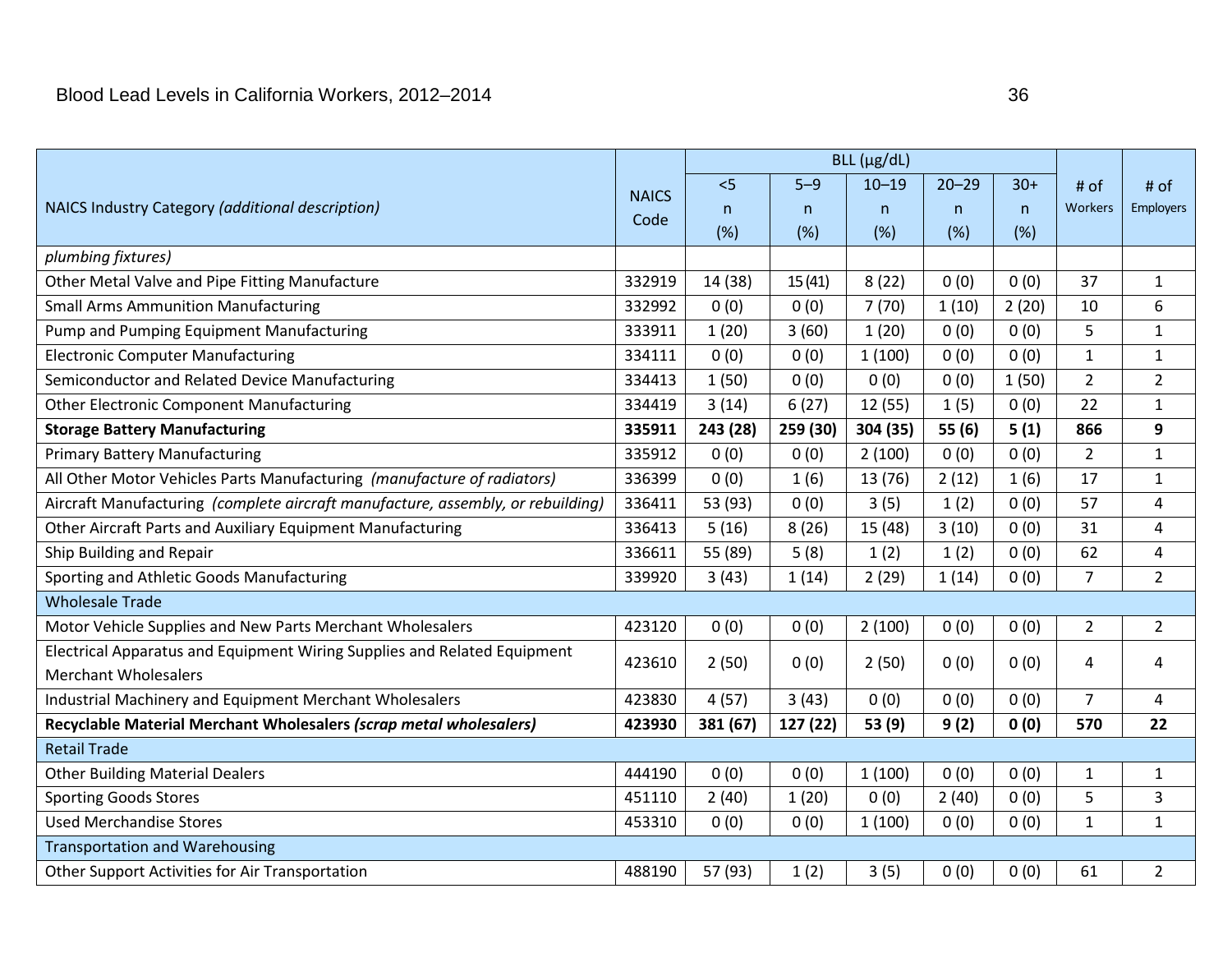|                                                                                     |              | $BLL$ ( $\mu$ g/dL) |         |           |           |       |                |                |
|-------------------------------------------------------------------------------------|--------------|---------------------|---------|-----------|-----------|-------|----------------|----------------|
| NAICS Industry Category (additional description)                                    | <b>NAICS</b> | < 5                 | $5 - 9$ | $10 - 19$ | $20 - 29$ | $30+$ | $#$ of         | $#$ of         |
|                                                                                     | Code         | n.                  | n.      | n.        | n         | n.    | Workers        | Employers      |
|                                                                                     |              | (%)                 | (%)     | (%)       | (%)       | (%)   |                |                |
| Other Support Activities for Water Transportation                                   | 488390       | 2(67)               | 1(33)   | 0(0)      | 0(0)      | 0(0)  | 3              | 1              |
| Other Support Activities for Road Transport                                         | 488490       | 15 (88)             | 2(12)   | 0(0)      | 0(0)      | 0(0)  | 17             | 1              |
| Information                                                                         |              |                     |         |           |           |       |                |                |
| <b>Book Publishers</b>                                                              | 511130       | 0(0)                | 0(0)    | 0(0)      | 1(100)    | 0(0)  | $\mathbf{1}$   | $\mathbf{1}$   |
| Real Estate and Rental and Leasing                                                  |              |                     |         |           |           |       |                |                |
| Residential Property Managers (property maintenance)                                | 531311       | 0(0)                | 0(0)    | 1(100)    | 0(0)      | 0(0)  | $\mathbf{1}$   | $\mathbf{1}$   |
| Professional, Scientific, and Technical Services                                    |              |                     |         |           |           |       |                |                |
| <b>Architectural Services</b>                                                       | 541310       | 6(86)               | 0(0)    | 1(14)     | 0(0)      | 0(0)  | 7              | $\overline{2}$ |
| Engineering Services (environmental and construction engineering firms)             | 541330       | 89 (95)             | 2(2)    | 3(3)      | 0(0)      | 0(0)  | 94             | 38             |
| <b>Testing Laboratories</b>                                                         | 541380       | 7(88)               | 1(13)   | 0(0)      | 0(0)      | 0(0)  | 8              | $\overline{4}$ |
| <b>Computer Systems Design Services</b>                                             | 541512       | 0(0)                | 0(0)    | 1(100)    | 0(0)      | 0(0)  | 1              | 1              |
| Environmental Consulting Services (site assessment, design of remediation<br>plans) | 541620       | 82 (96)             | 3(4)    | 0(0)      | 0(0)      | 0(0)  | 85             | 29             |
| Research and Development in the Physical, Engineering, and Life Sciences            | 541710       | 58 (98)             | 1(2)    | 0(0)      | 0(0)      | 0(0)  | 59             | 4              |
| Translation and Interpretation Services                                             | 541930       | 0(0)                | 3(100)  | 0(0)      | 0(0)      | 0(0)  | $\overline{3}$ | $\mathbf{1}$   |
| Administrative and Support and Waste Management and Remediation Services            |              |                     |         |           |           |       |                |                |
| Temporary Help Services (wide variety of general and construction industries)       | 561320       | 8(80)               | 0(0)    | 1(10)     | 1(10)     | 0(0)  | 10             | 5              |
| <b>Armored Car Services</b>                                                         | 561613       | 0(0)                | 0(0)    | 1(100)    | 0(0)      | 0(0)  | $\mathbf{1}$   | $\mathbf{1}$   |
| Solid Waste Collection                                                              | 562111       | 3(75)               | 1(25)   | 0(0)      | 0(0)      | 0(0)  | 4              | $\mathbf{1}$   |
| <b>Hazardous Waste Treatment</b>                                                    | 562211       | 10 (91)             | 1(9)    | 0(0)      | 0(0)      | 0(0)  | 11             | 5              |
| Solid Waste Combustors and Incinerators (solid waste incineration)                  | 562213       | 52 (98)             | 1(2)    | 0(0)      | 0(0)      | 0(0)  | 53             | 6              |
| Remediation Services (lead paint abatement, environmental clean-up)                 | 562910       | 751 (90)            | 71(8)   | 14(2)     | 2(1)      | 0(0)  | 838            | 113            |
| All Other Miscellaneous Waste Management Services (industrial cleaning              | 562998       | 94 (99)             | 1(1)    | 0(0)      | 0(0)      | 0(0)  | 95             | 6              |
| contractors, storage tank cleaning)                                                 |              |                     |         |           |           |       |                |                |
| <b>Educational Services</b>                                                         |              |                     |         |           |           |       |                |                |
| <b>Elementary and Secondary Schools (maintenance workers)</b>                       | 611110       | 140 (94)            | 7(5)    | 2(1)      | 0(0)      | 0(0)  | 149            | 5              |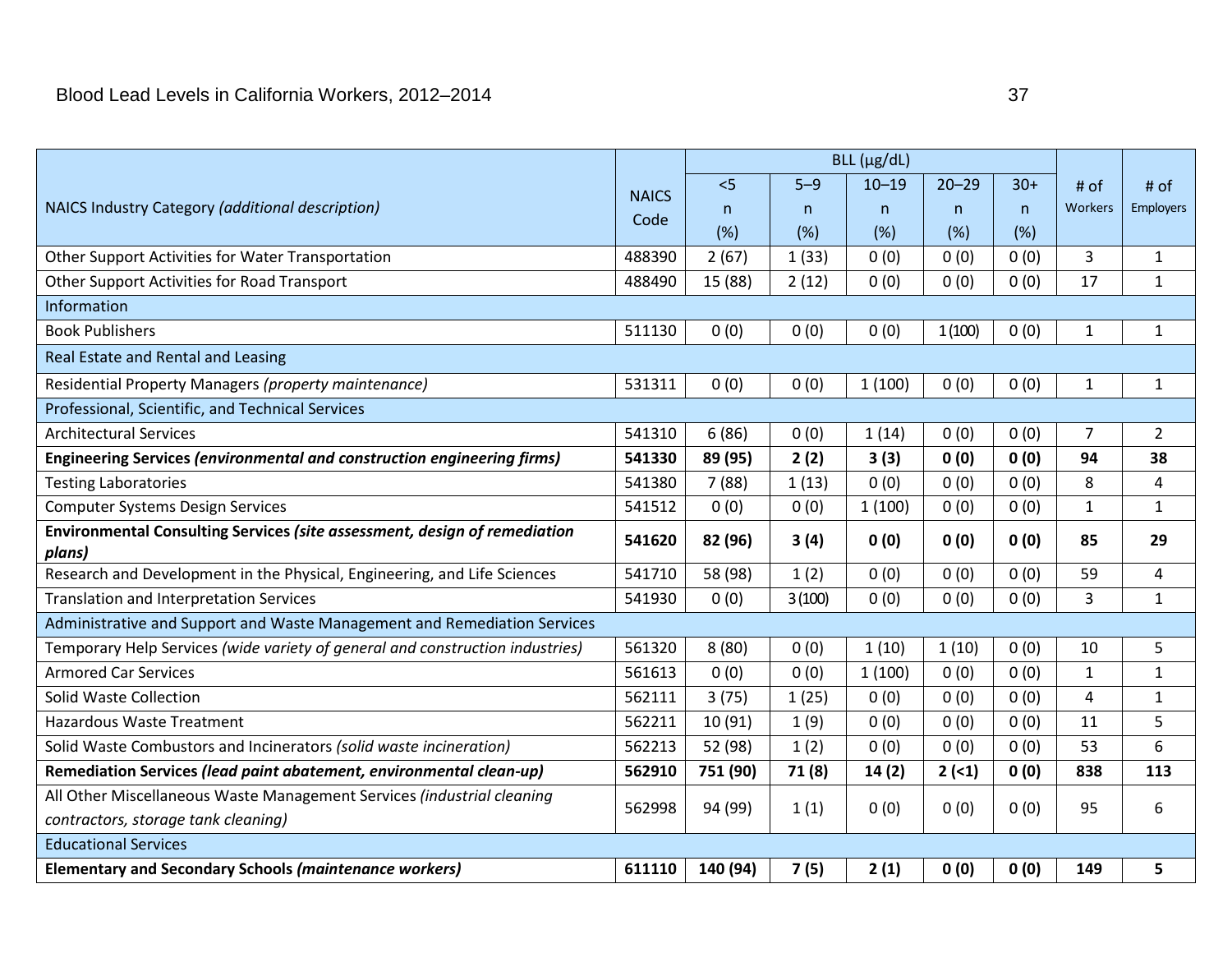|                                                                                                                                         |              | $BLL$ ( $\mu$ g/dL) |         |           |           |       |                |                |
|-----------------------------------------------------------------------------------------------------------------------------------------|--------------|---------------------|---------|-----------|-----------|-------|----------------|----------------|
| NAICS Industry Category (additional description)                                                                                        | <b>NAICS</b> | < 5                 | $5 - 9$ | $10 - 19$ | $20 - 29$ | $30+$ | # of           | # of           |
|                                                                                                                                         | Code         | n                   | n       | n         | n         | n.    | <b>Workers</b> | Employers      |
|                                                                                                                                         |              | (%)                 | (%)     | (%)       | (%)       | (%)   |                |                |
| Junior Colleges                                                                                                                         | 611210       | 1(50)               | 1(50)   | 0(0)      | 0(0)      | 0(0)  | $\overline{2}$ | $\overline{2}$ |
| <b>Colleges &amp; Universities</b>                                                                                                      | 611310       | 23 (96)             | 0(0)    | 1(4)      | 0(0)      | 0(0)  | 24             | 8              |
| Other Technical and Trade Schools (security training programs)                                                                          | 611519       | 0(0)                | 0(0)    | 2(40)     | 1(20)     | 2(40) | 5              | 5              |
| Sports and Recreation Instruction (shooting instruction)                                                                                | 611620       | 0(0)                | 0(0)    | 1(50)     | 1(50)     | 0(0)  | $\overline{2}$ | $\overline{2}$ |
| All Other Miscellaneous Schools and Instruction                                                                                         | 611699       | 1(50)               | 0(0)    | 1(50)     | 0(0)      | 0(0)  | $\overline{2}$ | $\overline{2}$ |
| <b>Health Care and Social Assistance</b>                                                                                                |              |                     |         |           |           |       |                |                |
| Offices of Physicians (except Mental Health Specialists)                                                                                | 621111       | 38 (95)             | 0(0)    | 2(5)      | 0(0)      | 0(0)  | 40             | 4              |
| Arts, Entertainment, and Recreation                                                                                                     |              |                     |         |           |           |       |                |                |
| Independent Artists, Writers, and Performers                                                                                            | 711510       | 0(0)                | 0(0)    | 1(100)    | 0(0)      | 0(0)  | $\mathbf{1}$   | 1              |
| <b>Historical Sites</b>                                                                                                                 | 712120       | 1(50)               | 0(0)    | 1(50)     | 0(0)      | 0(0)  | $\overline{2}$ | $\overline{2}$ |
| Amusement and Theme Parks (maintenance)                                                                                                 | 713110       | 69 (96)             | 1(1)    | 2(3)      | 0(0)      | 0(0)  | 72             | $\mathbf{1}$   |
| All Other Amusement and Recreation Industries (shooting ranges)                                                                         | 713990       | 37 (22)             | 20(12)  | 72 (43)   | 31(18)    | 9(5)  | 169            | 42             |
| Other Services (except Public Administration)                                                                                           |              |                     |         |           |           |       |                |                |
| <b>General Automotive Repair</b>                                                                                                        | 811111       | 0(0)                | 3(60)   | 2(40)     | 0(0)      | 0(0)  | 5              | 5              |
| Other Automotive, Mechanical, and Electrical Repair and Maintenance<br>(automotive radiator repair)                                     | 811118       | 1(7)                | 1(7)    | 6(43)     | 2(14)     | 4(29) | 14             | 13             |
| Automotive Body, Paint, and Interior Repair and Maintenance                                                                             | 811121       | 3(60)               | 0(0)    | 0(0)      | 2(40)     | 0(0)  | 5              | 5              |
| Other Electronic and Precision Equipment Repair Maintenance (repair/servicing<br>of batteries, sonar, radar, and surveying instruments) | 811219       | 103 (81)            | 21(17)  | 3(2)      | 0(0)      | 0(0)  | 127            | 6              |
| Commercial and Industrial Machinery and Equipment (except Automotive and<br>Electric) Repair and Maintenance                            | 811310       | 9(64)               | 1(7)    | 4(29)     | 0(0)      | 0(0)  | 14             | 3              |
| Re-upholstery and Furniture Repair                                                                                                      | 811420       | 0(0)                | 0(0)    | 1(100)    | 0(0)      | 0(0)  | $\mathbf{1}$   | $\mathbf{1}$   |
| Other Personal and Household Goods Repair and Maintenance (gun repair)                                                                  | 811490       | 0(0)                | 1(11)   | 4(44)     | 2(22)     | 2(22) | 9              | 6              |
| <b>Religious Organizations</b>                                                                                                          | 813110       | 5(71)               | 1(14)   | 1(14)     | 0(0)      | 0(0)  | $\overline{7}$ | $\mathbf{1}$   |
| Labor Unions and Similar Labor Organizations (BLL testing programs run by labor<br>unions; hiring halls)                                | 813930       | 32 (94)             | 1(3)    | 1(3)      | 0(0)      | 0(0)  | 34             | 3              |
| <b>Public Administraction</b>                                                                                                           |              |                     |         |           |           |       |                |                |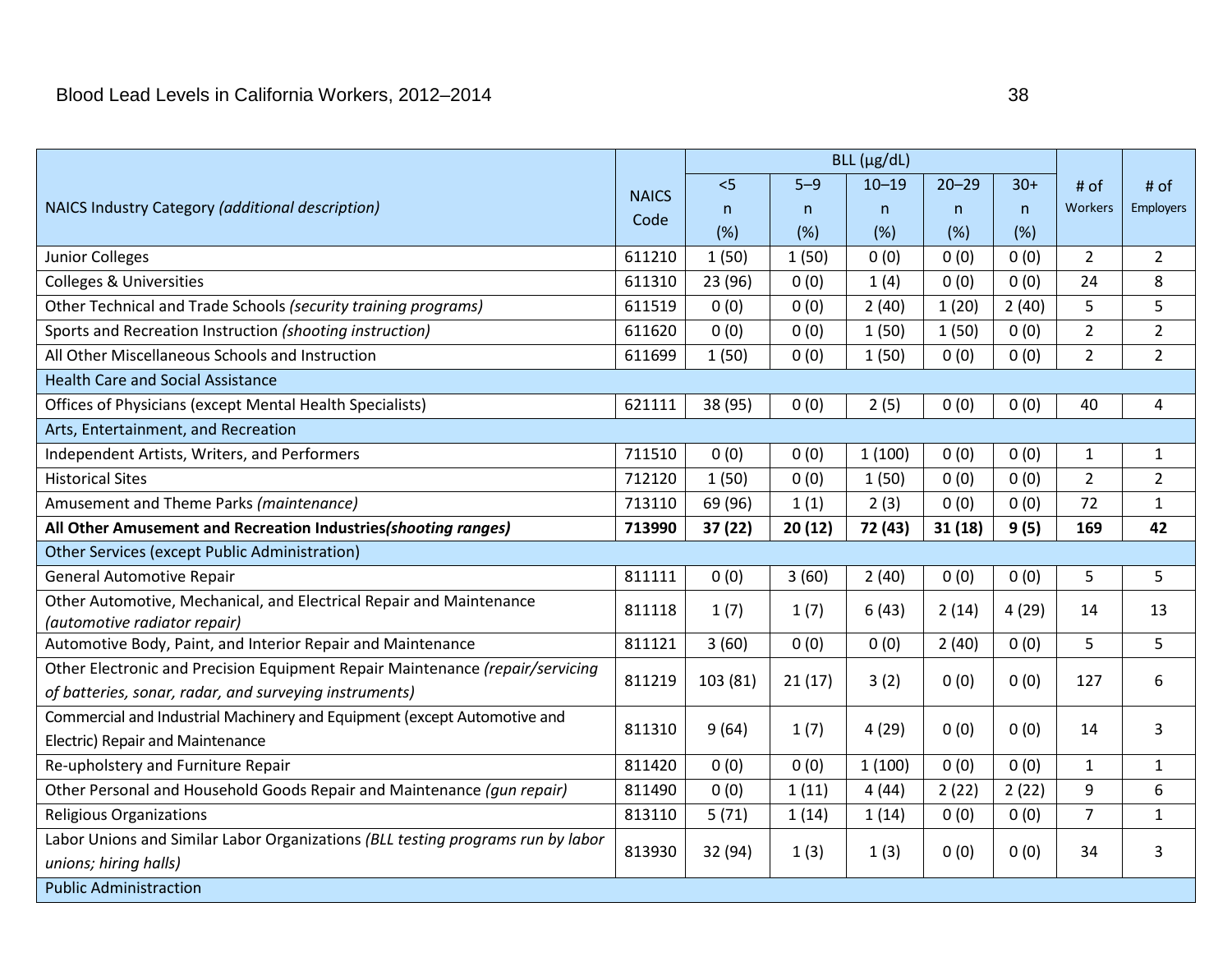| NAICS Industry Category (additional description)                               | <b>NAICS</b> | < 5            | $5 - 9$  | $10 - 19$ | $20 - 29$ | $30+$ | # of    | $#$ of           |
|--------------------------------------------------------------------------------|--------------|----------------|----------|-----------|-----------|-------|---------|------------------|
|                                                                                | Code         | n.             | n.       | n.        | n.        | n.    | Workers | <b>Employers</b> |
|                                                                                |              | (%)            | (%)      | (%)       | (% )      | (%)   |         |                  |
| Legislative Bodies                                                             | 921120       | 0(0)           | 0(0)     | 2(100)    | 0(0)      | 0(0)  | 2       | $\mathbf{1}$     |
| <b>Other General Government Support</b>                                        | 921190       | 42 (89)        | 1(2)     | 4(9)      | 0(0)      | 0(0)  | 47      | 8                |
| Courts                                                                         | 922110       | 2(67)          | 1(33)    | 0(0)      | 0(0)      | 0(0)  | 3       | 1                |
| <b>Police Protection</b>                                                       | 922120       | 107 (72)       | 26(18)   | 12 (8)    | 3(2)      | 0(0)  | 148     | 38               |
| <b>Correctional Institutions</b>                                               | 922140       | 2(67)          | 0(0)     | 1(33)     | 0(0)      | 0(0)  | 3       | 3                |
| Parole Offices and Probation Officers                                          | 922150       | 42 (98)        | 1(2)     | 0(0)      | 0(0)      | 0(0)  | 43      | $\overline{3}$   |
| Fire Protection (city and county fire departments)                             | 922160       | 352 (100)      | 0(0)     | 0(0)      | 0(0)      | 0(0)  | 352     | 19               |
| Administration of Public Health Programs (city and county environmental health | 923120       | 70 (99)        | 0(0)     | 1(1)      | 0(0)      | 0(0)  | 71      | 11               |
| programs)                                                                      |              |                |          |           |           |       |         |                  |
| Administration of Air Water Resource and Solid Waste Management Programs       | 924110       | 480 (98)       | 10(2)    | 1(1)      | 0(0)      | 0(0)  | 491     | 19               |
| (government air, water, and waste program employees)                           |              |                |          |           |           |       |         |                  |
| Regulation and Administration of Transportation Programs (Coast Guard and      | 926120       | 63 (95)        | 3(5)     | 0(0)      | 0(0)      | 0(0)  | 66      | 8                |
| ports)                                                                         |              |                |          |           |           |       |         |                  |
| Regulation of Communications, Electric, Gas, and Other Utilities               | 926130       | 48 (98)        | 1(2)     | 0(0)      | 0(0)      | 0(0)  | 49      | 3                |
| <b>National Security (Armed Forces)</b>                                        | 928110       | 61 (95)        | 2(3)     | 0(0)      | 1(2)      | 0(0)  | 64      | 11               |
| Unknown Industry (occupational)                                                |              | 9,180(93)      | 689 (7)  | 10(1)     | 1(1)      | 2(1)  | 9,882   |                  |
| <b>Total Tested in Year</b>                                                    |              | 14,952<br>(84) | 1,639(9) | 976 (5)   | 214(1)    | 50(1) | 17,831  |                  |

\*Twenty industries with the greatest number of total workers tested during 2012–2014 are bolded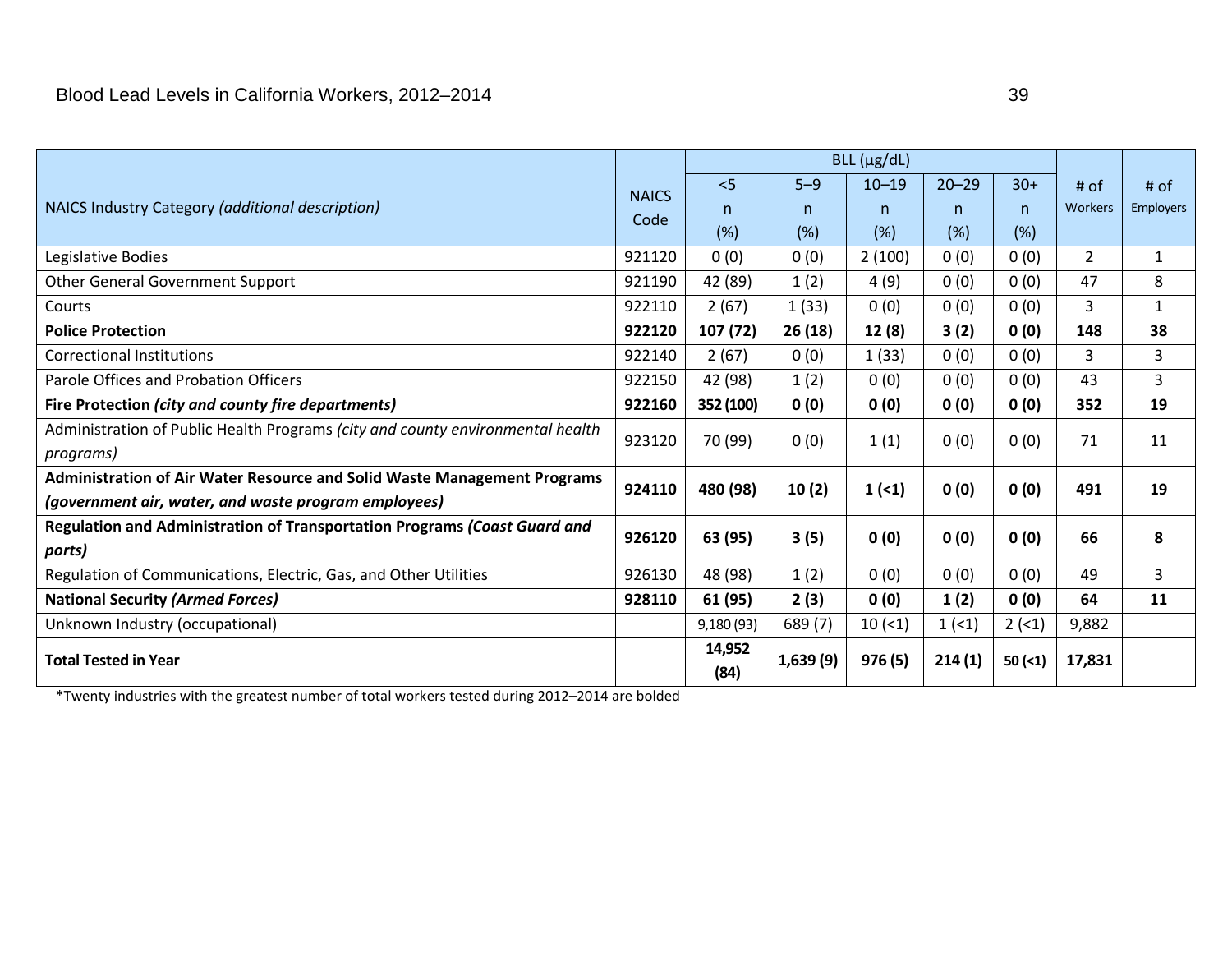<span id="page-43-0"></span>

| 20 Industries with the greatest number of workers tested, ordered by NAICS code                                                  |                      |           |                                          |           |                                 |           |                                 |
|----------------------------------------------------------------------------------------------------------------------------------|----------------------|-----------|------------------------------------------|-----------|---------------------------------|-----------|---------------------------------|
| NAICS Industry Category (additional description)                                                                                 | <b>NAICS</b><br>Code | 2012<br>n | 2012<br>$\frac{0}{0}$<br>$\geq$ 10 µg/dL | 2013<br>n | 2013<br>$\%$<br>$\geq$ 10 µg/dL | 2014<br>n | 2014<br>$\%$<br>$\geq$ 10 µg/dL |
| <b>Remediation Services</b><br>(lead paint abatement, environmental clean-up)                                                    | 562910               | 1,221     | 3                                        | 1,24<br>5 | 9                               | 838       | $\overline{2}$                  |
| <b>Storage Battery Manufacturing</b>                                                                                             | 335911               | 803       | 46                                       | 823       | 42                              | 866       | 42                              |
| Painting and Wall Covering Contractors (painting contractors)                                                                    | 238320               | 548       | 16                                       | 479       | 15                              | 502       | 13                              |
| Administration of Air Water Resource and Solid Waste Management<br>Programs (government air, water, and waste program employees) | 924110               | 566       | $<$ 1                                    | 635       | $<$ 1                           | 491       | $<$ 1                           |
| Recyclable Material Merchant Wholesalers (scrap metal<br>wholesalers)                                                            | 423930               | 621       | 14                                       | 635       | 14                              | 570       | 11                              |
| Site Preparation Contractors (wrecking and demolition)                                                                           | 238910               | 427       | 3                                        | 341       | 12                              | 325       | 6                               |
| Secondary Smelting, Refining, and Alloying of Nonferrous Metal<br>(lead recovery from scrap)                                     | 331492               | 428       | 68                                       | 416       | 65                              | 424       | 55                              |
| Fire Protection (city and county fire departments)                                                                               | 922160               | 364       | $\mathbf 0$                              | 354       | $<$ 1                           | 352       | $\overline{0}$                  |
| <b>Police Protection</b>                                                                                                         | 922120               | 283       | 8                                        | 183       | 11                              | 148       | 10                              |
| <b>Fossil Fuel Electric Power Generation</b>                                                                                     | 221112               | 205       | $\overline{2}$                           | 235       | $\mathbf{1}$                    | 227       | $\mathbf 0$                     |
| Highway, Street, and Bridge Construction                                                                                         | 237310               | 235       | 9                                        | 143       | 4                               | 79        | 10                              |
| Elementary and Secondary Schools (maintenance workers)                                                                           | 611110               | 214       | 0                                        | 164       | 1                               | 149       | 1                               |
| Engineering Services (environmental and construction engineering<br>firms)                                                       | 541330               | 156       | 0                                        | 138       | 1                               | 94        | 3                               |

**Table 9. Number of Workers Tested and Percent with BLLs ≥10 µg/dL, by Industry**